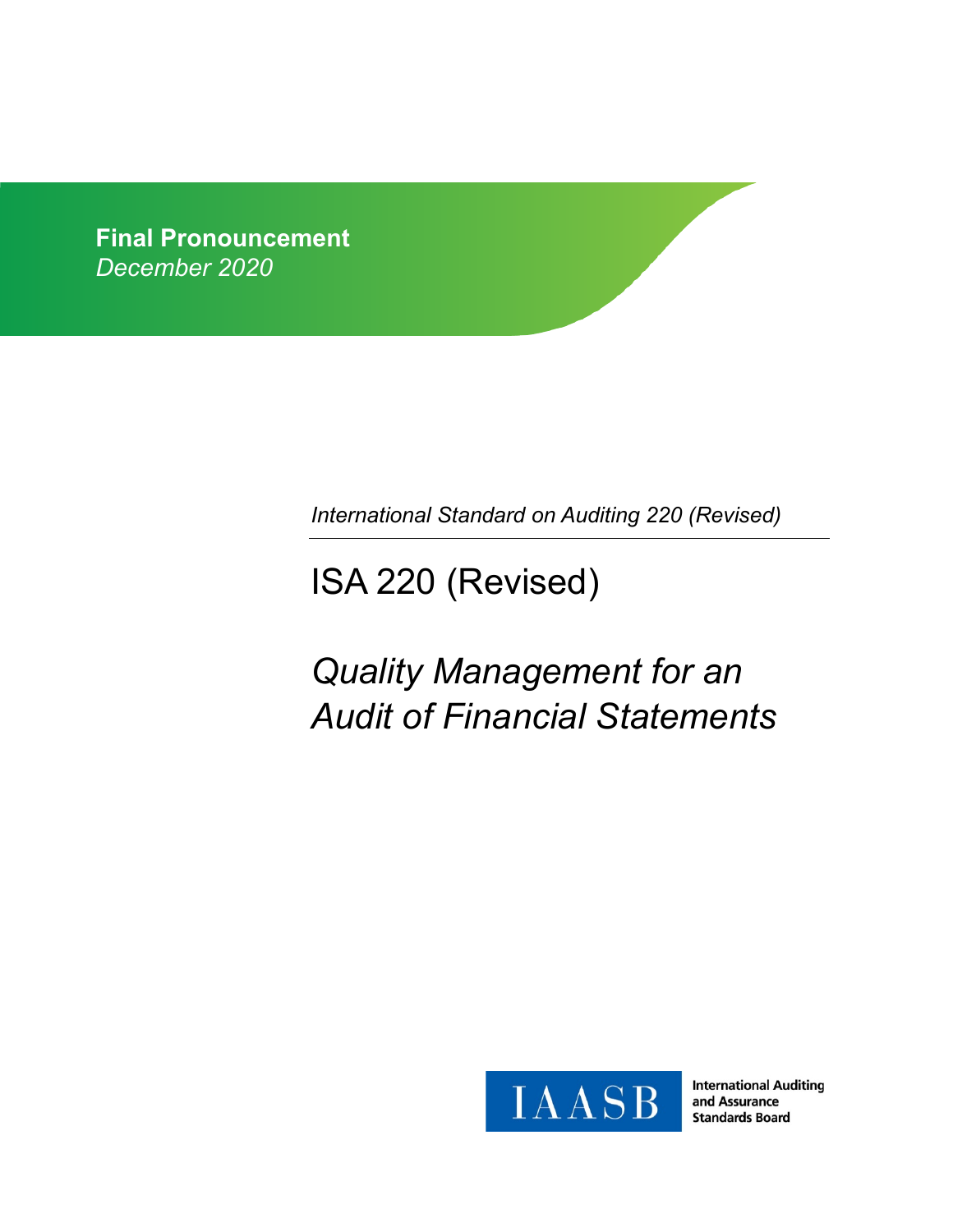## **About the IAASB**

This document was developed and approved by the International Auditing and Assurance Standards Board.

The objective of the IAASB is to serve the public interest by setting high-quality auditing, assurance, and other related standards and by facilitating the convergence of international and national auditing and assurance standards, thereby enhancing the quality and consistency of practice throughout the world and strengthening public confidence in the global auditing and assurance profession.

The IAASB develops auditing and assurance standards and guidance for use by all professional accountants under a shared standard-setting process involving the Public Interest Oversight Board, which oversees the activities of the IAASB, and the IAASB Consultative Advisory Group, which provides public interest input into the development of the standards and guidance. The structures and processes that support the operations of the IAASB are facilitated by the International Federation of Accountants (IFAC).

For copyright, trademark, and permissions information, please see [page](#page-40-0) 45.



**International Auditing** and Assurance **Standards Board**®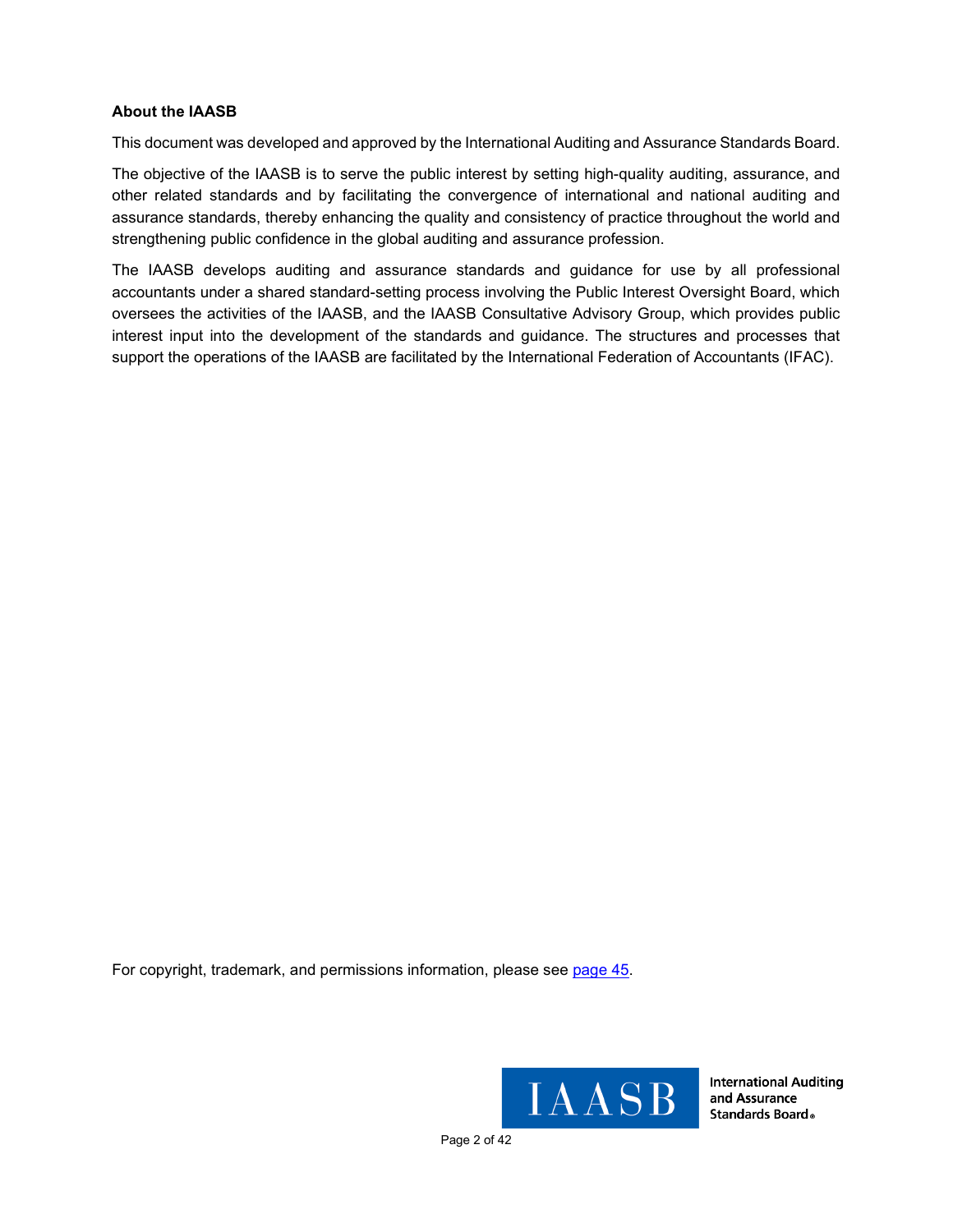## **INTERNATIONAL STANDARD ON AUDITING 220 QUALITY MANAGEMENT FOR AN AUDIT OF FINANCIAL**

## **STATEMENTS**

(Effective for audits of financial statements for periods beginning on or after December 15, 2022)

## **CONTENTS**

|                                                                          | Paragraph      |
|--------------------------------------------------------------------------|----------------|
| <b>Introduction</b>                                                      |                |
|                                                                          | 1              |
| The Firm's System of Quality Management and Role of Engagement Teams     | $2 - 9$        |
|                                                                          | 10             |
|                                                                          | 11             |
|                                                                          | 12             |
| <b>Requirements</b>                                                      |                |
|                                                                          | $13 - 15$      |
|                                                                          | $16 - 21$      |
| Acceptance and Continuance of Client Relationships and Audit Engagements | $22 - 24$      |
|                                                                          | $25 - 28$      |
|                                                                          | $29 - 38$      |
|                                                                          | 39             |
|                                                                          | 40             |
|                                                                          | 41             |
| <b>Application and Other Explanatory Material</b>                        |                |
|                                                                          | A <sub>1</sub> |
| The Firm's System of Quality Management and Role of Engagement Teams     | $A2 - A14$     |
|                                                                          | A15-A27        |
|                                                                          | A28-A37        |
|                                                                          | A38-A48        |
| Acceptance and Continuance of Client Relationships and Audit Engagements | A49-A58        |
|                                                                          | A59-A79        |
|                                                                          | A80-A108       |
|                                                                          | A109-A112      |
|                                                                          | A113-A116      |
|                                                                          | A117-A120      |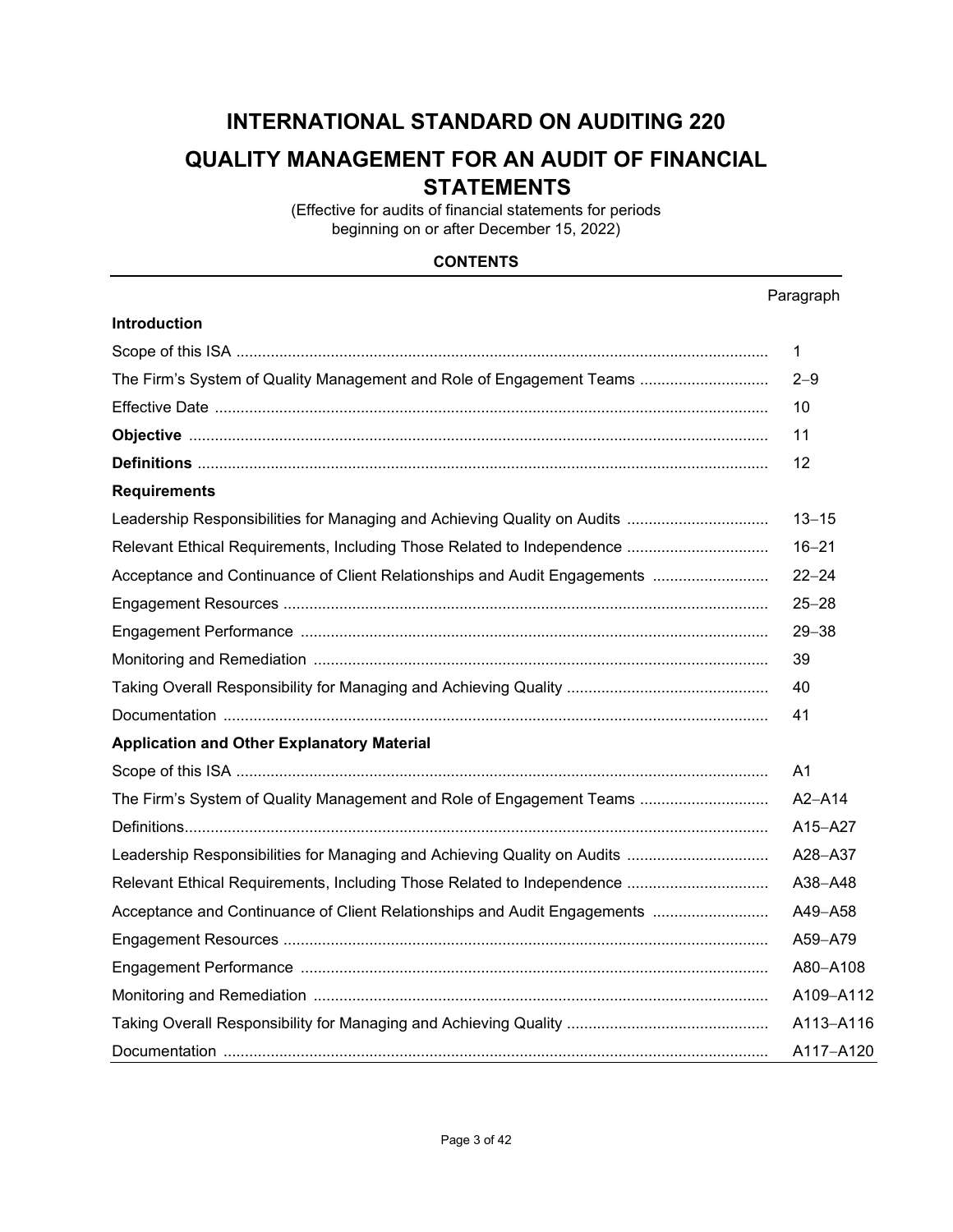International Standard on Auditing (ISA) 220, *Quality Management for an Audit of Financial Statements*, should be read in conjunction with ISA 200, *Overall Objectives of the Independent Auditor and the Conduct of an Audit in Accordance with International Standards on Auditing.*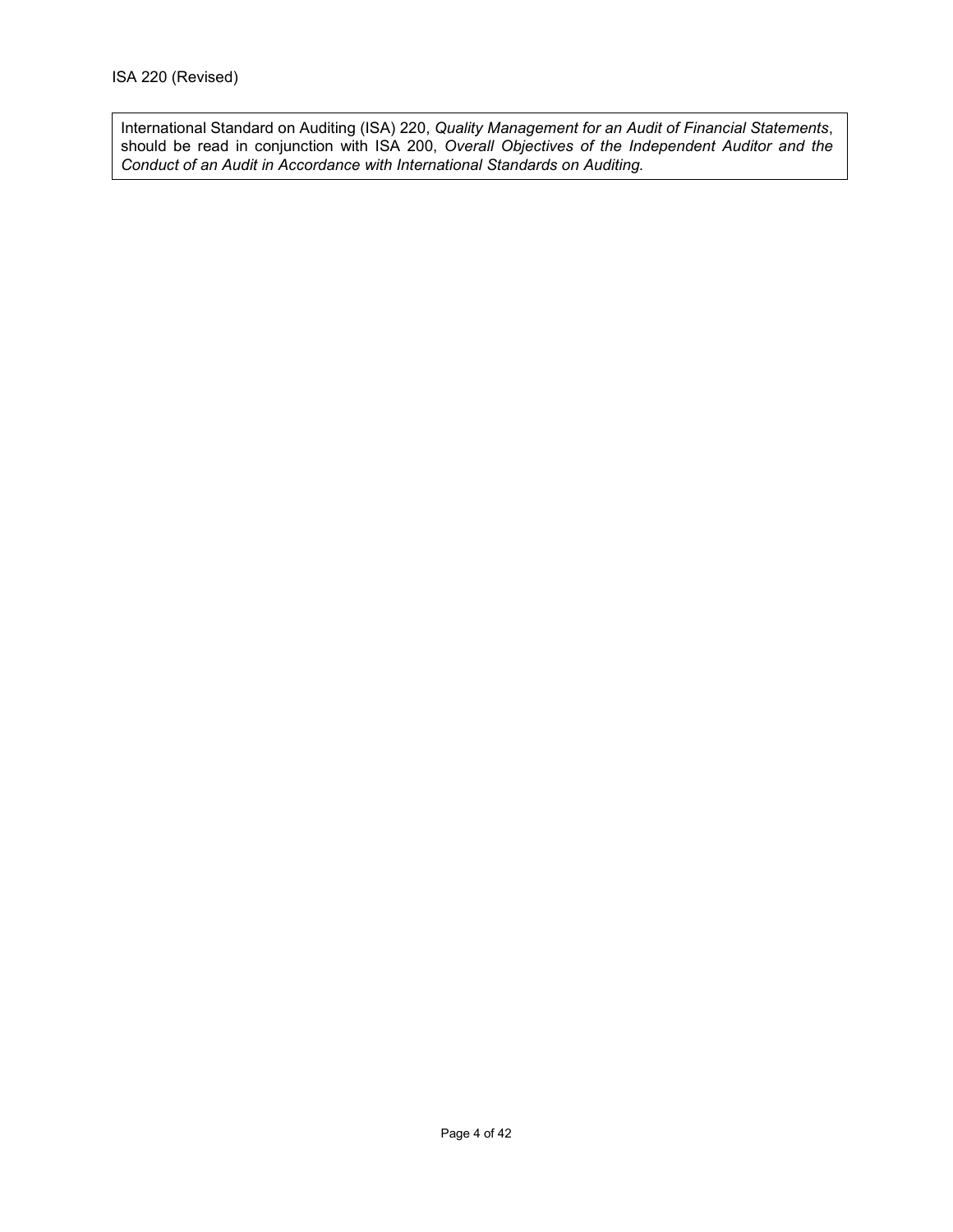## **Introduction**

## **Scope of this ISA**

1. This International Standard on Auditing (ISA) deals with the specific responsibilities of the auditor regarding quality management at the engagement level for an audit of financial statements, and the related responsibilities of the engagement partner. This ISA is to be read in conjunction with relevant ethical requirements. (Ref: Para. A1, A38)

## **The Firm's System of Quality Management and Role of Engagement Teams**

- 2. Under ISQM 1, the objective of the firm is to design, implement and operate a system of quality management for audits or reviews of financial statements, or other assurance or related services engagements performed by the firm, that provides the firm with reasonable assurance that: (Ref: Para. A13–A14)
	- (a) The firm and its personnel fulfill their responsibilities in accordance with professional standards and applicable legal and regulatory requirements, and conduct engagements in accordance with such standards and requirements; and
	- (b) Engagement reports issued by the firm or engagement partners are appropriate in the circumstances.[1](#page-4-0)
- 3. This ISA is premised on the basis that the firm is subject to the ISQMs or to national requirements that are at least as demanding. (Ref: Para. A2–A3)
- 4. The engagement team, led by the engagement partner, is responsible, within the context of the firm's system of quality management and through complying with the requirements of this ISA, for: (Ref: Para. A4–A11)
	- (a) Implementing the firm's responses to quality risks (i.e., the firm's policies or procedures) that are applicable to the audit engagement using information communicated by, or obtained from, the firm;
	- (b) Given the nature and circumstances of the audit engagement, determining whether to design and implement responses at the engagement level beyond those in the firm's policies or procedures; and
	- (c) Communicating to the firm information from the audit engagement that is required to be communicated by the firm's policies or procedures to support the design, implementation and operation of the firm's system of quality management.
- 5. Complying with the requirements in other ISAs may provide information that is relevant to quality management at the engagement level. (Ref: Para. A12)
- 6. The public interest is served by the consistent performance of quality audit engagements through achieving the objective of this standard and other ISAs for each engagement. A quality audit engagement is achieved through planning and performing the engagement and reporting on it in accordance with professional standards and applicable legal and regulatory requirements. Achieving the objectives of those standards and complying with the requirements of applicable law or regulation involves exercising professional judgment and exercising professional skepticism.

<span id="page-4-0"></span><sup>1</sup> ISQM 1, paragraph 14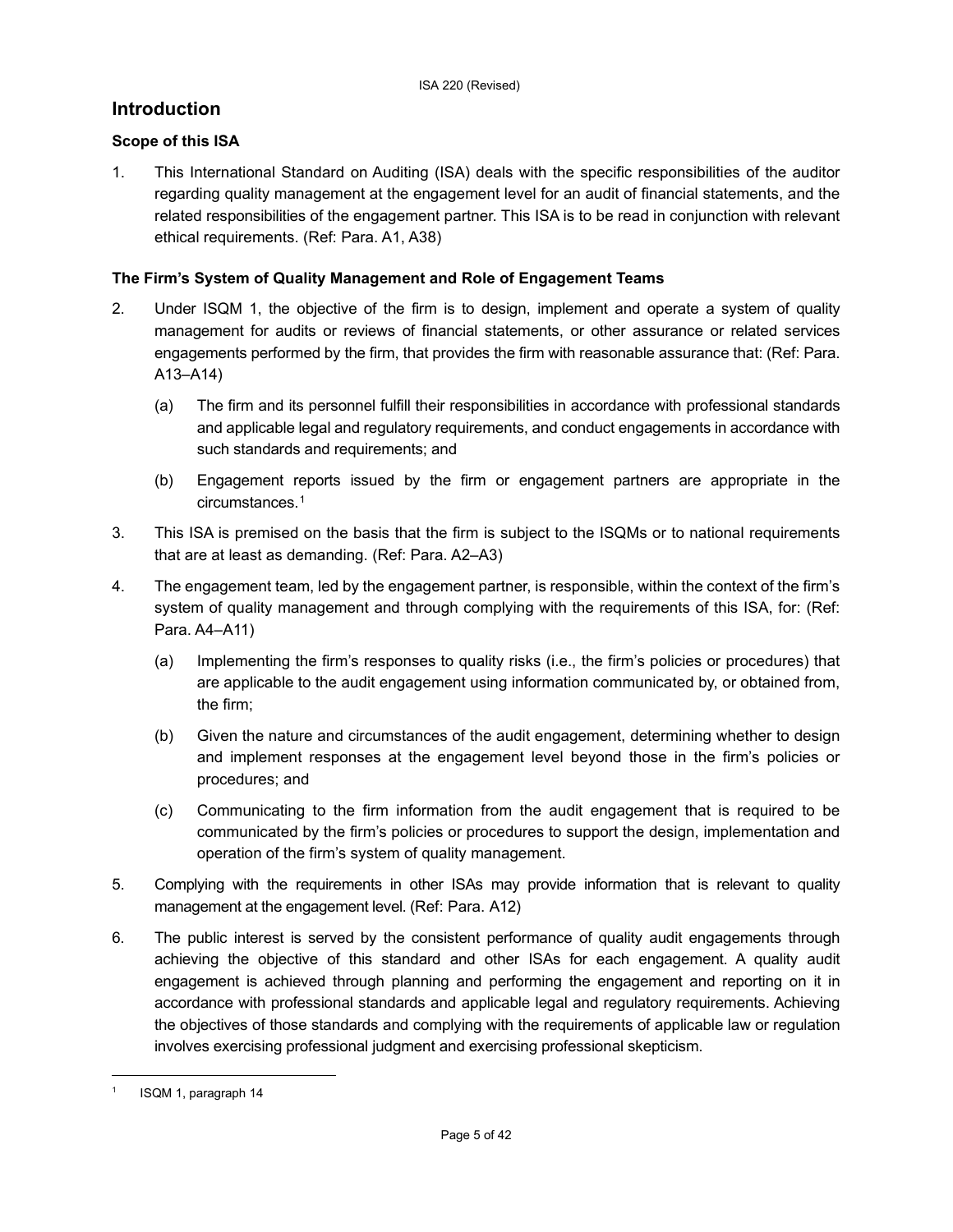7. In accordance with ISA [2](#page-5-0)00,  $2$  the engagement team is required to plan and perform an audit with professional skepticism and to exercise professional judgment. Professional judgment is exercised in making informed decisions about the courses of action that are appropriate to manage and achieve quality given the nature and circumstances of the audit engagement. Professional skepticism supports the quality of judgments made by the engagement team and, through these judgments, supports the overall effectiveness of the engagement team in achieving quality at the engagement level. The appropriate exercise of professional skepticism may be demonstrated through the actions and communications of the engagement team. Such actions and communications may include specific steps to mitigate impediments that may impair the appropriate exercise of professional skepticism, such as unconscious bias or resource constraints. (Ref: Para. A33–A36)

## *Scalability*

- 8. The requirements of this ISA are intended to be applied in the context of the nature and circumstances of each audit. For example:
	- (a) When an audit is carried out entirely by the engagement partner, which may be the case for an audit of a less complex entity, some requirements in this ISA are not relevant because they are conditional on the involvement of other members of the engagement team. (Ref: Para. A13– A14)
	- (b) When an audit is not carried out entirely by the engagement partner or in an audit of an entity whose nature and circumstances are more complex, the engagement partner may assign the design or performance of some procedures, tasks or actions to other members of the engagement team.

The Engagement Partner's Responsibilities

9. The engagement partner remains ultimately responsible, and therefore accountable, for compliance with the requirements of this ISA. The term "the engagement partner shall take responsibility for..." is used for those requirements that the engagement partner is permitted to assign the design or performance of procedures, tasks or actions to appropriately skilled or suitably experienced members of the engagement team. For other requirements, this ISA expressly intends that the requirement or responsibility be fulfilled by the engagement partner and the engagement partner may obtain information from the firm or other members of the engagement team. (Ref: Para. A22–A25)

## **Effective Date**

10. This ISA is effective for audits of financial statements for periods beginning on or after December 15, 2022.

## **Objective**

- 11. The objective of the auditor is to manage quality at the engagement level to obtain reasonable assurance that quality has been achieved such that:
	- (a) The auditor has fulfilled the auditor's responsibilities, and has conducted the audit, in accordance with professional standards and applicable legal and regulatory requirements; and

<span id="page-5-0"></span><sup>&</sup>lt;sup>2</sup> ISA 200, Overall Objectives of the Independent Auditor and the Conduct of an Audit in Accordance with International Standards on Auditing, paragraphs 15-16 and A20-A24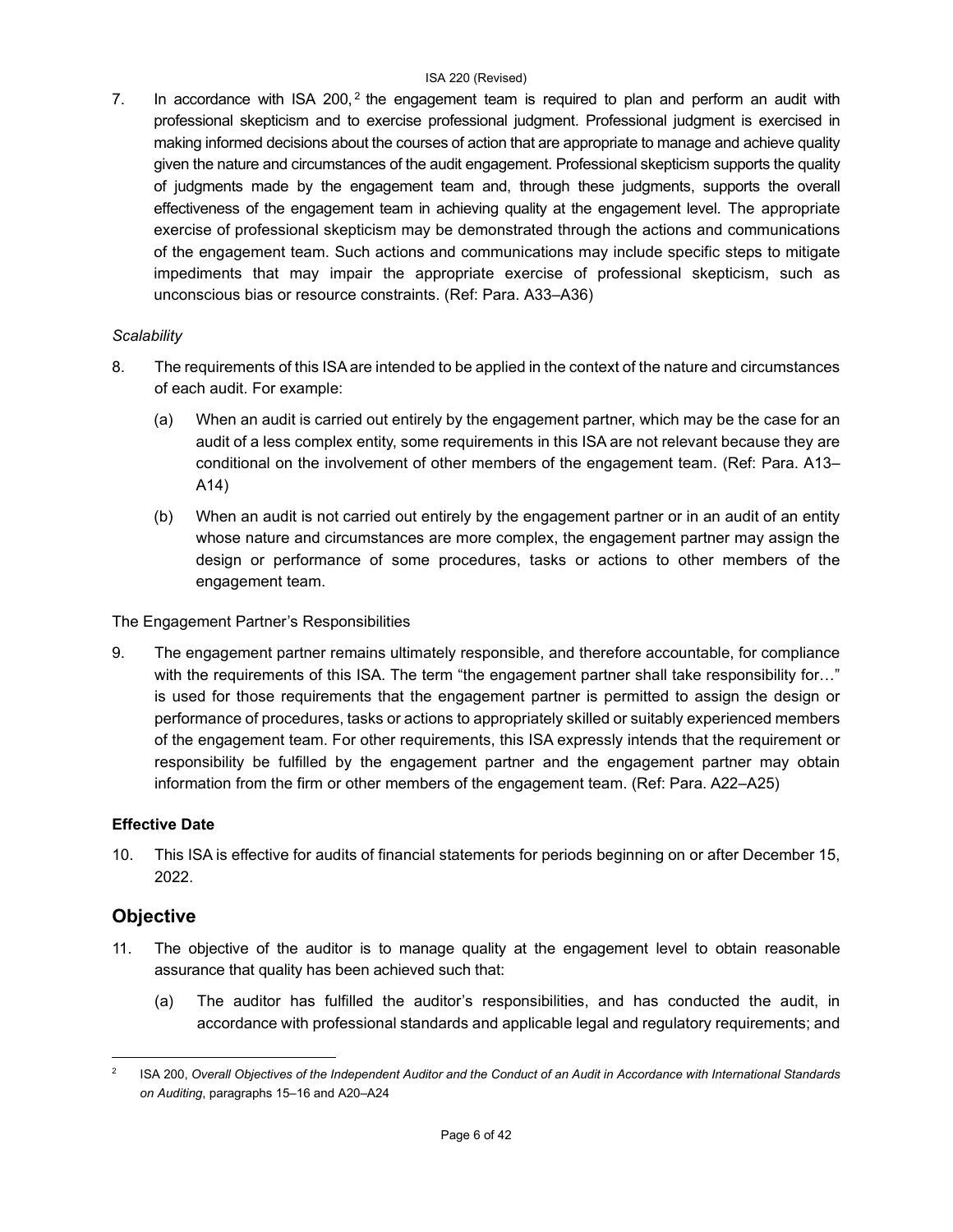(b) The auditor's report issued is appropriate in the circumstances.

## **Definitions**

- 12. For purposes of the ISAs, the following terms have the meanings attributed below:
	- (a) Engagement partner  $3 3 -$  The partner or other individual, appointed by the firm, who is responsible for the audit engagement and its performance, and for the auditor's report that is issued on behalf of the firm, and who, where required, has the appropriate authority from a professional, legal or regulatory body.
	- (b) Engagement quality review An objective evaluation of the significant judgments made by the engagement team and the conclusions reached thereon, performed by the engagement quality reviewer and completed on or before the date of the engagement report.
	- (c) Engagement quality reviewer A partner, other individual in the firm, or an external individual, appointed by the firm to perform the engagement quality review.
	- (d) Engagement team All partners and staff performing the audit engagement, and any other individuals who perform audit procedures on the engagement, excluding an auditor's external expert<sup>[4](#page-6-1)</sup> and internal auditors who provide direct assistance on an engagement.<sup>[5](#page-6-2)</sup> (Ref: Para. A15– A25)
	- (e) Firm A sole practitioner, partnership or corporation or other entity of professional accountants, or public sector equivalent. (Ref: Para. A26)
	- (f) Network firm A firm or entity that belongs to the firm's network. (Ref: Para. A27)
	- (g) Network A larger structure: (Ref: Para. A27)
		- (i) That is aimed at cooperation, and
		- (ii) That is clearly aimed at profit or cost-sharing or shares common ownership, control or management, common quality management policies or procedures, common business strategy, the use of a common brand name, or a significant part of professional resources.
	- (h) Partner Any individual with authority to bind the firm with respect to the performance of a professional services engagement.
	- (i) Personnel Partners and staff in the firm.
	- (j) Professional standards International Standards on Auditing (ISAs) and relevant ethical requirements.
	- (k) Relevant ethical requirements Principles of professional ethics and ethical requirements that are applicable to professional accountants when undertaking the audit engagement. Relevant ethical requirements ordinarily comprise the provisions of the International Ethics Standards Board for Accountants' *International Code of Ethics for Professional Accountants*

<span id="page-6-0"></span><sup>&</sup>lt;sup>3</sup> "Engagement partner," "partner," and "firm" is to be read as referring to their public sector equivalents where relevant.

<span id="page-6-1"></span><sup>4</sup> ISA 620, *Using the Work of an Auditor's Expert*, paragraph 6(a), defines the term "auditor's expert."

<span id="page-6-2"></span><sup>5</sup> ISA 610 (Revised 2013), *Using the Work of Internal Auditors,* establishes limits on the use of direct assistance. It also acknowledges that the external auditor may be prohibited by law or regulation from obtaining direct assistance from internal auditors. Therefore, the use of direct assistance is restricted to situations where it is permitted.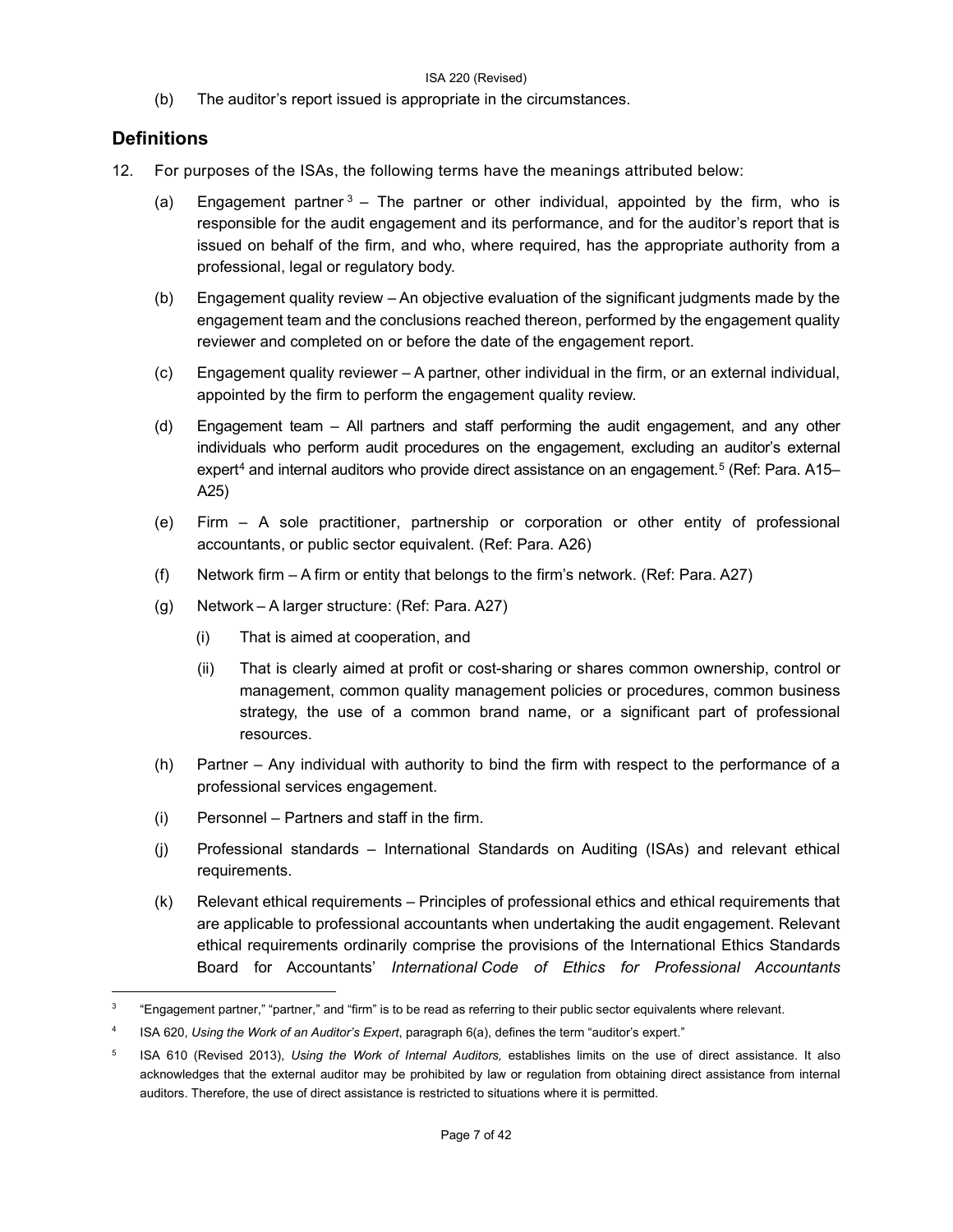*(including International Independence Standards)* (IESBA Code) related to audits of financial statements, together with national requirements that are more restrictive.

- (l) Response (in relation to a system of quality management) Policies or procedures designed and implemented by the firm to address one or more quality risk(s):
	- (i) Policies are statements of what should, or should not, be done to address a quality risk(s). Such statements may be documented, explicitly stated in communications or implied through actions and decisions.
	- (ii) Procedures are actions to implement policies.
- (m) Staff Professionals, other than partners, including any experts the firm employs.

## **Requirements**

## **Leadership Responsibilities for Managing and Achieving Quality on Audits**

- 13. The engagement partner shall take overall responsibility for managing and achieving quality on the audit engagement, including taking responsibility for creating an environment for the engagement that emphasizes the firm's culture and expected behavior of engagement team members. In doing so, the engagement partner shall be sufficiently and appropriately involved throughout the audit engagement such that the engagement partner has the basis for determining whether the significant judgments made, and the conclusions reached, are appropriate given the nature and circumstances of the engagement. (Ref: Para. A28–A37)
- 14. In creating the environment described in paragraph 13, the engagement partner shall take responsibility for clear, consistent and effective actions being taken that reflect the firm's commitment to quality and establish and communicate the expected behavior of engagement team members, including emphasizing: (Ref: Para. A30–A34)
	- (a) That all engagement team members are responsible for contributing to the management and achievement of quality at the engagement level;
	- (b) The importance of professional ethics, values and attitudes to the members of the engagement team;
	- (c) The importance of open and robust communication within the engagement team, and supporting the ability of engagement team members to raise concerns without fear of reprisal; and
	- (d) The importance of each engagement team member exercising professional skepticism throughout the audit engagement.
- 15. If the engagement partner assigns the design or performance of procedures, tasks or actions related to a requirement of this ISA to other members of the engagement team to assist the engagement partner in complying with the requirements of this ISA, the engagement partner shall continue to take overall responsibility for managing and achieving quality on the audit engagement through direction and supervision of those members of the engagement team, and review of their work. (Ref: Para. 9, A37)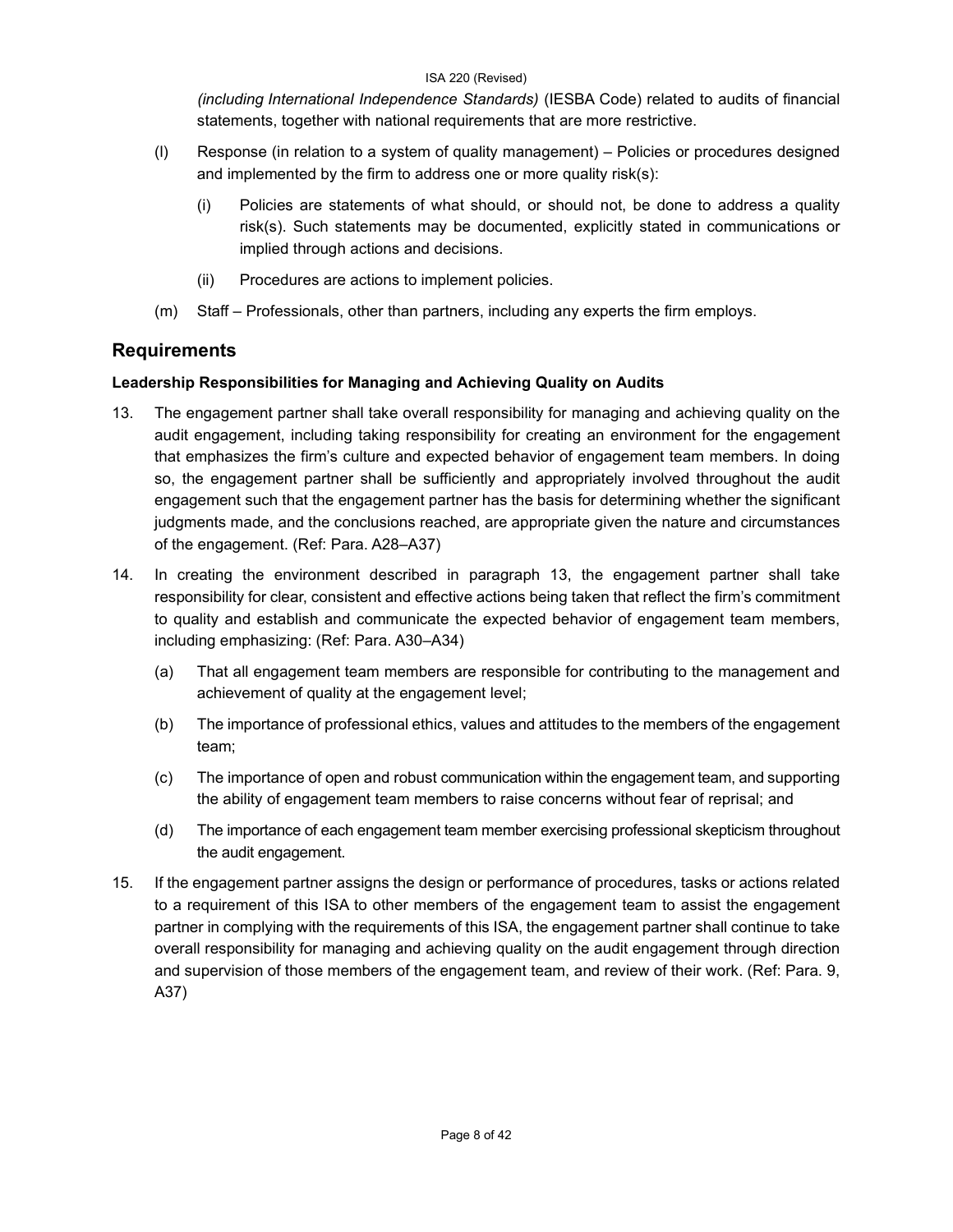## **Relevant Ethical Requirements, Including Those Related to Independence**

- 16. The engagement partner shall have an understanding of the relevant ethical requirements, including those related to independence, that are applicable given the nature and circumstances of the audit engagement. (Ref: Para. A38–A42, A48)
- 17. The engagement partner shall take responsibility for other members of the engagement team having been made aware of relevant ethical requirements that are applicable given the nature and circumstances of the audit engagement, and the firm's related policies or procedures, including those that address: (Ref: Para. A23–A25, A40–A44)
	- (a) Identifying, evaluating and addressing threats to compliance with relevant ethical requirements, including those related to independence;
	- (b) Circumstances that may cause a breach of relevant ethical requirements, including those related to independence, and the responsibilities of members of the engagement team when they become aware of breaches; and
	- (c) The responsibilities of members of the engagement team when they become aware of an instance of non-compliance with laws and regulations by the entity.[6](#page-8-0)
- 18. If matters come to the engagement partner's attention that indicate that a threat to compliance with relevant ethical requirements exists, the engagement partner shall evaluate the threat through complying with the firm's policies or procedures, using relevant information from the firm, the engagement team or other sources, and take appropriate action. (Ref: Para. A43–A44)
- 19. The engagement partner shall remain alert throughout the audit engagement, through observation and making inquiries as necessary, for breaches of relevant ethical requirements or the firm's related policies or procedures by members of the engagement team. (Ref: Para. A45)
- 20. If matters come to the engagement partner's attention through the firm's system of quality management, or from other sources, that indicate that relevant ethical requirements applicable to the nature and circumstances of the audit engagement have not been fulfilled, the engagement partner, in consultation with others in the firm, shall take appropriate action. (Ref: Para. A46)
- 21. Prior to dating the auditor's report, the engagement partner shall take responsibility for determining whether relevant ethical requirements, including those related to independence, have been fulfilled. (Ref: Para. A38 and A47)

## **Acceptance and Continuance of Client Relationships and Audit Engagements**

- 22. The engagement partner shall determine that the firm's policies or procedures for the acceptance and continuance of client relationships and audit engagements have been followed, and that conclusions reached in this regard are appropriate. (Ref: Para. A49–A52, A58)
- 23. The engagement partner shall take into account information obtained in the acceptance and continuance process in planning and performing the audit engagement in accordance with the ISAs and complying with the requirements of this ISA. (Ref: Para. A53–A56)
- 24. If the engagement team becomes aware of information that may have caused the firm to decline the audit engagement had that information been known by the firm prior to accepting or continuing the

<span id="page-8-0"></span><sup>6</sup> ISA 250 (Revised), *Consideration of Laws and Regulations in an Audit of Financial Statements*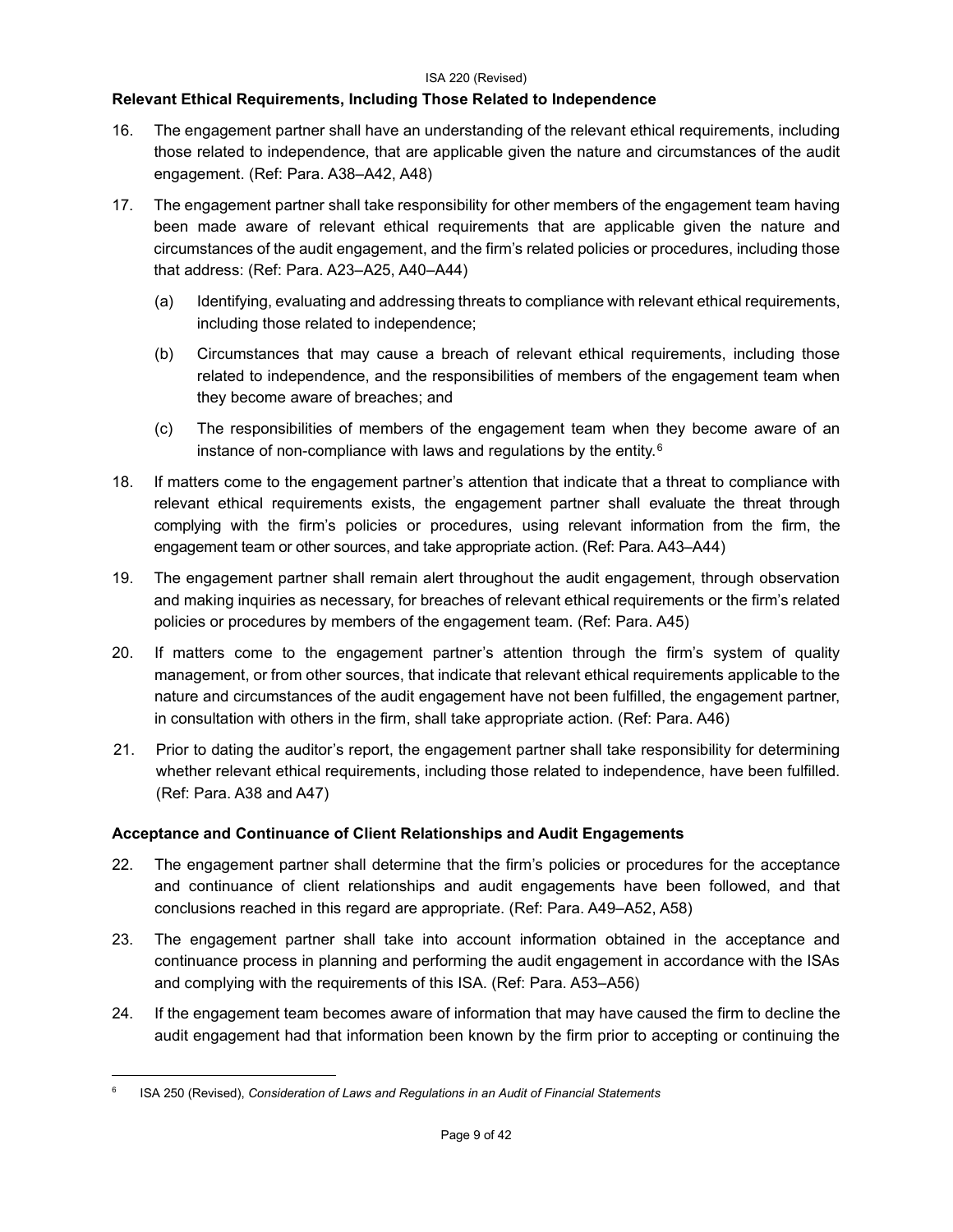client relationship or specific engagement, the engagement partner shall communicate that information promptly to the firm, so that the firm and the engagement partner can take the necessary action. (Ref: Para. A57)

## **Engagement Resources**

- 25. The engagement partner shall determine that sufficient and appropriate resources to perform the engagement are assigned or made available to the engagement team in a timely manner, taking into account the nature and circumstances of the audit engagement, the firm's policies or procedures, and any changes that may arise during the engagement. (Ref: Para. A59–A70, A73–A74, A79)
- 26. The engagement partner shall determine that members of the engagement team, and any auditor's external experts and internal auditors who provide direct assistance who are not part of the engagement team, collectively have the appropriate competence and capabilities, including sufficient time, to perform the audit engagement. (Ref: Para. A62, A71–A74)
- 27. If, as a result of complying with the requirements in paragraphs 25 and 26, the engagement partner determines that resources assigned or made available are insufficient or inappropriate in the circumstances of the audit engagement, the engagement partner shall take appropriate action, including communicating with appropriate individuals about the need to assign or make available additional or alternative resources to the engagement. (Ref: Para. A75–A78)
- 28. The engagement partner shall take responsibility for using the resources assigned or made available to the engagement team appropriately, given the nature and circumstances of the audit engagement. (Ref: Para. A63–A69)

## **Engagement Performance**

## *Direction, Supervision and Review*

- 29. The engagement partner shall take responsibility for the direction and supervision of the members of the engagement team and the review of their work. (Ref: Para. A80)
- 30. The engagement partner shall determine that the nature, timing and extent of direction, supervision and review is: (Ref: Para. A81–A89, A94–A97)
	- (a) Planned<sup>7</sup> and performed in accordance with the firm's policies or procedures, professional standards and applicable legal and regulatory requirements; and
	- (b) Responsive to the nature and circumstances of the audit engagement and the resources assigned or made available to the engagement team by the firm.
- 31. The engagement partner shall review audit documentation at appropriate points in time during the audit engagement, including audit documentation relating to: (Ref: Para. A90–A93)
	- (a) Significant matters; $8$
	- (b) Significant judgments, including those relating to difficult or contentious matters identified during the audit engagement, and the conclusions reached; and

<span id="page-9-0"></span><sup>7</sup> ISA 300, *Planning an Audit of Financial Statements*, paragraph 11

<span id="page-9-1"></span><sup>8</sup> ISA 230, *Audit Documentation*, paragraph 8(c)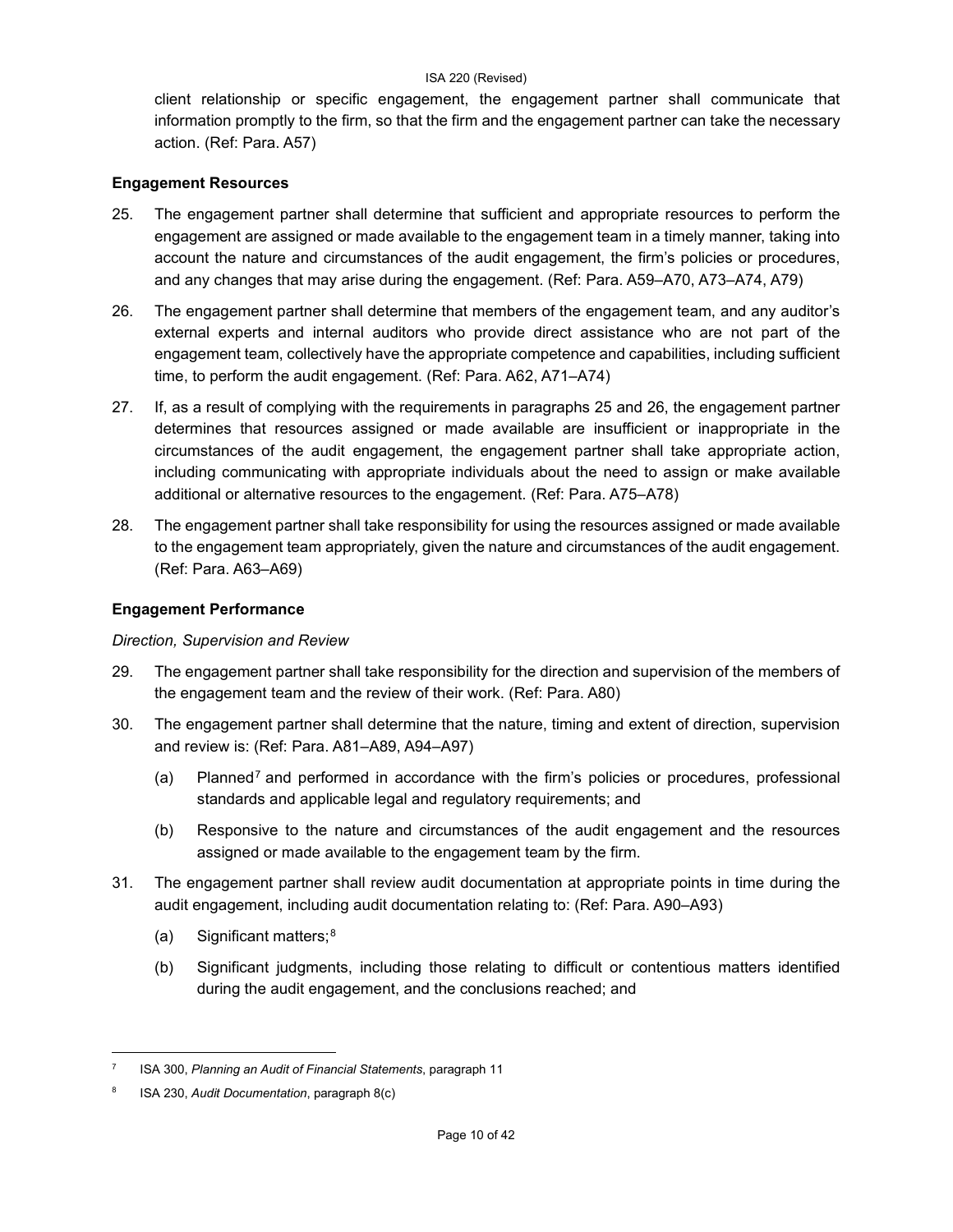- (c) Other matters that, in the engagement partner's professional judgment, are relevant to the engagement partner's responsibilities.
- 32. On or before the date of the auditor's report, the engagement partner shall determine, through review of audit documentation and discussion with the engagement team, that sufficient appropriate audit evidence has been obtained to support the conclusions reached and for the auditor's report to be issued. (Ref: Para. A90–A94)
- 33. Prior to dating the auditor's report, the engagement partner shall review the financial statements and the auditor's report, including, if applicable, the description of the key audit matters<sup>[9](#page-10-0)</sup> and related audit documentation, to determine that the report to be issued will be appropriate in the circumstances.<sup>[10](#page-10-1)</sup>
- 34. The engagement partner shall review, prior to their issuance, formal written communications to management, those charged with governance or regulatory authorities. (Ref: Para. A98)

## *Consultation*

- 35. The engagement partner shall: (Ref: Para. A99–A102)
	- (a) Take responsibility for the engagement team undertaking consultation on:
		- (i) Difficult or contentious matters and matters on which the firm's policies or procedures require consultation; and
		- (ii) Other matters that, in the engagement partner's professional judgment, require consultation;
	- (b) Determine that members of the engagement team have undertaken appropriate consultation during the audit engagement, both within the engagement team, and between the engagement team and others at the appropriate level within or outside the firm;
	- (c) Determine that the nature and scope of, and conclusions resulting from, such consultations are agreed with the party consulted; and
	- (d) Determine that conclusions agreed have been implemented.

## *Engagement Quality Review*

- 36. For audit engagements for which an engagement quality review is required, the engagement partner shall: (Ref: Para. A103)
	- (a) Determine that an engagement quality reviewer has been appointed;
	- (b) Cooperate with the engagement quality reviewer and inform other members of the engagement team of their responsibility to do so;
	- (c) Discuss significant matters and significant judgments arising during the audit engagement, including those identified during the engagement quality review, with the engagement quality reviewer; and

<span id="page-10-0"></span><sup>9</sup> ISA 701, *Communicating Key Audit Matters in the Independent Auditor's Report*

<span id="page-10-1"></span><sup>10</sup> ISA 700 (Revised), *Forming an Opinion and Reporting on Financial Statements* or ISA 705 (Revised), *Modifications to the Opinion in the Independent Auditor's Report*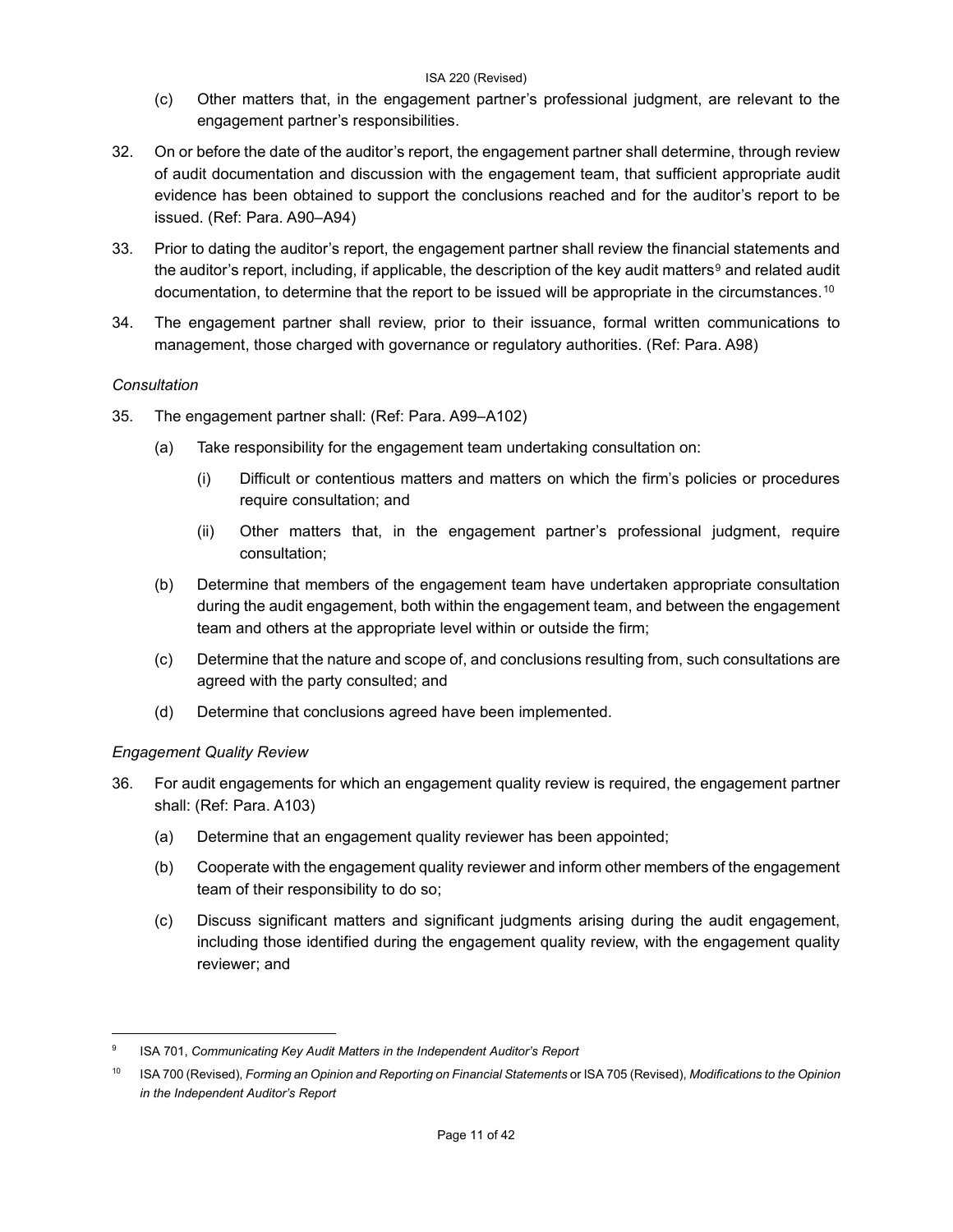(d) Not date the auditor's report until the completion of the engagement quality review. (Ref: Para. A104–A106)

## *Differences of Opinion*

- 37. If differences of opinion arise within the engagement team, or between the engagement team and the engagement quality reviewer or individuals performing activities within the firm's system of quality management, including those who provide consultation, the engagement team shall follow the firm's policies or procedures for dealing with and resolving such differences of opinion. (Ref: Para. A107–A108)
- 38. The engagement partner shall:
	- (a) Take responsibility for differences of opinion being addressed and resolved in accordance with the firm's policies or procedures;
	- (b) Determine that conclusions reached are documented and implemented; and
	- (c) Not date the auditor's report until any differences of opinion are resolved.

## **Monitoring and Remediation**

- 39. The engagement partner shall take responsibility for: (Ref: Para. A109‒A112)
	- (a) Obtaining an understanding of the information from the firm's monitoring and remediation process, as communicated by the firm including, as applicable, the information from the monitoring and remediation process of the network and across the network firms;
	- (b) Determining the relevance and effect on the audit engagement of the information referred to in paragraph 39(a) and take appropriate action; and
	- (c) Remaining alert throughout the audit engagement for information that may be relevant to the firm's monitoring and remediation process and communicate such information to those responsible for the process.

## **Taking Overall Responsibility for Managing and Achieving Quality**

- 40. Prior to dating the auditor's report, the engagement partner shall determine that the engagement partner has taken overall responsibility for managing and achieving quality on the audit engagement. In doing so, the engagement partner shall determine that: (Ref: Para. A113–A116)
	- (a) The engagement partner's involvement has been sufficient and appropriate throughout the audit engagement such that the engagement partner has the basis for determining that the significant judgments made and the conclusions reached are appropriate given the nature and circumstances of the engagement; and
	- (b) The nature and circumstances of the audit engagement, any changes thereto, and the firm's related policies or procedures have been taken into account in complying with the requirements of this ISA.

## **Documentation**

41. In applying ISA 230,<sup>[11](#page-11-0)</sup> the auditor shall include in the audit documentation: (Ref: Para. A117–A120)

<span id="page-11-0"></span><sup>11</sup> ISA 230, paragraphs 8–11 and A6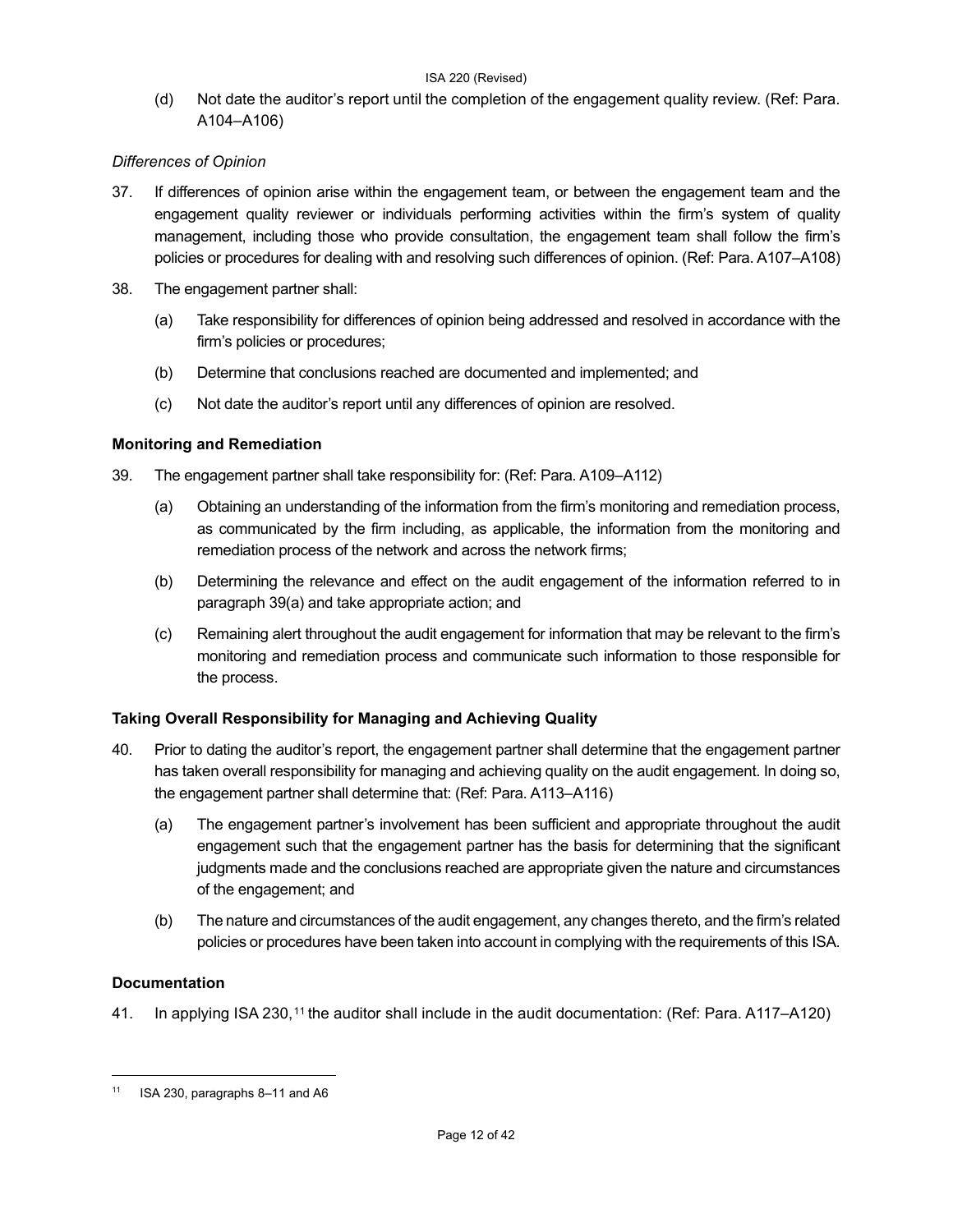- (a) Matters identified, relevant discussions with personnel, and conclusions reached with respect to:
	- (i) Fulfillment of responsibilities relating to relevant ethical requirements, including those related to independence.
	- (ii) The acceptance and continuance of the client relationship and audit engagement.
- (b) The nature and scope of, and conclusions resulting from, consultations undertaken during the audit engagement and how such conclusions were implemented.
- (c) If the audit engagement is subject to an engagement quality review, that the engagement quality review has been completed on or before the date of the auditor's report.

\* \* \*

## **Application and Other Explanatory Material**

## **Scope of this ISA** (Ref: Para. 1)

A1. This ISA applies to all audits of financial statements, including audits of group financial statements. ISA  $600^{12}$  $600^{12}$  $600^{12}$  deals with special considerations that apply to an audit of group financial statements and when component auditors are involved. ISA 600, adapted as necessary in the circumstances, may also be useful in an audit of financial statements when the engagement team includes individuals from another firm. For example, ISA 600 may be useful when involving such an individual to attend a physical inventory count, inspect property, plant and equipment, or perform audit procedures at a shared service center at a remote location.

## **The Firm's System of Quality Management and Role of Engagement Teams** (Ref: Para. 2–9)

- A2. ISQM 1 deals with a firm's responsibilities for designing, implementing and operating its system of quality management.
- A3. Firms or national requirements may use different terminology or frameworks to describe the components of the system of quality management. National requirements that deal with the firm's responsibilities to design, implement and operate a system of quality management are at least as demanding as ISQM 1 when they address the requirements of ISQM 1 and impose obligations on the firm to achieve the objective of ISQM 1.

## *The Engagement Team's Responsibilities Relating to the Firm's System of Quality Management* (Ref: Para. 4)

A4. Quality management at the engagement level is supported by the firm's system of quality management and informed by the specific nature and circumstances of the audit engagement. In accordance with ISQM 1, the firm is responsible for communicating information enables the engagement team to understand and carry out their responsibilities relating to performing engagements. For example, such communications may cover policies or procedures to undertake consultations with designated individuals in certain situations involving complex technical or ethical matters, or to involve firm-designated experts in specific engagements to perform audit procedures related to particular matters (e.g., the firm may specify that firm-designated credit experts are to be involved in auditing expected credit loss allowances in audits of financial institutions).

<span id="page-12-0"></span><sup>12</sup> ISA 600, *Special Considerations—Audits of Group Financial Statements (Including the Work of Component Auditors)*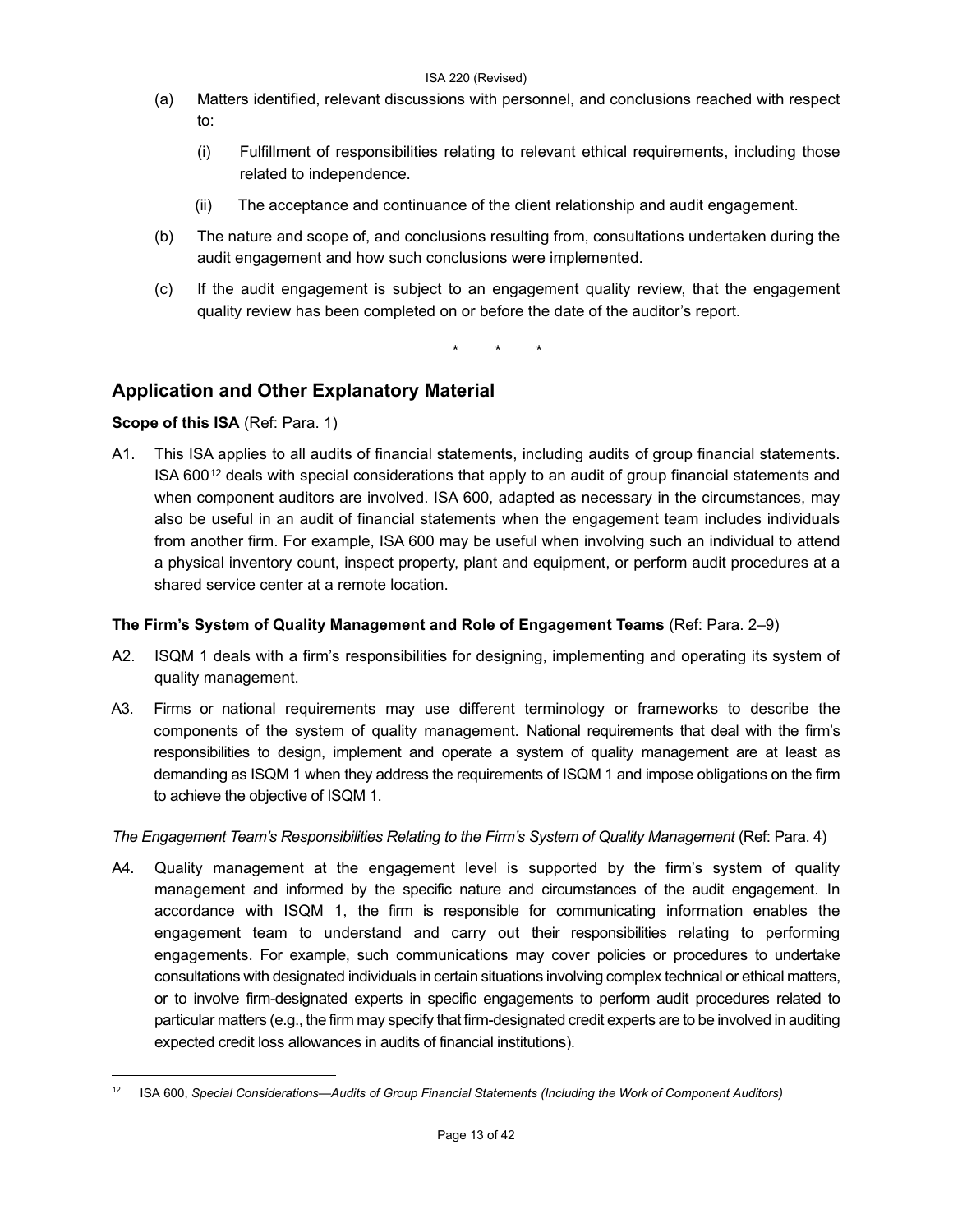- A5. Firm-level responses may include policies or procedures established by a network, or by other firms, structures or organizations within the same network (network requirements or network services are described further in ISQM 1 within the "Network Requirements or Network Services" section). [13](#page-13-0) The requirements of this ISA are based on the premise that the firm is responsible for taking the necessary action to enable engagement teams to implement or use network requirements or network services on the audit engagement (for example, a requirement to use an audit methodology developed for use by a network firm). Under ISQM 1, the firm is responsible for determining how network requirements or network services are relevant to, and are taken into account in, the firm's system of quality management.<sup>[14](#page-13-1)</sup>
- A6. Some firm-level responses to quality risks are not performed at the engagement level but are nevertheless relevant when complying with the requirements of this ISA. For example, firm-level responses that the engagement team may be able to depend on when complying with the requirements of this ISA include:
	- Personnel recruitment and professional training processes;
	- The information technology (IT) applications that support the firm's monitoring of independence;
	- The development of IT applications that support the acceptance and continuance of client relationships and audit engagements; and
	- The development of audit methodologies and related implementation tools and guidance.
- A7. Due to the specific nature and circumstances of each audit engagement and changes that may occur during the audit engagement, a firm cannot identify all quality risks that may arise at the engagement level or set forth all relevant and appropriate responses. Accordingly, the engagement team exercises professional judgment in determining whether to design and implement responses, beyond those set forth in the firm's policies or procedures, at the engagement level to meet the objective of this ISA.[15](#page-13-2)
- A8. The engagement team's determination of whether engagement level responses are necessary (and, if so, what those responses are) is influenced by the requirements of this ISA, the engagement team's understanding of the nature and circumstances of the engagement and any changes during the audit engagement. For example, unanticipated circumstances may arise during the engagement that may cause the engagement partner to request the involvement of appropriately experienced personnel in addition to those initially assigned or made available.
- A9. The relative balance of the engagement team's efforts to comply with the requirements of this ISA (i.e., between implementing the firm's responses and designing and implementing engagement specific responses beyond those set forth in the firm's policies or procedures) may vary. For example, the firm may design an audit program to be used in circumstances that are applicable to the audit engagement (e.g., an industry-specific audit program). Other than determining the timing and extent of procedures to be performed, there may be little or no need for supplemental audit procedures to be added to the audit program at the engagement level. Alternatively, the engagement team's actions in complying with the engagement performance requirements of this ISA may be more focused on designing and implementing responses at the engagement level to deal with the specific nature and

<span id="page-13-0"></span> $13$  ISQM 1, paragraph 49(b)

<span id="page-13-1"></span><sup>14</sup> ISQM 1, paragraph 49(a)

<span id="page-13-2"></span><sup>&</sup>lt;sup>15</sup> ISA 200 requires the auditor to exercise professional judgment in planning and performing an audit of financial statements.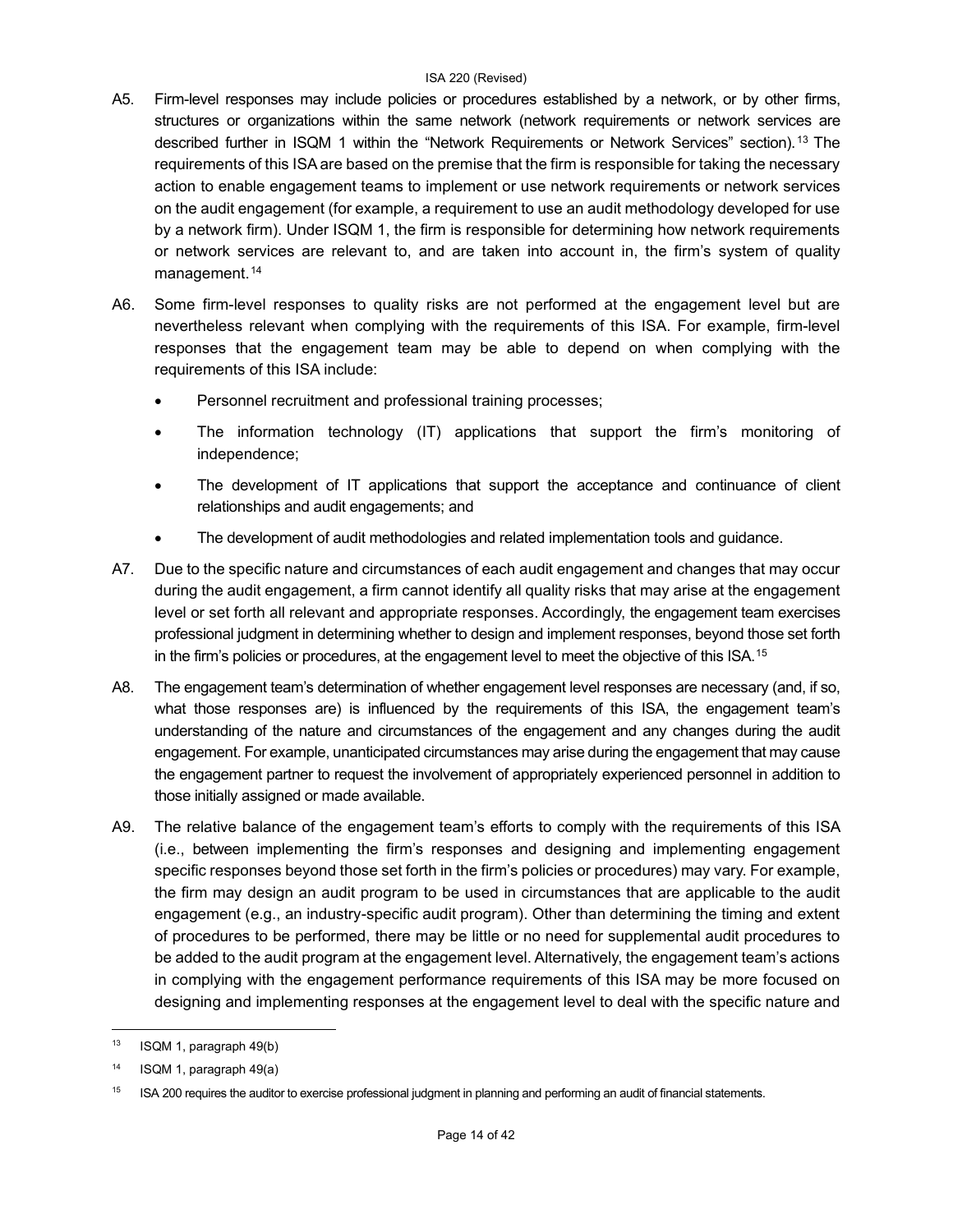circumstances of the engagement (e.g., planning and performing procedures to address risks of material misstatement not contemplated by the firm's audit programs).

- A10. Ordinarily, the engagement team may depend on the firm's policies or procedures in complying with the requirements of this ISA, unless:
	- The engagement team's understanding or practical experience indicates that the firm's policies or procedures will not effectively address the nature and circumstances of the engagement; or
	- Information provided by the firm or other parties, about the effectiveness of such policies or procedures suggests otherwise (e.g., information provided by the firm's monitoring activities, external inspections or other relevant sources, indicates that the firm's policies or procedures are not operating effectively).
- A11. If the engagement partner becomes aware (including through being informed by other members of the engagement team) that the firm's responses to quality risks are ineffective in the context of the specific engagement or the engagement partner is unable to depend on the firm's policies or procedures, the engagement partner communicates such information promptly to the firm in accordance with paragraph 39(c) as such information is relevant to the firm's monitoring and remediation process. For example, if an engagement team member identifies that an audit software program has a security weakness, timely communication of such information to the appropriate personnel enables the firm to take steps to update and reissue the audit program. See also paragraph A70 in respect of sufficient and appropriate resources.

Information Relevant to Quality Management at the Engagement Level (Ref: Para. 6)

- A12. Complying with the requirements in other ISAs may provide information that is relevant to quality management at the engagement level. For example, the understanding of the entity and its environment required to be obtained under ISA 315 (Revised 2019)<sup>[16](#page-14-0)</sup> provides information that may be relevant to complying with the requirements of this ISA. Such information may be relevant to the determination of:
	- The nature of resources to deploy for specific audit areas, such as the use of appropriately experienced team members for high risk areas, or the involvement of experts to deal with complex matters;
	- The amount of resources to allocate to specific audit areas, such as the number of team members assigned to attend the physical inventory count at multiple locations;
	- The nature, timing and extent of review of the work performed by members of the team based on the assessed risks of material misstatement; or
	- The allocation of the budgeted audit hours, including allocating more time, and the time of more experienced engagement team members to those areas where there are more risks of material misstatement or the identified risks are assessed as higher.

Scalability (Ref: Para. 2, 8)

A13. In a smaller firm, the firm's policies or procedures may designate an engagement partner, on behalf of the firm, to design many of the responses to the firm's quality risks, as doing so may be a more effective approach to designing and implementing responses as part of the firm's system of quality

<span id="page-14-0"></span><sup>16</sup> ISA 315 (Revised 2019), *Identifying and Assessing the Risks of Material Misstatement*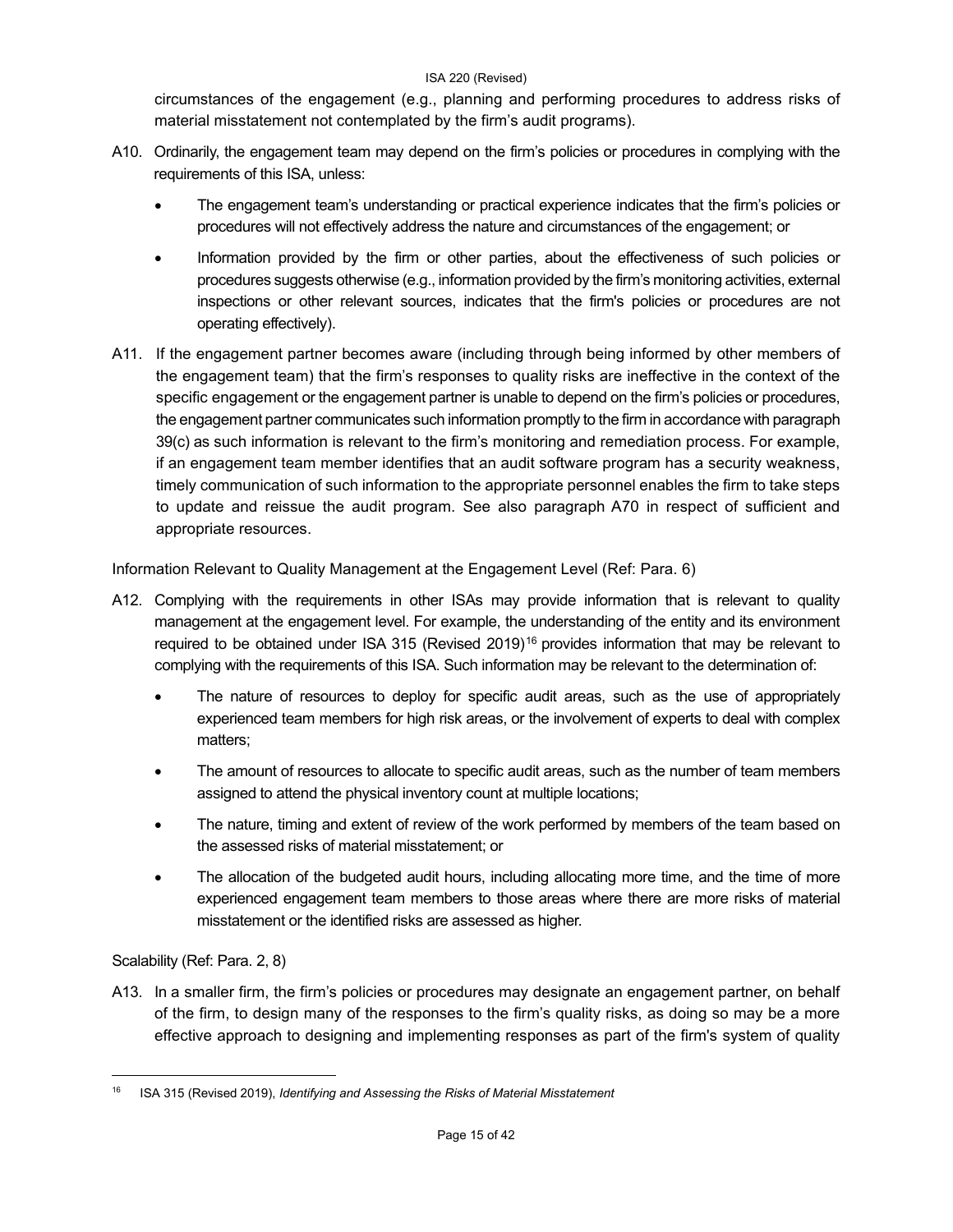management. Additionally, a smaller firm's policies or procedures may be less formal. For example, in a very small firm with a relatively small number of audit engagements, the firm may determine that there is no need to establish a firm-wide system to monitor independence, and rather, independence will be monitored at the individual engagement level by the engagement partner.

A14. The requirements relating to direction, supervision and review of the work of other members of the engagement team are only relevant if there are members of the engagement team other than the engagement partner.

## **Definitions**

## *Engagement Team* (Ref: Para. 12(d))

- A15. The engagement team may be organized in a variety of ways. For example, engagement team members may be located together or across different geographic locations and may be organized in groups by the activity they are performing. Regardless of how the engagement team is organized, any individual who performs audit procedures  $17$  on the audit engagement is a member of the engagement team.
- A16. The definition of an engagement team focuses on individuals who perform audit procedures on the audit engagement. Audit evidence, which is necessary to support the auditor's opinion and report, is primarily obtained from audit procedures performed during the course of the audit.<sup>[18](#page-15-1)</sup> Audit procedures comprise risk assessment procedures<sup>[19](#page-15-2)</sup> and further audit procedures.<sup>[20](#page-15-3)</sup> As explained in ISA 500, audit procedures include inspection, observation, confirmation, recalculation, reperformance, analytical procedures and inquiry, often performed in some combination.[21](#page-15-4) Other ISAs may also include specific procedures to obtain audit evidence, for example, ISA 520.<sup>[22](#page-15-5)</sup>
- A17. Engagement teams include personnel and may also include other individuals who perform audit procedures who are from:
	- (a) A network firm; or
	- (b) A firm that is not a network firm, or another service provider.  $23$

For example, an individual from another firm may perform audit procedures on the financial information of a component in a group audit engagement, attend a physical inventory count or inspect physical fixed assets at a remote location.

A18. Engagement teams may also include individuals from service delivery centers who perform audit procedures. For example, it may be determined that specific tasks that are repetitive or specialized in nature will be performed by a group of appropriately skilled personnel and the engagement team therefore includes such individuals. Service delivery centers may be established by the firm, the

<span id="page-15-0"></span><sup>17</sup> ISA 500, *Audit Evidence*, paragraph A10

<span id="page-15-1"></span><sup>18</sup> ISA 200, paragraph A30

<span id="page-15-2"></span><sup>19</sup> ISA 315 (Revised 2019) provides requirements related to risk assessment procedures.

<span id="page-15-3"></span><sup>20</sup> ISA 330, *The Auditor's Responses to Assessed Risks*, provides requirements related to further audit procedures, including tests of controls and substantive procedures.

<span id="page-15-4"></span> $21$  ISA 500, paragraphs A14-A25

<span id="page-15-5"></span><sup>22</sup> ISA 520, *Analytical Procedures*

<span id="page-15-6"></span><sup>&</sup>lt;sup>23</sup> ISQM 1, paragraph  $16(v)$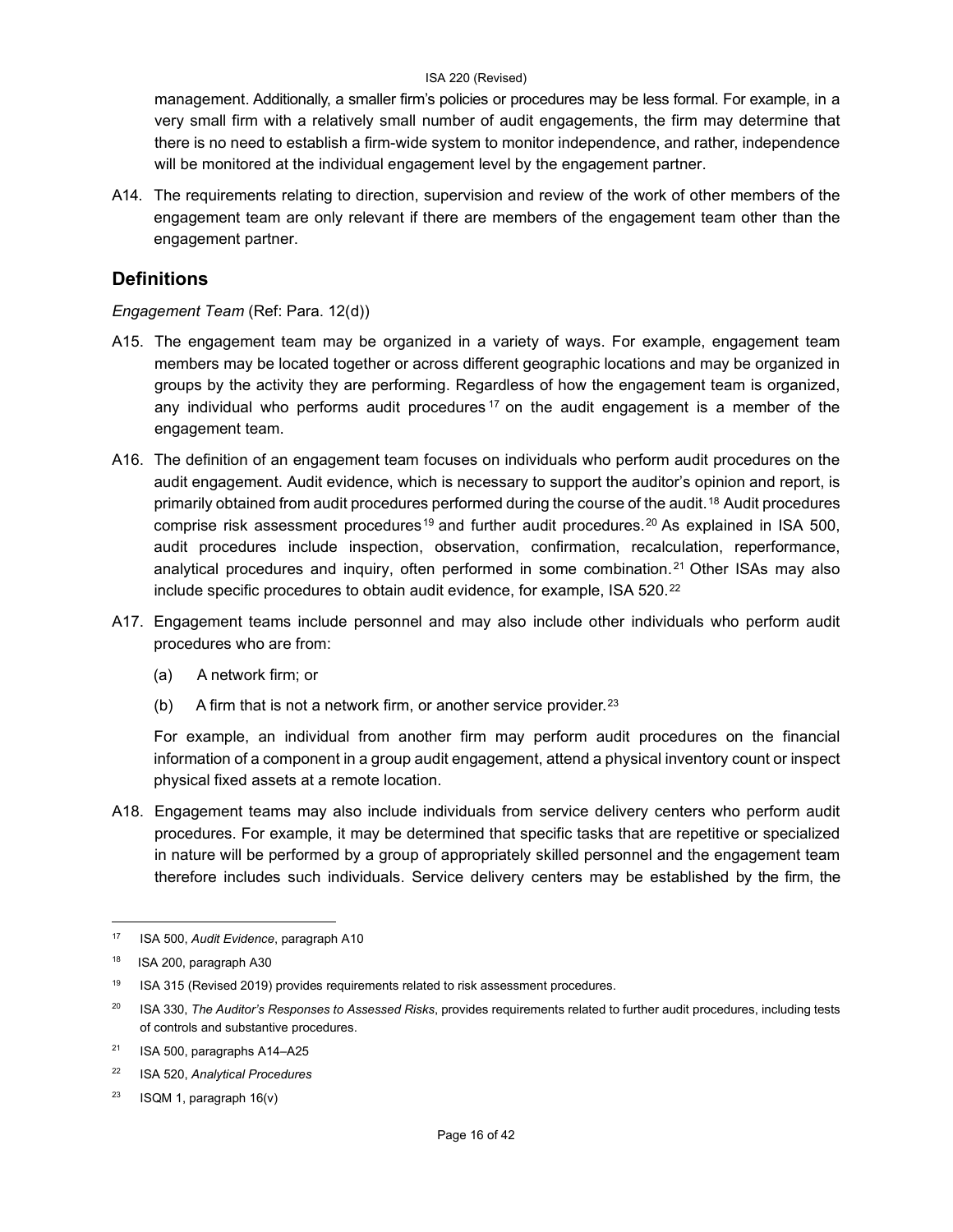network, or by other firms, structures or organizations within the same network. For example, a centralized function may be used to facilitate external confirmation procedures.

- A19. Engagement teams may include individuals with expertise in a specialized area of accounting or auditing who perform audit procedures on the audit engagement, for example, individuals with expertise in accounting for income taxes, or in analyzing complex information produced by automated tools and techniques for the purpose of identifying unusual or unexpected relationships. An individual is not a member of the engagement team if that individual's involvement with the engagement is limited to consultation. Consultations are addressed in paragraphs 35 and A99–A102.
- A20. If the audit engagement is subject to an engagement quality review, the engagement quality reviewer, and any other individuals performing the engagement quality review, are not members of the engagement team. Such individuals may be subject to specific independence requirements.
- A21. An internal auditor providing direct assistance and an auditor's external expert whose work is used in the engagement are not members of the engagement team.<sup>[24](#page-16-0)</sup> ISA 610 (Revised) 2013 and ISA 620 provide requirements and guidance for the auditor when using the work of internal auditors in a direct assistance capacity or when using the work of an external expert, respectively. Compliance with these ISAs requires the auditor to obtain sufficient appropriate audit evidence on the work performed by an internal auditor providing direct assistance and perform audit procedures on the work of an auditor's expert.

The Engagement Partner's Responsibilities (Ref: Para. 9, 12(d))

A22. When this ISA expressly intends that a requirement or responsibility be fulfilled by the engagement partner, the engagement partner may need to obtain information from the firm or other members of the engagement team to fulfil the requirement (e.g., information to make the required decision or judgment). For example, the engagement partner is required to determine that members of the engagement team collectively have the appropriate competence and capabilities to perform the audit engagement. To make a judgment on whether the competence and capabilities of the engagement team is appropriate, the engagement partner may need to use information compiled by the engagement team or from the firm's system of quality management.

The Application of Firm Policies or Procedures by Members of the Engagement Team (Ref: Para. 9, 12(d),17)

A23. Within the context of the firm's system of quality management, engagement team members from the firm are responsible for implementing the firm's policies or procedures that are applicable to the audit engagement. As engagement team members from another firm are neither partners nor staff of the engagement partner's firm, they may not be subject to the firm's system of quality management or the firm's policies or procedures. Further, the policies or procedures of another firm may not be similar to that of the engagement partner's firm. For example, policies or procedures regarding direction, supervision and review may be different, particularly when the other firm is in a jurisdiction with a different legal system, language or culture than that of the engagement partner's firm. Accordingly, if the engagement team includes individuals who are from another firm, different actions may need to be taken by the firm or the engagement partner to implement the firm's policies or procedures in respect of the work of those individuals.

<span id="page-16-0"></span><sup>&</sup>lt;sup>24</sup> See ISA 620, paragraphs 12–13 and ISA 610 (Revised 2013), paragraphs 21–25.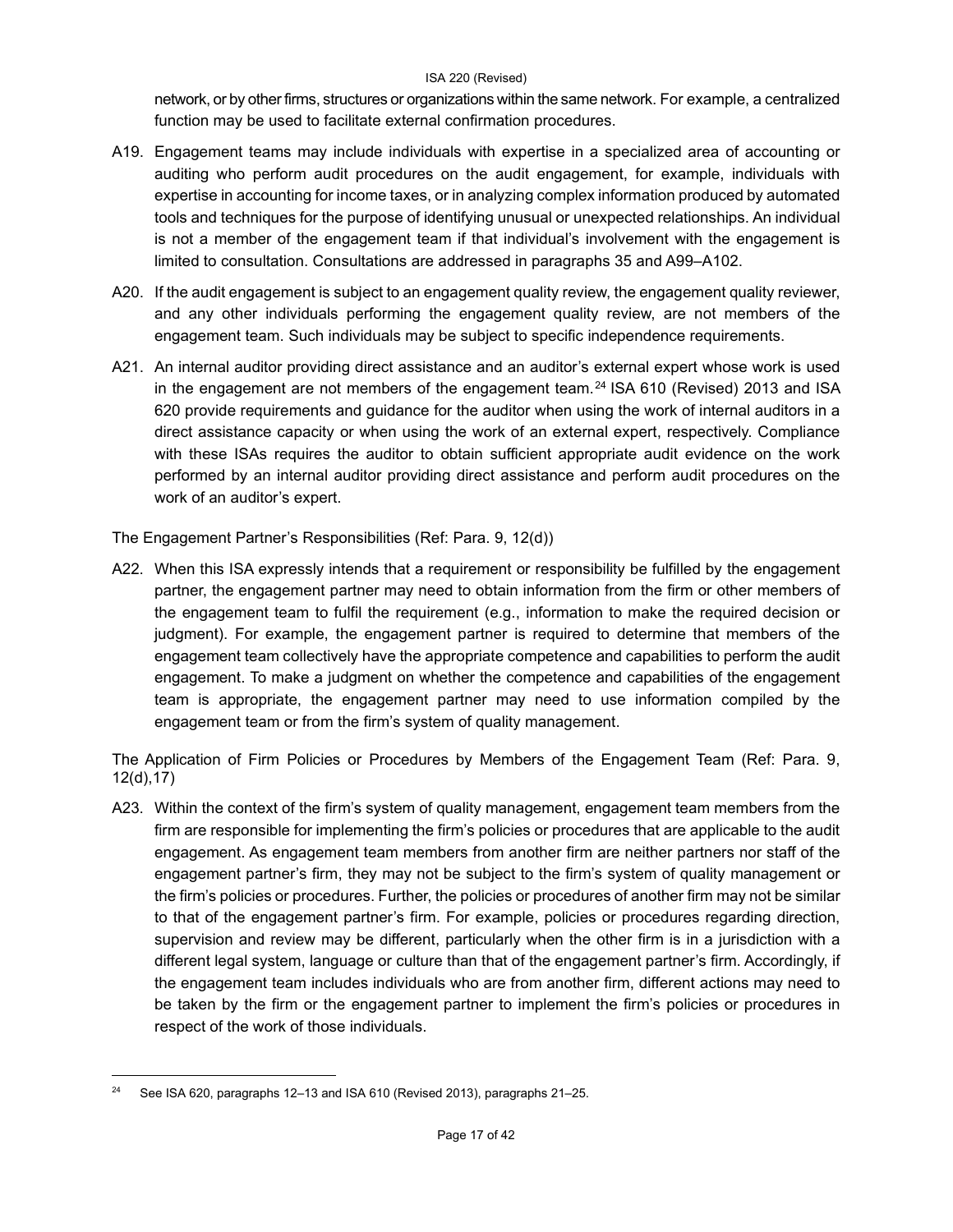- A24. In particular, the firm's policies or procedures may require the firm or the engagement partner to take different actions from those applicable to personnel when obtaining an understanding of whether an individual from another firm:
	- Has the appropriate competence and capabilities to perform the audit engagement. For example, the individual would not be subject to the firm's recruitment and training processes and therefore the firm's policies or procedures may state that this determination can be made through other actions such as obtaining information from the other firm or a licensing or registration body. Paragraphs 19 and A38 of ISA 600 contain guidance on obtaining an understanding of the competence and capabilities of component auditors.
	- Understands the ethical requirements that are relevant to the group audit engagement. For example, the individual would not be subject to the firm's training in respect of the firm's policies or procedures for relevant ethical requirements. The firm's policies or procedures may state that this understanding is obtained through other actions such as providing information, manuals, or guides containing the provisions of the relevant ethical requirements applicable to the audit engagement to the individual.
	- Will confirm independence. For example, individuals who are not personnel may not be able to complete independence declarations directly on the firm's independence systems. The firm's policies or procedures may state that such individuals can provide evidence of their independence in relation to the audit engagement in other ways, such as written confirmation.
- A25. When firm policies or procedures require specific activities to be undertaken in certain circumstances (e.g., consultation on a particular matter), it may be necessary for the firm's related policies or procedures to be communicated to individuals who are not personnel. Such individuals are then able to alert the engagement partner if the circumstance arises, and this enables the engagement partner to comply with the firm's policies or procedures. For example, in a group audit engagement, if a component auditor is performing audit procedures on the financial information of a component and identifies a difficult or contentious matter that is relevant to the group financial statements and subject to consultation<sup>[25](#page-17-0)</sup> under the group auditor's policies or procedures, the component auditor is able to alert the group engagement team about the matter.

## *Firm* (Ref: Para. 12(e))

A26. The definition of "firm" in relevant ethical requirements may differ from the definition set out in this ISA.

## *"Network" and "Network Firm"* (Ref: Para. 12(f)–12(g))

A27. The definitions of "network" or "network firm" in relevant ethical requirements may differ from those set out in this ISA. The IESBA Code also provides guidance in relation to the terms "network" and "network firm." Networks and the other network firms may be structured in a variety of ways, and are in all cases external to the firm. The provisions in this ISA in relation to networks also apply to any structures or organizations that do not form part of the firm, but that exist within the network.

<span id="page-17-0"></span><sup>25</sup> See paragraph 35.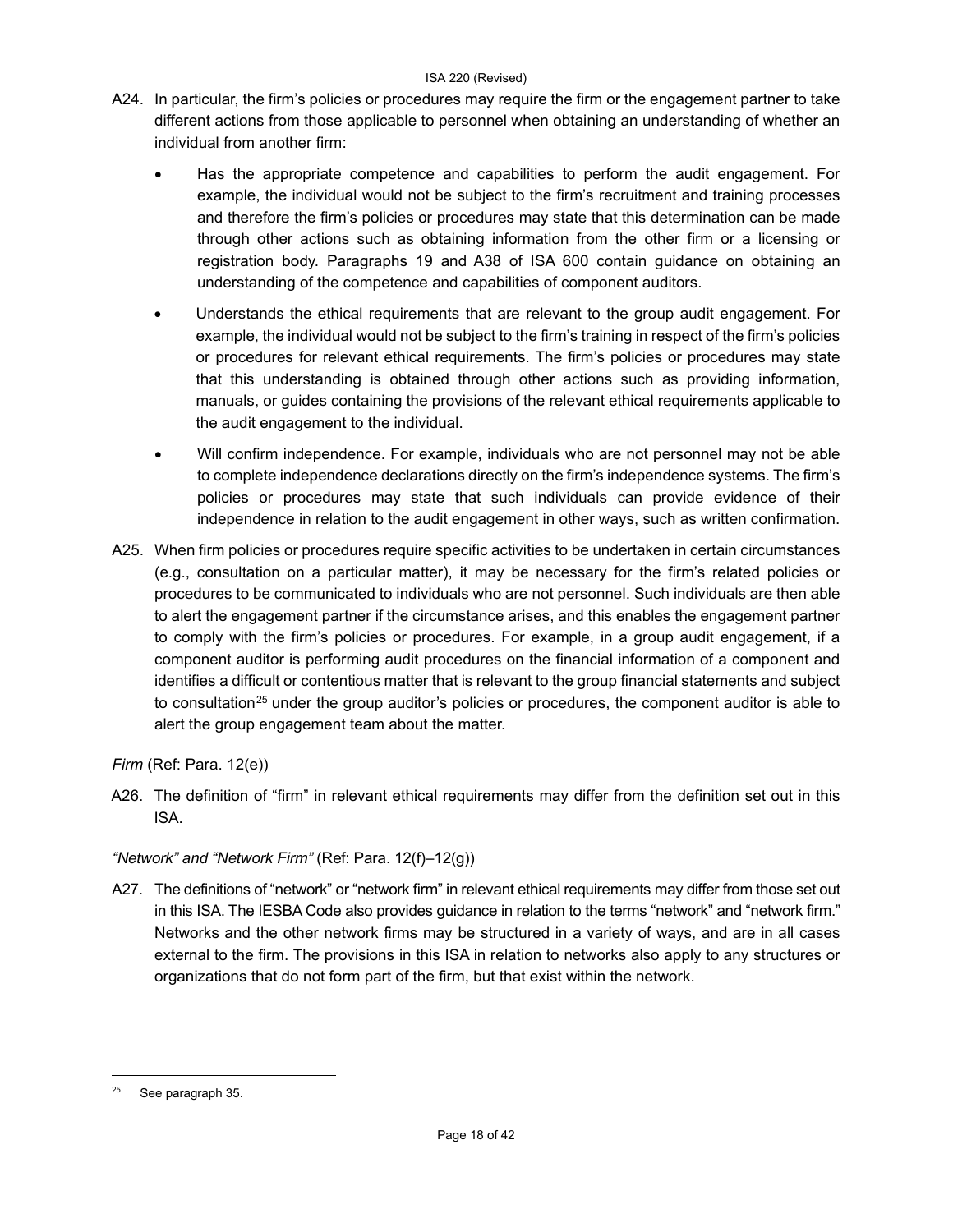## **Leadership Responsibilities for Managing and Achieving Quality on Audits** (Ref: Para. 13–15)

## *Taking Overall Responsibility for Managing and Achieving Quality*

A28. ISQM 1 requires the firm to establish quality objectives that address the firm's governance and leadership that supports the design, implementation and operation of the system of quality management. The engagement partner's responsibility for managing and achieving quality is supported by a firm culture that demonstrates a commitment to quality. In addressing the requirements in paragraphs 13 and 14 of this ISA, the engagement partner may communicate directly to other members of the engagement team and reinforce this communication through personal conduct and actions (e.g., leading by example). A culture that demonstrates a commitment to quality is further shaped and reinforced by the engagement team members as they demonstrate expected behaviors when performing the engagement.

## **Scalability**

A29. The nature and extent of the actions of the engagement partner to demonstrate the firm's commitment to quality may depend on a variety of factors including the size, structure, geographical dispersion and complexity of the firm and the engagement team, and the nature and circumstances of the audit engagement. With a smaller engagement team with few engagement team members, influencing the desired culture through direct interaction and conduct may be sufficient, whereas for a larger engagement team that is dispersed over many locations, more formal communications may be necessary.

## *Sufficient and Appropriate Involvement*

- A30. Being sufficiently and appropriately involved throughout the audit engagement may be demonstrated by the engagement partner in different ways, including:
	- Taking responsibility for the nature, timing and extent of the direction and supervision of the members of the engagement team, and the review of their work in complying with the requirements of this ISA; and
	- Varying the nature, timing and extent of such direction, supervision and review in the context of the nature and circumstances of the engagement.

## *Communication*

- A31. Communication is the means through which the engagement team shares relevant information on a timely basis to comply with the requirements of this ISA, thereby contributing to the achievement of quality on the audit engagement. Communication may be between or among members of the engagement team, or with:
	- (a) The firm, (e.g., individuals performing activities within the firm's system of quality management, including those assigned ultimate or operational responsibility for the firm's system of quality management);
	- (b) Others involved in the audit (e.g., internal auditors who provide direct assistance<sup>26</sup> or an auditor's external expert<sup>[27](#page-18-1)</sup>); and

<span id="page-18-0"></span>See ISA 610 (Revised 2013), paragraph A41.

<span id="page-18-1"></span> $27$  See ISA 620, paragraphs 11(c) and A30.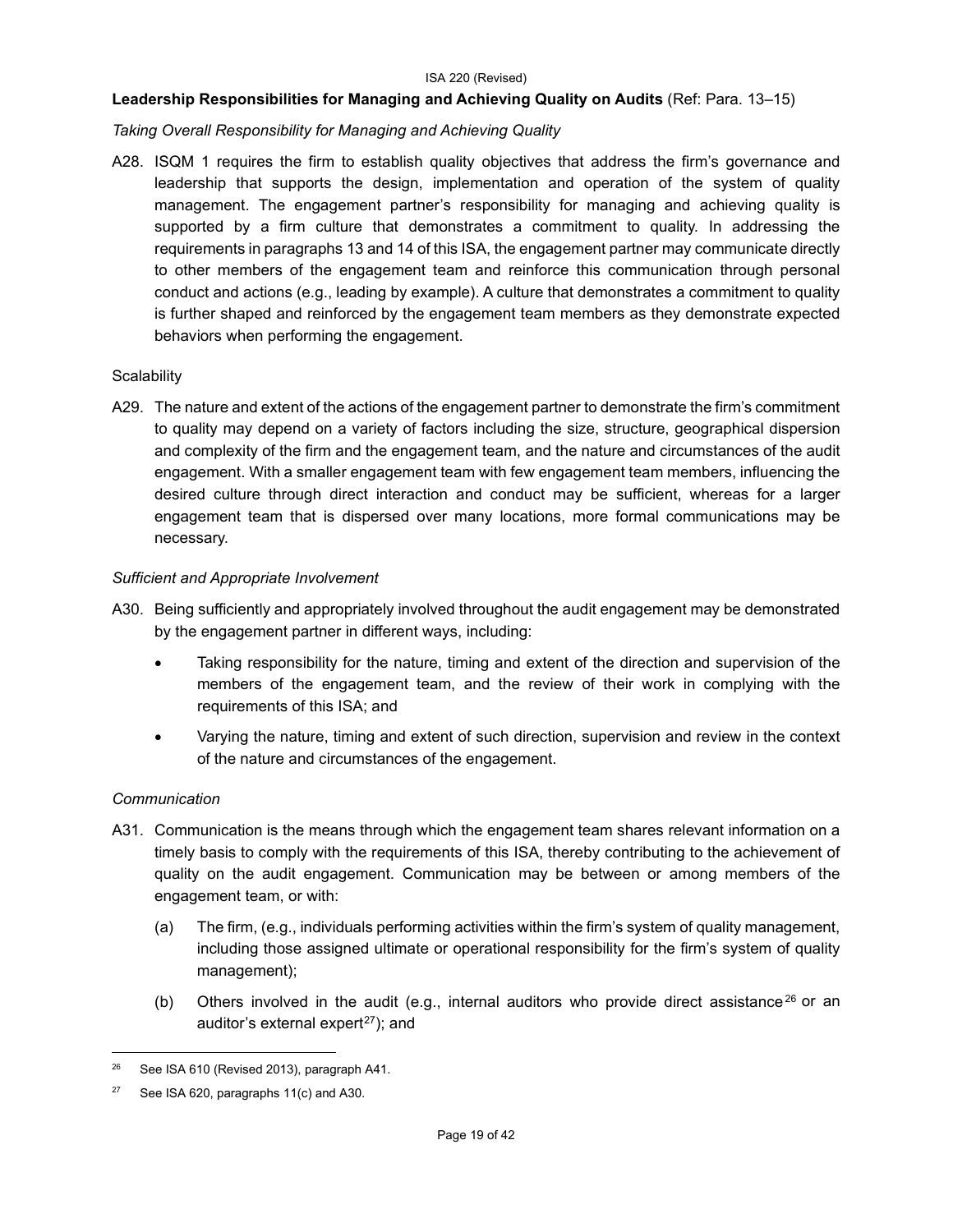- (c) Parties that are external to the firm (e.g., management, those charged with governance or regulatory authorities).
- A32. The nature and circumstances of the audit engagement may affect the engagement partner's decisions regarding the appropriate means of effective communication with the members of the engagement team. For example, to support appropriate direction, supervision and review, the firm may use IT applications to facilitate the communication between the members of the engagement team when they are performing work across different geographical locations.

## *Professional Skepticism* (Ref: Para. 7)

- A33. The engagement partner is responsible for emphasizing the importance of each engagement team member exercising professional skepticism throughout the audit engagement. Conditions inherent in some audit engagements can create pressures on the engagement team that may impede the appropriate exercise of professional skepticism when designing and performing audit procedures and evaluating audit evidence. Accordingly, when developing the overall audit strategy in accordance with ISA 300, the engagement team may need to consider whether such conditions exist in the audit engagement and, if so, what actions the firm or the engagement team may need to undertake to mitigate such impediments.
- A34. Impediments to the exercise of professional skepticism at the engagement level may include, but are not limited to:
	- Budget constraints, which may discourage the use of sufficiently experienced or technically qualified resources, including experts, necessary for audits of entities where technical expertise or specialized skills are needed for effective understanding, assessment of and responses to risks and informed questioning of management.
	- Tight deadlines, which may negatively affect the behavior of those who perform the work as well as those who direct, supervise and review. For example, external time pressures may create restrictions to analyzing complex information effectively.
	- Lack of cooperation or undue pressures imposed by management, which may negatively affect the engagement team's ability to resolve complex or contentious issues.
	- Insufficient understanding of the entity and its environment, its system of internal control and the applicable financial reporting framework, which may constrain the ability of the engagement team to make appropriate judgments and an informed questioning of management's assertions.
	- Difficulties in obtaining access to records, facilities, certain employees, customers, vendors or others, which may cause the engagement team to bias the selection of sources of audit evidence and seek audit evidence from sources that are more easily accessible.
	- Overreliance on automated tools and techniques, which may result in the engagement team not critically assessing audit evidence.
- A35. Unconscious or conscious auditor biases may affect the engagement team's professional judgments, including for example, in the design and performance of audit procedures, or the evaluation of audit evidence. Examples of unconscious auditor biases that may impede the exercise of professional skepticism, and therefore the reasonableness of the professional judgments made by the engagement team in complying with the requirements of this ISA, may include: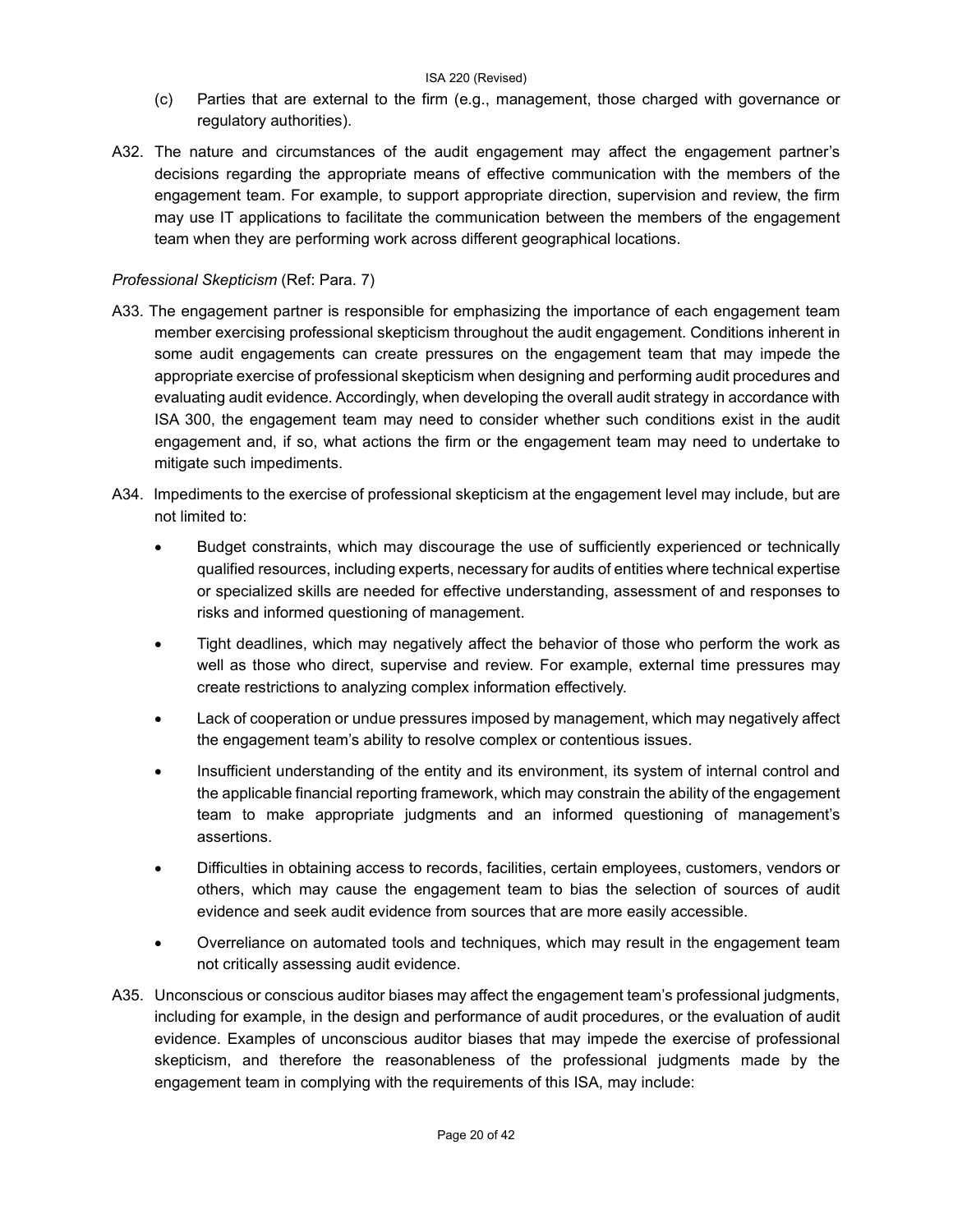- Availability bias, which is a tendency to place more weight on events or experiences that immediately come to mind or are readily available than on those that are not.
- Confirmation bias, which is a tendency to place more weight on information that corroborates an existing belief than information that contradicts or casts doubt on that belief.
- Groupthink, which is a tendency to think or make decisions as a group that discourages creativity or individual responsibility.
- Overconfidence bias, which is a tendency to overestimate one's own ability to make accurate assessments of risk or other judgments or decisions.
- Anchoring bias, which is a tendency to use an initial piece of information as an anchor against which subsequent information is inadequately assessed.
- Automation bias, which is a tendency to favor output generated from automated systems, even when human reasoning or contradictory information raises questions as to whether such output is reliable or fit for purpose.
- A36. Possible actions that the engagement team may take to mitigate impediments to the exercise of professional skepticism at the engagement level may include:
	- Remaining alert to changes in the nature or circumstances of the audit engagement that necessitate additional or different resources for the engagement, and requesting additional or different resources from those individuals within the firm responsible for allocating or assigning resources to the engagement.
	- Explicitly alerting the engagement team to instances or situations when vulnerability to unconscious or conscious auditor biases may be greater (e.g., areas involving greater judgment) and emphasizing the importance of seeking advice from more experienced members of the engagement team in planning and performing audit procedures.
	- Changing the composition of the engagement team, for example, requesting that more experienced individuals with greater skills or knowledge or specific expertise are assigned to the engagement.
	- Involving more experienced members of the engagement team when dealing with members of management who are difficult or challenging to interact with.
	- Involving members of the engagement team with specialized skills and knowledge or an auditor's expert to assist the engagement team with complex or subjective areas of the audit.
	- Modifying the nature, timing and extent of direction, supervision or review by involving more experienced engagement team members, more in-person oversight on a more frequent basis or more in-depth reviews of certain working papers for:
		- o Complex or subjective areas of the audit;
		- o Areas that pose risks to achieving quality on the audit engagement;
		- o Areas with a fraud risk; and
		- $\circ$  Identified or suspected non-compliance with laws or regulations.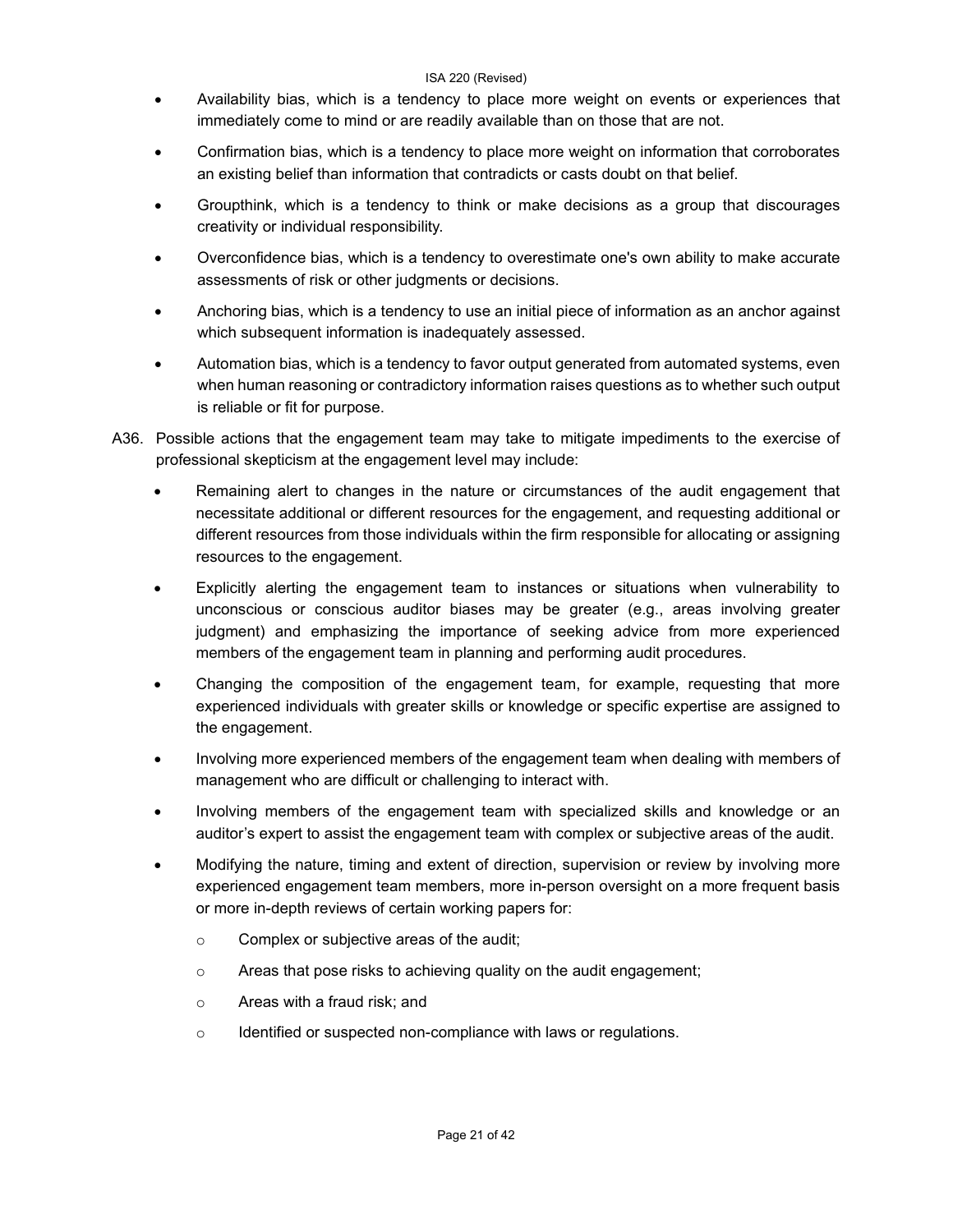- Setting expectations for:
	- $\circ$  Less experienced members of the engagement team to seek advice frequently and in a timely manner from more experienced engagement team members or the engagement partner; and
	- $\circ$  More experienced members of the engagement team to be available to less experienced members of the engagement team throughout the audit engagement and to respond positively and in a timely manner to their insights, requests for advice or assistance.
- Communicating with those charged with governance when management imposes undue pressure or the engagement team experiences difficulties in obtaining access to records, facilities, certain employees, customers, vendors or others from whom audit evidence may be sought.

## *Assigning Procedures, Tasks, or Actions to Other Members of the Engagement Team* (Ref: Para. 15)

- A37. Being sufficiently and appropriately involved throughout the audit engagement when procedures, tasks or actions have been assigned to other members of the engagement team may be demonstrated by the engagement partner in different ways, including:
	- Informing assignees about the nature of their responsibilities and authority, the scope of the work being assigned and the objectives thereof; and to provide any other necessary instructions and relevant information.
	- Direction and supervision of the assignees.
	- Review of the assignees' work to evaluate the conclusions reached, in addition to the requirements in paragraphs 29–34.

## **Relevant Ethical Requirements, Including Those Related to Independence** (Ref: Para. 16–21)

## *Relevant Ethical Requirements* (Ref: Para. 1, 16–21)

- A38. ISA 200 $^{28}$  requires that the auditor comply with relevant ethical requirements, including those pertaining to independence, relating to financial statement audit engagements. Relevant ethical requirements may vary depending on the nature and circumstances of the engagement. For example, certain requirements related to independence may be applicable only when performing audits of listed entities. ISA 600 includes additional requirements and guidance to those in this ISA regarding communications about relevant ethical requirements with component auditors.
- A39. Based on the nature and circumstances of the audit engagement, certain law, regulation or aspects of relevant ethical requirements, such as those pertaining to non-compliance with laws or regulations, may be relevant to the engagement, for example laws or regulations dealing with money laundering, corruption, or bribery.
- A40. The firm's information system and the resources provided by the firm may assist the engagement team in understanding and fulfilling relevant ethical requirements applicable to the nature and circumstances of the audit engagement. For example, the firm may:
	- Communicate the independence requirements to engagement teams.

<span id="page-21-0"></span> $28$  ISA 200, paragraphs 14 and A16-A19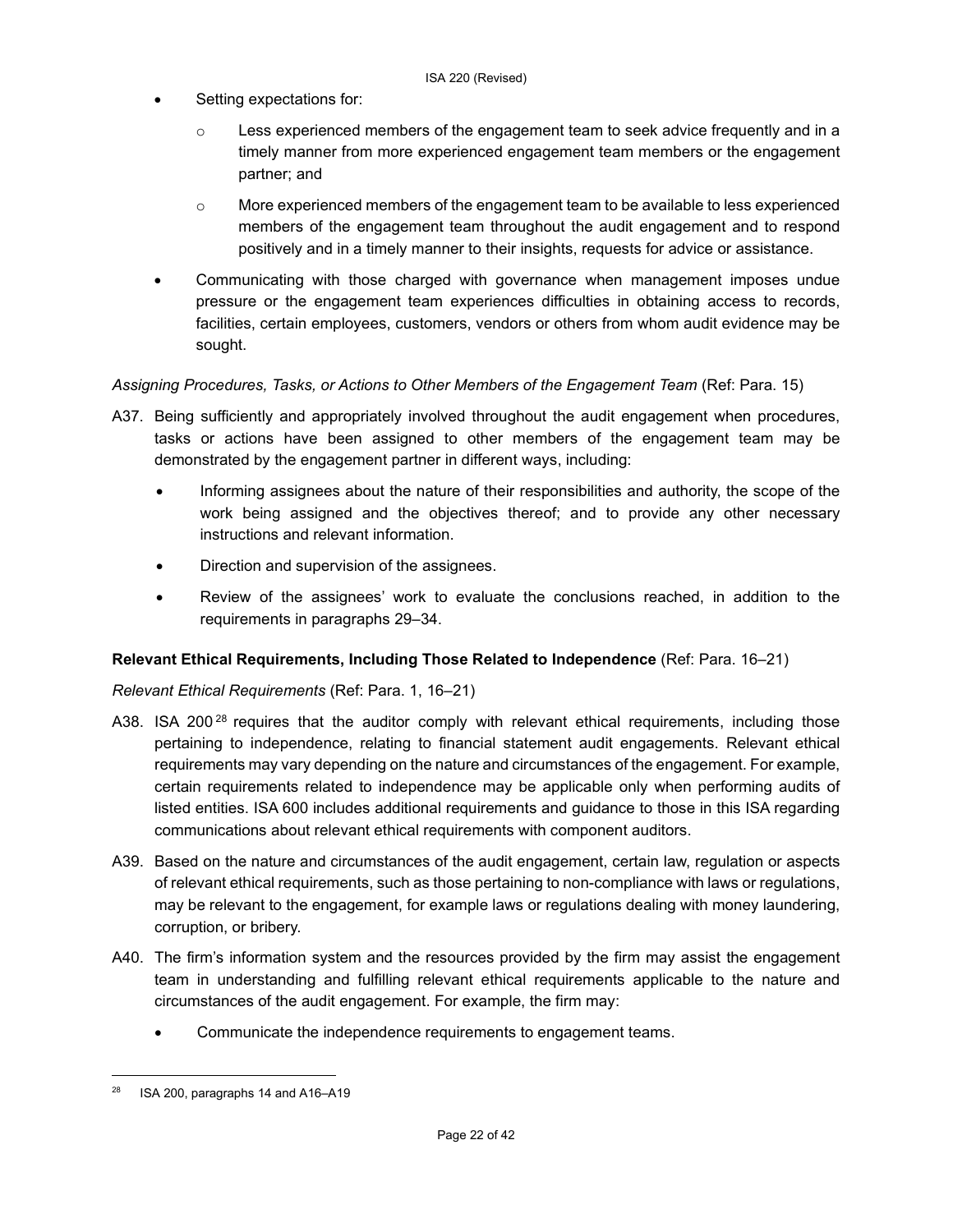- Provide training for engagement teams on relevant ethical requirements.
- Establish manuals and guides (i.e., intellectual resources) containing the provisions of the relevant ethical requirements and guidance on how they are applied in the nature and circumstances of the firm and its engagements.
- Assign personnel to manage and monitor compliance with relevant ethical requirements (e.g., ISQM 1 requires that the firm obtains, at least annually, a documented confirmation of compliance with the independence requirements from all personnel required by relevant ethical requirements to be independent) or provide consultation on matters related to relevant ethical requirements.
- Establish policies or procedures for engagement team members to communicate relevant and reliable information to appropriate parties within the firm or to the engagement partner, such as policies or procedures for engagement teams to:
	- $\circ$  Communicate information about client engagements and the scope of services, including non-assurance services, to enable the firm to identify threats to independence during the period of the engagement and during the period covered by the subject matter.
	- o Communicate circumstances and relationships that may create a threat to independence, so that the firm can evaluate whether such a threat is at an acceptable level and if it is not, address the threat by eliminating it or reducing it to an acceptable level.
	- $\circ$  Promptly communicate any breaches of the relevant ethical requirements, including those related to independence.
- A41. The engagement partner may take into account the information, communication, and resources described in paragraph A40 when determining whether the engagement partner may depend on the firm's policies or procedures in complying with relevant ethical requirements.
- A42. Open and robust communication between the members of the engagement team about relevant ethical requirements may also assist in:
	- Drawing the attention of engagement team members to relevant ethical requirements that may be of particular significance to the audit engagement; and
	- Keeping the engagement partner informed about matters relevant to the engagement team's understanding and fulfillment of relevant ethical requirements and the firm's related policies or procedures.

## *Identifying and Evaluating Threats to Compliance with Relevant Ethical Requirements* (Ref: Para. 17–18)

- A43. In accordance with ISQM 1, the firm's responses to address the quality risks in relation to relevant ethical requirements, including those related to independence for engagement team members, include policies or procedures for identifying, evaluating and addressing threats to compliance with the relevant ethical requirements.
- A44. Relevant ethical requirements may contain provisions regarding the identification and evaluation of threats and how they are to be dealt with. For example, the IESBA Code explains that a self-interest threat to compliance with the fundamental principle of professional competence and due care may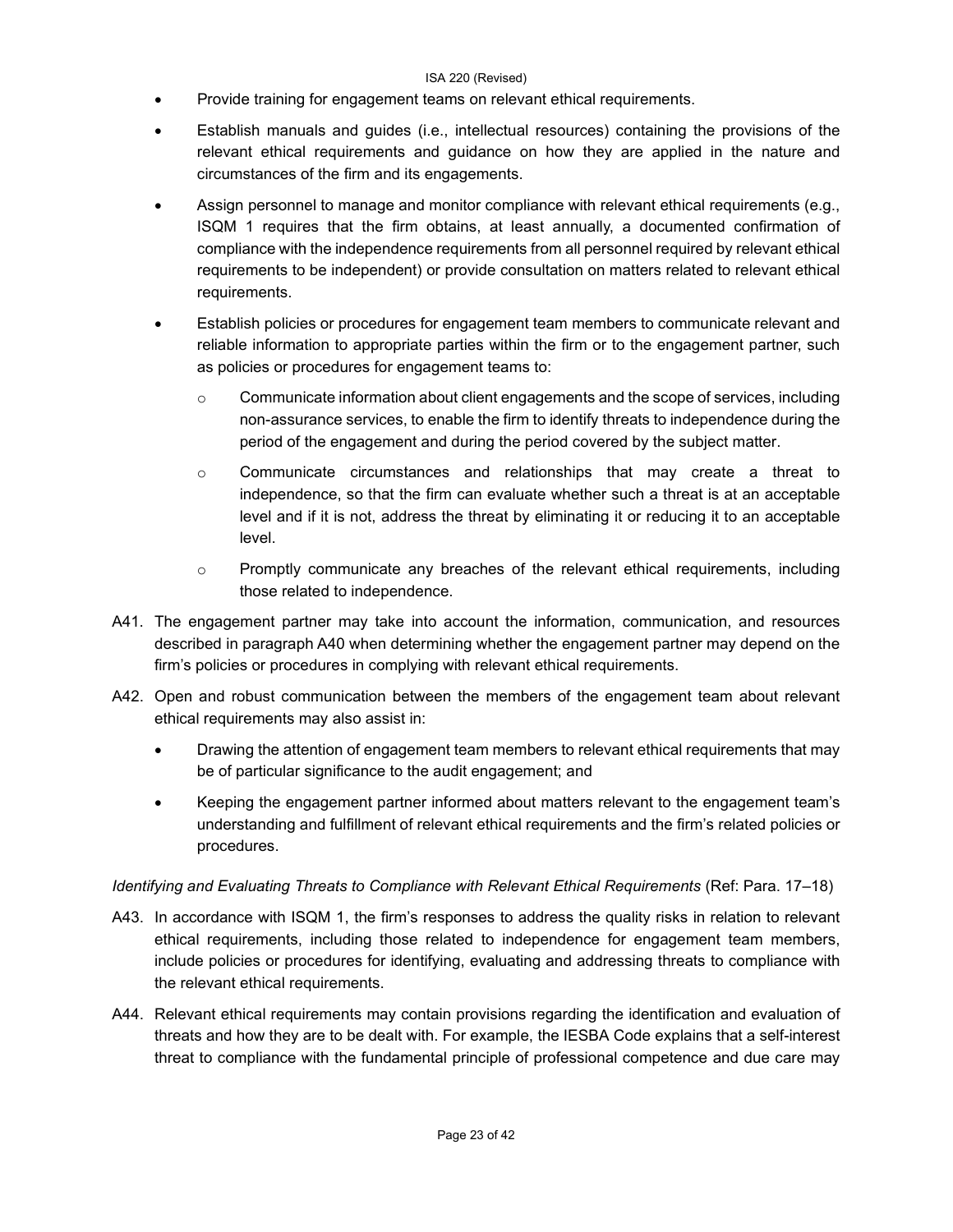arise if the fee quoted for an audit engagement is so low that it might be difficult to perform the engagement in accordance with professional standards.<sup>[29](#page-23-0)</sup>

## *Breaches of Relevant Ethical Requirements* (Ref: Para. 19)

A45. In accordance with ISQM 1, the firm is required to establish policies or procedures for identifying, communicating, evaluating and reporting of any breaches of relevant ethical requirements and appropriately responding to the causes and consequences of the breaches in a timely manner.

## *Taking Appropriate Action* (Ref: Para. 20)

A46. Appropriate actions may include, for example:

- Following the firm's policies or procedures regarding breaches of relevant ethical requirements, including communicating to or consulting with the appropriate individuals so that appropriate action can be taken, including as applicable, disciplinary action(s).
- Communicating with those charged with governance.
- Communicating with regulatory authorities or professional bodies. In some circumstances, communication with regulatory authorities may be required by law or regulation.
- Seeking legal advice.
- Withdrawing from the audit engagement, when withdrawal is possible under applicable law or regulation.

## *Prior to Dating the Auditor's Report* (Ref: Para. 21)

A47. ISA 700 (Revised) requires that the auditor's report include a statement that the auditor is independent of the entity in accordance with the relevant ethical requirements relating to the audit, and that the auditor has fulfilled the auditor's other ethical responsibilities in accordance with these requirements.[30](#page-23-1) Performing the procedures required by paragraphs 16–21 of this ISA provides the basis for these statements in the auditor's report.

## *Considerations Specific to Public Sector Entities*

A48. Statutory measures may provide safeguards for the independence of public sector auditors. However, public sector auditors or audit firms carrying out public sector audits on behalf of the statutory auditor may, depending on the terms of the mandate in a particular jurisdiction, need to adapt their approach to promote compliance with paragraph 16. This may include, where the public sector auditor's mandate does not permit withdrawal from the audit engagement, disclosure through a public report of circumstances that have arisen that would, if they were in the private sector, lead the auditor to withdraw.

## **Acceptance and Continuance of Client Relationships and Audit Engagements** (Ref: Para. 22–24)

A49. ISQM 1 requires the firm to establish quality objectives that address the acceptance and continuance of client relationships and specific engagements.

<span id="page-23-0"></span><sup>29</sup> IESBA Code, paragraph 330.3 A2

<span id="page-23-1"></span> $30$  ISA 700 (Revised), paragraph 28(c)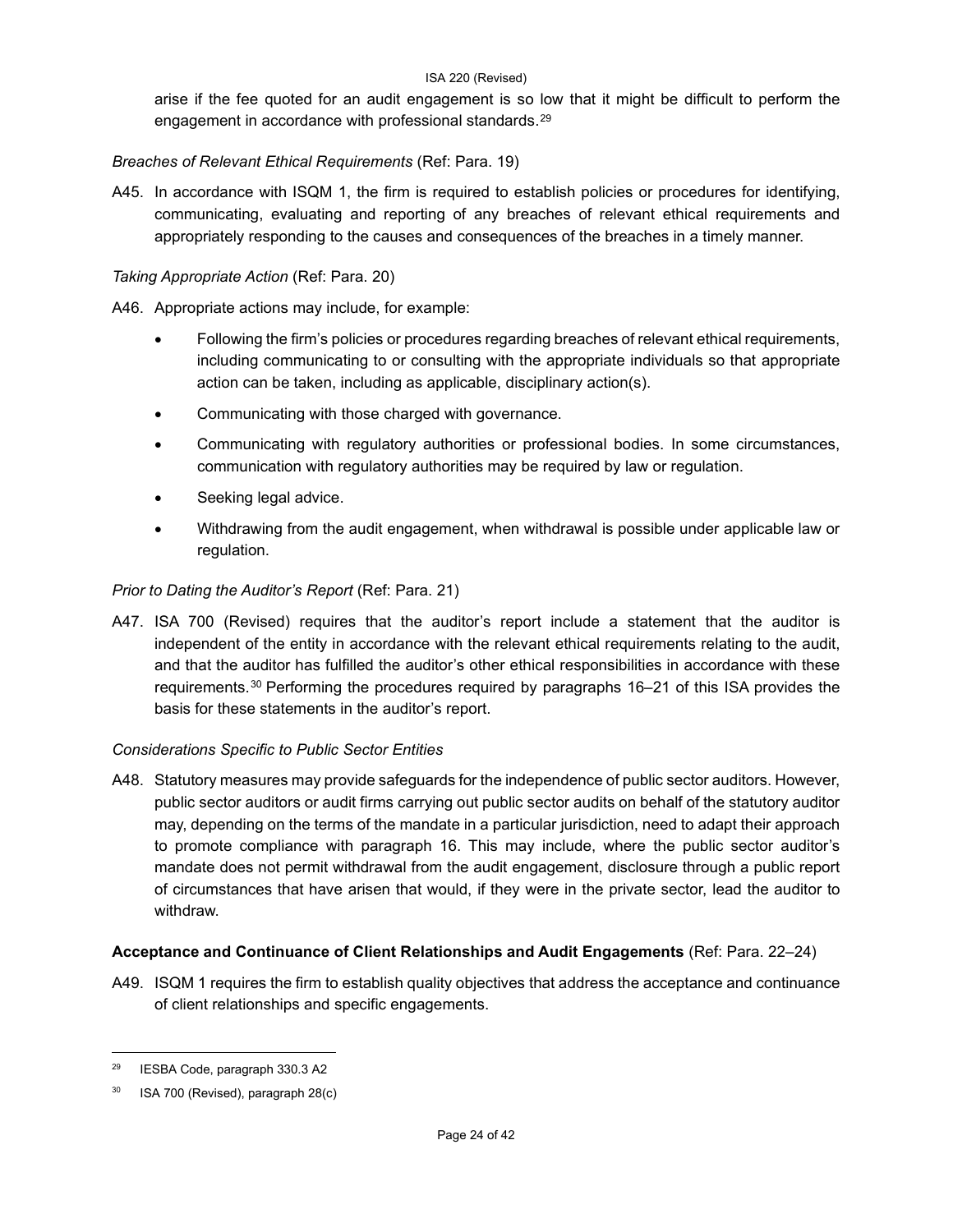- A50. Information such as the following may assist the engagement partner in determining whether the conclusions reached regarding the acceptance and continuance of client relationships and audit engagements are appropriate:
	- The integrity and ethical values of the principal owners, key management and those charged with governance of the entity;
	- Whether sufficient and appropriate resources are available to perform the engagement;
	- Whether management and those charged with governance have acknowledged their responsibilities in relation to the engagement;
	- Whether the engagement team has the competence and capabilities, including sufficient time, to perform the engagement; and
	- Whether significant matters that have arisen during the current or previous engagement have implications for continuing the engagement.
- A51. Under ISQM 1, for acceptance and continuance decisions, the firm is required to make judgments about the firm's ability to perform the engagement in accordance with professional standards and applicable legal and regulatory requirements. The engagement partner may use the information considered by the firm in this regard in determining whether the conclusions reached regarding the acceptance and continuance of client relationships and audit engagements are appropriate. If the engagement partner has concerns regarding the appropriateness of the conclusions reached, the engagement partner may discuss the basis for those conclusions with those involved in the acceptance and continuance process.
- A52. If the engagement partner is directly involved throughout the firm's acceptance and continuance process, the engagement partner will be aware of the information obtained or used by the firm, in reaching the related conclusions. Such direct involvement may also provide a basis for the engagement partner's determination that the firm's policies or procedures have been followed and that the conclusions reached are appropriate.
- A53. Information obtained during the acceptance and continuance process may assist the engagement partner in complying with the requirements of this ISA and making informed decisions about appropriate courses of action. Such information may include:
	- Information about the size, complexity and nature of the entity, including whether it is a group audit, the industry in which it operates and the applicable financial reporting framework;
	- The entity's timetable for reporting, such as at interim and final stages;
	- In relation to group audits, the nature of the control relationships between the parent and its components; and
	- Whether there have been changes in the entity or in the industry in which the entity operates since the previous audit engagement that may affect the nature of resources required, as well as the manner in which the work of the engagement team will be directed, supervised and reviewed.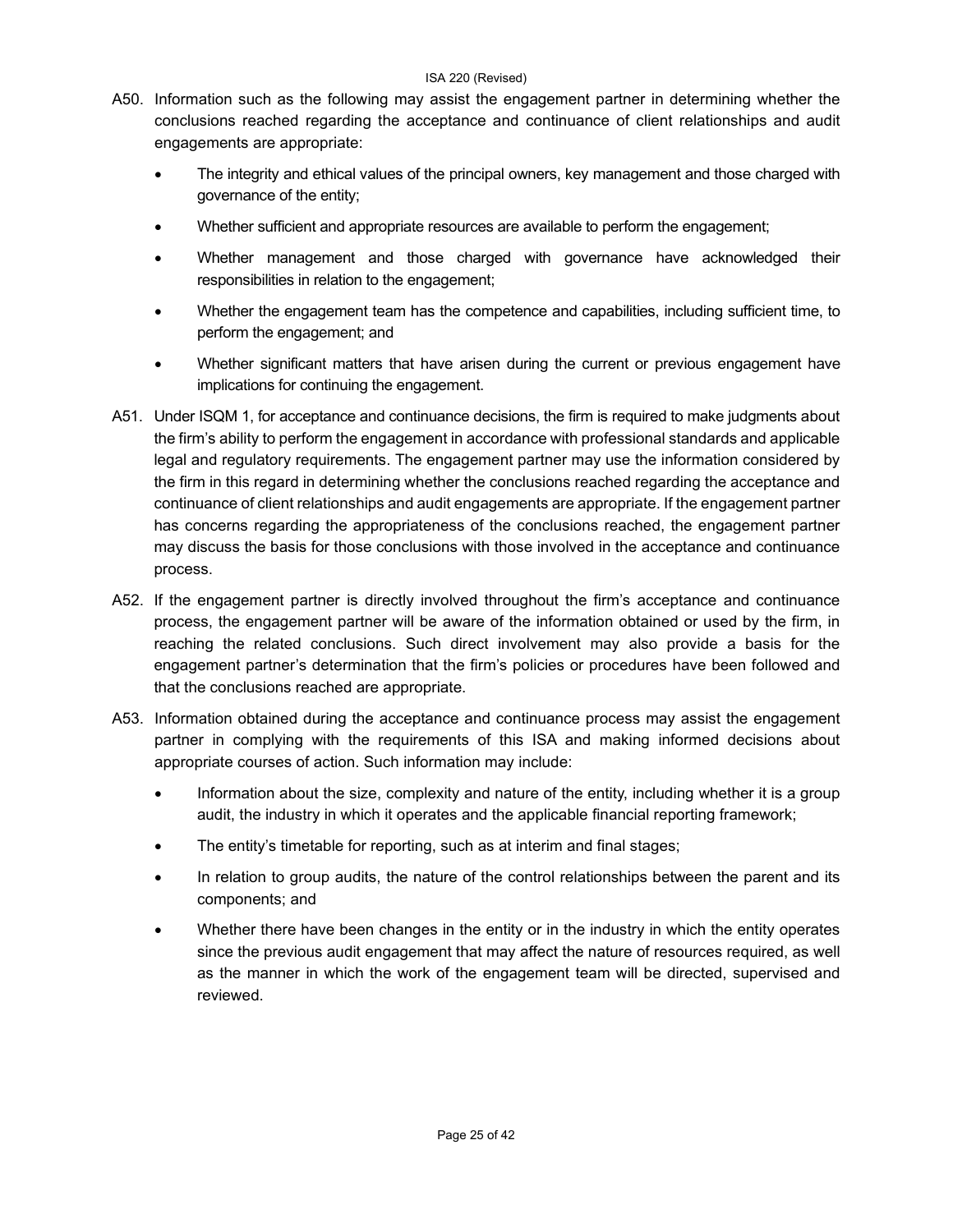- A54. Information obtained during acceptance and continuance may also be relevant in complying with the requirements of other ISAs, as well as this ISA, for example with respect to:
	- Establishing an understanding of the terms of the audit engagement, as required by ISA 210;<sup>[31](#page-25-0)</sup>
	- Identifying and assessing risks of material misstatement, whether due to error or fraud, in accordance with ISA 315 (Revised 2019) and ISA 240;<sup>[32](#page-25-1)</sup>
	- Understanding the group, its components and their environments, in the case of an audit of group financial statements in accordance with ISA 600, and directing, supervising and reviewing the work of component auditors;
	- Determining whether, and how, to involve an auditor's expert in accordance with ISA 620; and
	- The entity's governance structure in accordance with ISA 260 (Revised)<sup>[33](#page-25-2)</sup> and ISA 265.<sup>[34](#page-25-3)</sup>
- A55. Law, regulation, or relevant ethical requirements may require the successor auditor to request, prior to accepting the audit engagement, the predecessor auditor to provide known information regarding any facts or circumstances that, in the predecessor auditor's judgment, the successor auditor needs to be aware of before deciding whether to accept the engagement. In some circumstances, the predecessor auditor may be required, on request by the proposed successor auditor, to provide information regarding identified or suspected non-compliance with laws and regulations to the proposed successor auditor. For example, if the predecessor auditor has withdrawn from the engagement as a result of identified or suspected non-compliance with laws and regulations, the IESBA Code requires that the predecessor auditor, on request by a proposed successor auditor, provide all relevant facts and other information concerning such non-compliance that, in the predecessor auditor's opinion, the proposed successor auditor needs to be aware of before deciding whether to accept the audit appointment.
- A56. In circumstances when the firm is obligated by law or regulation to accept or continue an audit engagement, the engagement partner may take into account information obtained by the firm about the nature and circumstances of the engagement.
- A57. In deciding on the necessary action, the engagement partner and the firm may conclude that it is appropriate to continue with the audit engagement and, if so, determine what additional steps are necessary at the engagement level (e.g., the assignment of more staff or staff with specific expertise). If the engagement partner has further concerns or is not satisfied that the matter has been appropriately dealt with, the firm's policies or procedures for resolving differences of opinion may be applicable.

## *Considerations Specific to Public Sector Entities* (Ref: Para. 22–24)

A58. In the public sector, auditors may be appointed in accordance with statutory procedures and the public sector auditor may not need to establish all policies or procedures regarding the acceptance and continuance of audit engagements. Nevertheless, the requirements and considerations for the acceptance and continuance of client relationships and engagements as set out in paragraphs 22–

<span id="page-25-0"></span><sup>31</sup> ISA 210, *Agreeing the Terms of Audit Engagements*, paragraph 9

<span id="page-25-1"></span><sup>32</sup> ISA 240, *The Auditor's Responsibilities Relating to Fraud in an Audit of Financial Statements*

<span id="page-25-2"></span><sup>33</sup> ISA 260 (Revised), *Communication with Those Charged with Governance*

<span id="page-25-3"></span><sup>34</sup> ISA 265, *Communicating Deficiencies in Internal Control to Those Charged with Governance and Management*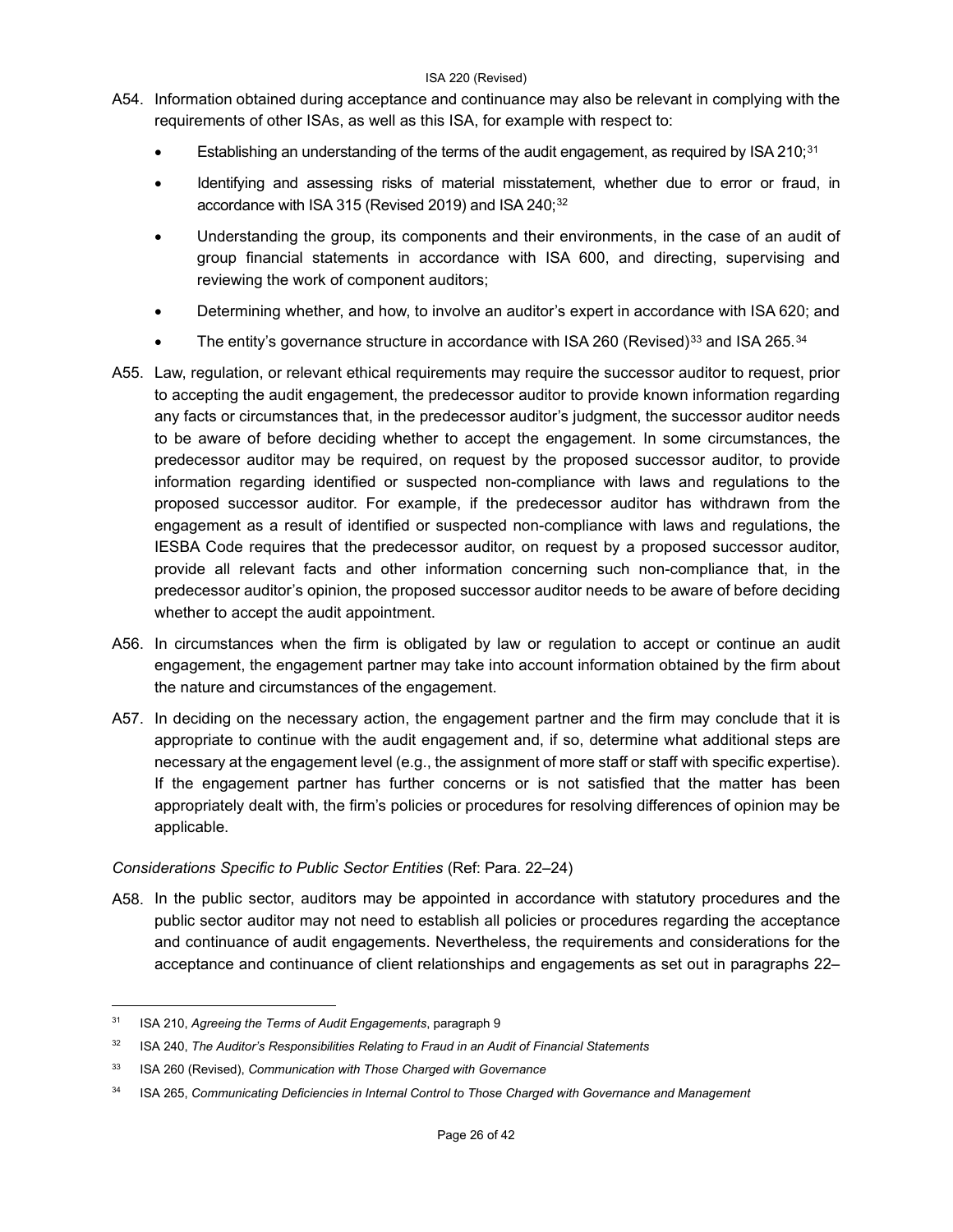24 and A49–A57 may be valuable to public sector auditors in performing risk assessments and in carrying out reporting responsibilities.

## **Engagement Resources** (Ref: Para. 25–28)

- A59. Under ISQM 1, the resources assigned or made available by the firm to support the performance of audit engagements include:
	- Human resources;
	- Technological resources; and
	- Intellectual resources.
- A60. Resources for an audit engagement are primarily assigned or made available by the firm, although there may be circumstances when the engagement team directly obtains resources for the audit engagement. For example, this may be the case when a component auditor is required by statute, regulation or for another reason to express an audit opinion on the financial statements of a component, and the component auditor is also appointed by component management to perform audit procedures on behalf of the group engagement team.  $35$  In such circumstances, the firm's policies or procedures may require the engagement partner to take different actions, such as requesting information from the component auditor, to determine whether sufficient and appropriate resources are assigned or made available.
- A61. A relevant consideration for the engagement partner, in complying with the requirements in paragraphs 25 and 26, may be whether the resources assigned or made available to the engagement team enable fulfillment of relevant ethical requirements, including ethical principles such as professional competence and due care.

## *Human Resources*

A62. Human resources include members of the engagement team (see also paragraphs A5, A15–A21) and, where applicable, an auditor's external expert and individuals from within the entity's internal audit function who provide direct assistance on the audit.

## *Technological Resources*

- A63. The use of technological resources on the audit engagement may assist the auditor in obtaining sufficient appropriate audit evidence. Technological tools may allow the auditor to more effectively and efficiently manage the audit. Technological tools may also allow the auditor to evaluate large amounts of data more easily to, for example, provide deeper insights, identify unusual trends or more effectively challenge management's assertions, which enhances the ability of the auditor to exercise professional skepticism. Technological tools may also be used to conduct meetings and provide communication tools to the engagement team. Inappropriate use of such technological resources may, however, increase the risk of overreliance on the information produced for decision making purposes, or may create threats to complying with relevant ethical requirements, for example, requirements related to confidentiality.
- A64. The firm's policies or procedures may include required considerations or responsibilities for the engagement team when using firm approved technological tools to perform audit procedures and

<span id="page-26-0"></span> $35$  ISA 600, paragraph 3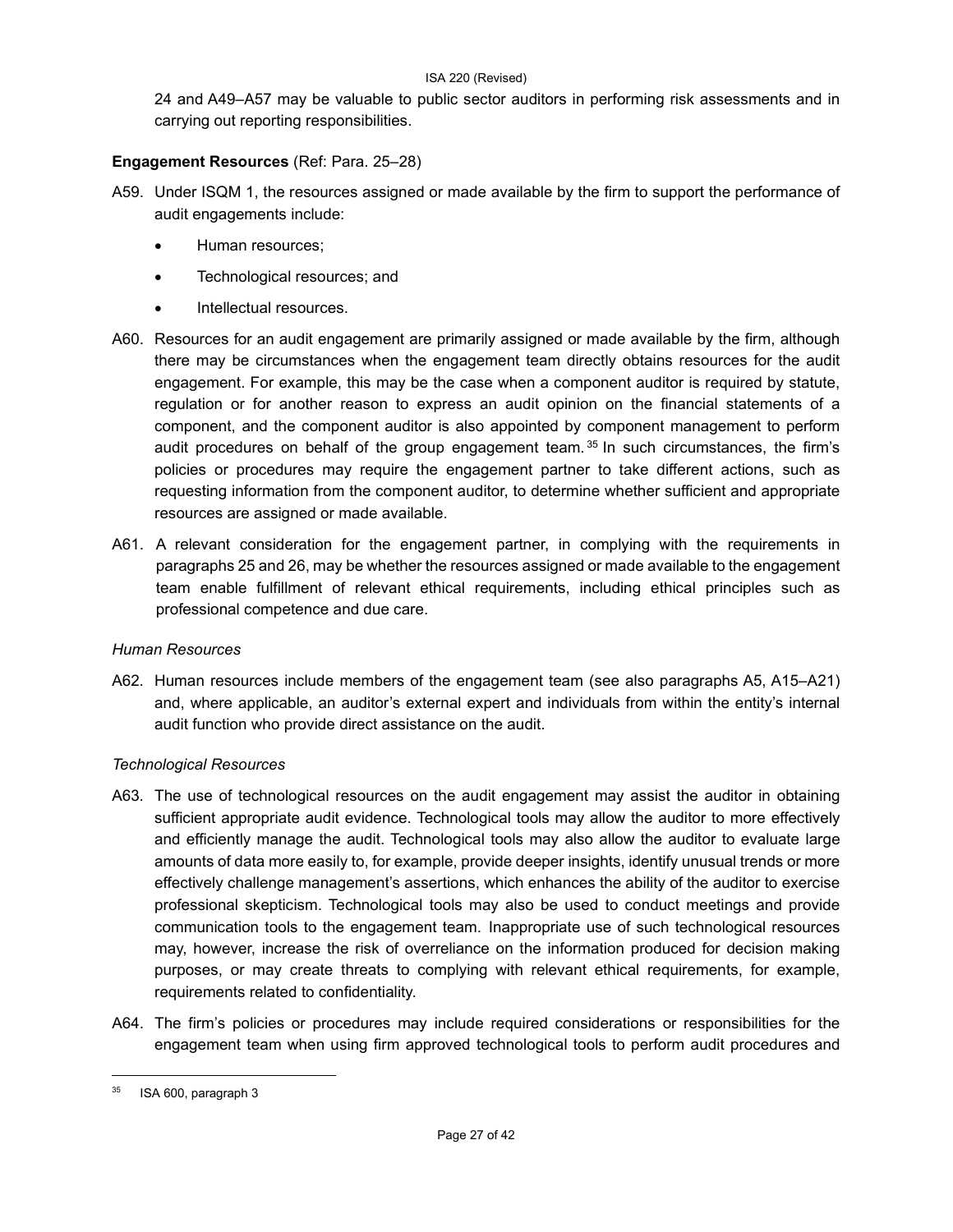may require the involvement of individuals with specialized skills or expertise in evaluating or analyzing the output.

- A65. When the engagement partner requires individuals from another firm to use specific automated tools and techniques when performing audit procedures, communications with those individuals may indicate that the use of such automated tools and techniques needs to comply with the engagement team's instructions.
- A66. The firm's policies or procedures may specifically prohibit the use of certain IT applications or features of IT applications (e.g., software that has not yet been specifically approved for use by the firm). Alternatively, the firm's policies or procedures may require the engagement team to take certain actions before using an IT application that is not firm-approved to determine it is appropriate for use, for example by requiring:
	- The engagement team to have appropriate competence and capabilities to use the IT application.
	- Testing the operation and security of the IT application.
	- Specific documentation to be included in the audit file.
- A67. The engagement partner may exercise professional judgment in considering whether the use of an IT application on the audit engagement is appropriate in the context of the engagement, and if so, how the IT application is to be used. Factors that may be considered in determining whether a particular IT application, that has not been specifically approved for use by the firm, is appropriate for use in the audit engagement include whether:
	- Use and security of the IT application complies with the firm's policies or procedures.
	- The IT application operates as intended.
	- Personnel have the competence and capabilities required to use the IT application.

## *Intellectual Resources*

- A68. Intellectual resources include, for example, audit methodologies, implementation tools, auditing guides, model programs, templates, checklists or forms.
- A69. The use of intellectual resources on the audit engagement may facilitate the consistent application and understanding of professional standards, law and regulation, and related firm policies or procedures. For this purpose, the engagement team may be required, in accordance with the firm's policies or procedures, to use the firm's audit methodology and specific tools and guidance. The engagement team may also consider whether the use of other intellectual resources is appropriate and relevant based on the nature and circumstances of the engagement, for example, an industry specific methodology or related guides and performance aids.

## *Sufficient and Appropriate Resources to Perform the Engagement* (Ref: Para. 25)

A70. In determining whether sufficient and appropriate resources to perform the engagement have been assigned or made available to the engagement team, ordinarily the engagement partner may depend on the firm's related policies or procedures (including resources) as described in paragraph A6. For example, based on information communicated by the firm, the engagement partner may be able to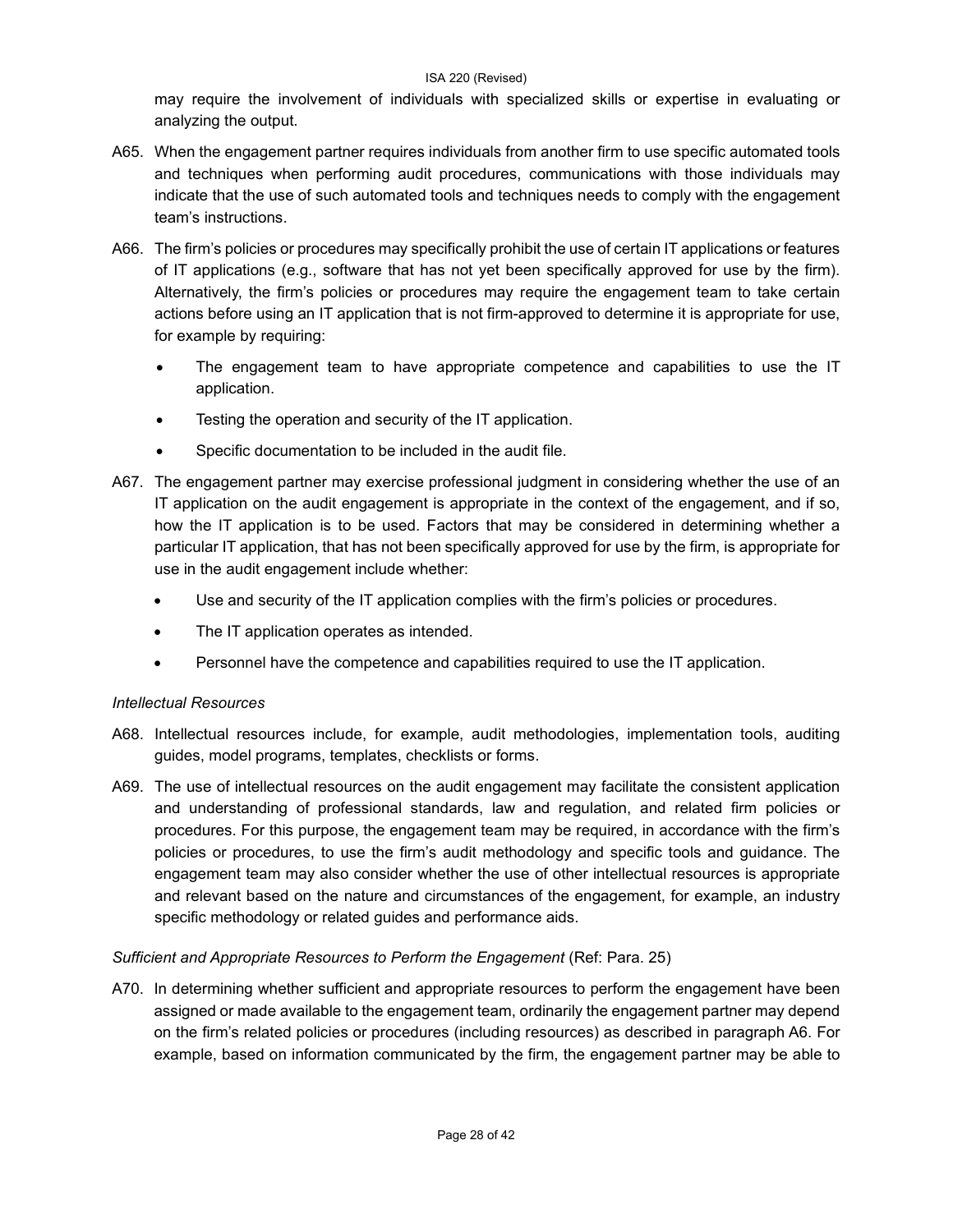depend on the firm's technological development, implementation and maintenance programs when using firm-approved technology to perform audit procedures.

## *Competence and Capabilities of the Engagement Team* (Ref: Para. 26)

- A71. When determining that the engagement team has the appropriate competence and capabilities, the engagement partner may take into consideration such matters as the team's:
	- Understanding of, and practical experience with, audit engagements of a similar nature and complexity through appropriate training and participation.
	- Understanding of professional standards and applicable legal and regulatory requirements.
	- Expertise in specialized areas of accounting or auditing.
	- Expertise in IT used by the entity or automated tools or techniques that are to be used by the engagement team in planning and performing the audit engagement.
	- Knowledge of relevant industries in which the entity being audited operates.
	- Ability to exercise professional skepticism and professional judgment.
	- Understanding of the firm's policies or procedures.
- A72. Internal auditors and an auditor's external expert are not members of the engagement team. ISA 610 (Revised 2013)<sup>[36](#page-28-0)</sup> and ISA 620<sup>[37](#page-28-1)</sup> include requirements and guidance relating to the assessment of the competence and capabilities of internal auditors and an auditor's external expert, respectively.

## Project Management

- A73. In situations where there are many engagement team members, for example in an audit of a larger or more complex entity, the engagement partner may involve an individual who has specialized skills or knowledge in project management, supported by appropriate technological and intellectual resources of the firm. Conversely, in an audit of a less complex entity with few engagement team members, project management may be achieved by a member of the engagement team through less formal means.
- A74. Project management techniques and tools may support the engagement team in managing the quality of the audit engagement by, for example:
	- Increasing the engagement team's ability to exercise professional skepticism through alleviating budget or time constraints that may otherwise impede the exercise of professional skepticism;
	- Facilitating timely performance of audit work to effectively manage time constraints at the end of the audit process when more difficult or contentious matters may arise;
	- Monitoring the progress of the audit against the audit plan, $38$  including the achievement of key milestones, which may assist the engagement team in being proactive in identifying the need for making timely adjustments to the audit plan and the assigned resources; or

<span id="page-28-0"></span> $36$  ISA 610 (Revised 2013), paragraph 15

<span id="page-28-1"></span><sup>37</sup> ISA 620, paragraph 9

<span id="page-28-2"></span><sup>38</sup> See ISA 300, paragraph 9.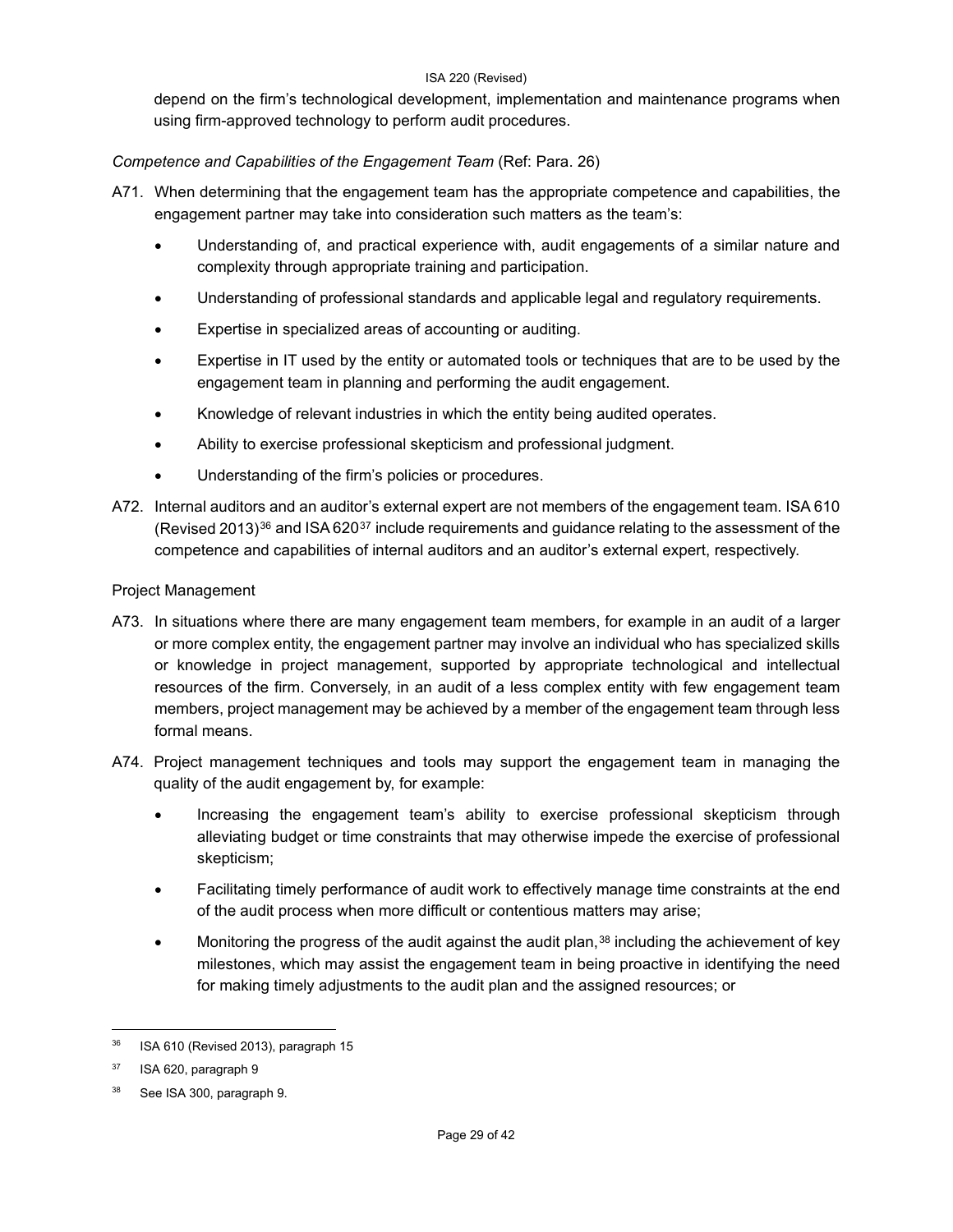• Facilitating communication among members of the engagement team, for example, coordinating arrangements with component auditors and auditor's experts.

## *Insufficient or Inappropriate Resources* (Ref: Para. 27)

- A75. ISQM 1 addresses the firm's commitment to quality through its culture that exists throughout the firm, which recognizes and reinforces the firm's role in serving the public interest by consistently performing quality engagements, and the importance of quality in the firm's strategic decisions and actions, including the firm's financial and operational priorities. ISQM 1 also addresses the firm's responsibilities for planning for resource needs, and obtaining, allocating or assigning resources in a manner that is consistent with the firm's commitment to quality. However, in certain circumstances, the firm's financial and operational priorities may place constraints on the resources assigned or made available to the engagement team. In such circumstances, these constraints do not override the engagement partner's responsibility for achieving quality at the engagement level, including for determining that the resources assigned or made available by the firm are sufficient and appropriate to perform the audit engagement.
- A76. In an audit of group financial statements, when there are insufficient or inappropriate resources in relation to work being performed at a component by a component auditor, the engagement partner may discuss the matter with the component auditor, management or the firm to make sufficient and appropriate resources available.
- A77. The engagement partner's determination of whether additional engagement level resources are required is a matter of professional judgment and is influenced by the requirements of this ISA and the nature and circumstances of the audit engagement. As described in paragraph A11, in certain circumstances, the engagement partner may determine that the firm's responses to quality risks are ineffective in the context of the specific engagement, including that certain resources assigned or made available to the engagement team are insufficient. In those circumstances, the engagement partner is required to take appropriate action, including communicating such information to the appropriate individuals in accordance with paragraph 27 and paragraph 39(c). For example, if an audit software program provided by the firm has not incorporated new or revised audit procedures in respect of recently issued industry regulation, timely communication of such information to the firm enables the firm to take steps to update and reissue the software promptly or to provide an alternative resource that enables the engagement team to comply with the new regulation in the performance of the audit engagement.
- A78. If the resources assigned or made available are insufficient or inappropriate in the circumstances of the engagement and additional or alternative resources have not been made available, appropriate actions may include:
	- Changing the planned approach to the nature, timing and extent of direction, supervision and review (see also paragraph A94).
	- Discussing an extension to reporting deadlines with management or those charged with governance, when an extension is possible under applicable law or regulation.
	- Following the firm's policies or procedures for resolving differences of opinion if the engagement partner does not obtain the necessary resources for the audit engagement.
	- Following the firm's policies or procedures for withdrawing from the audit engagement, when withdrawal is possible under applicable law or regulation.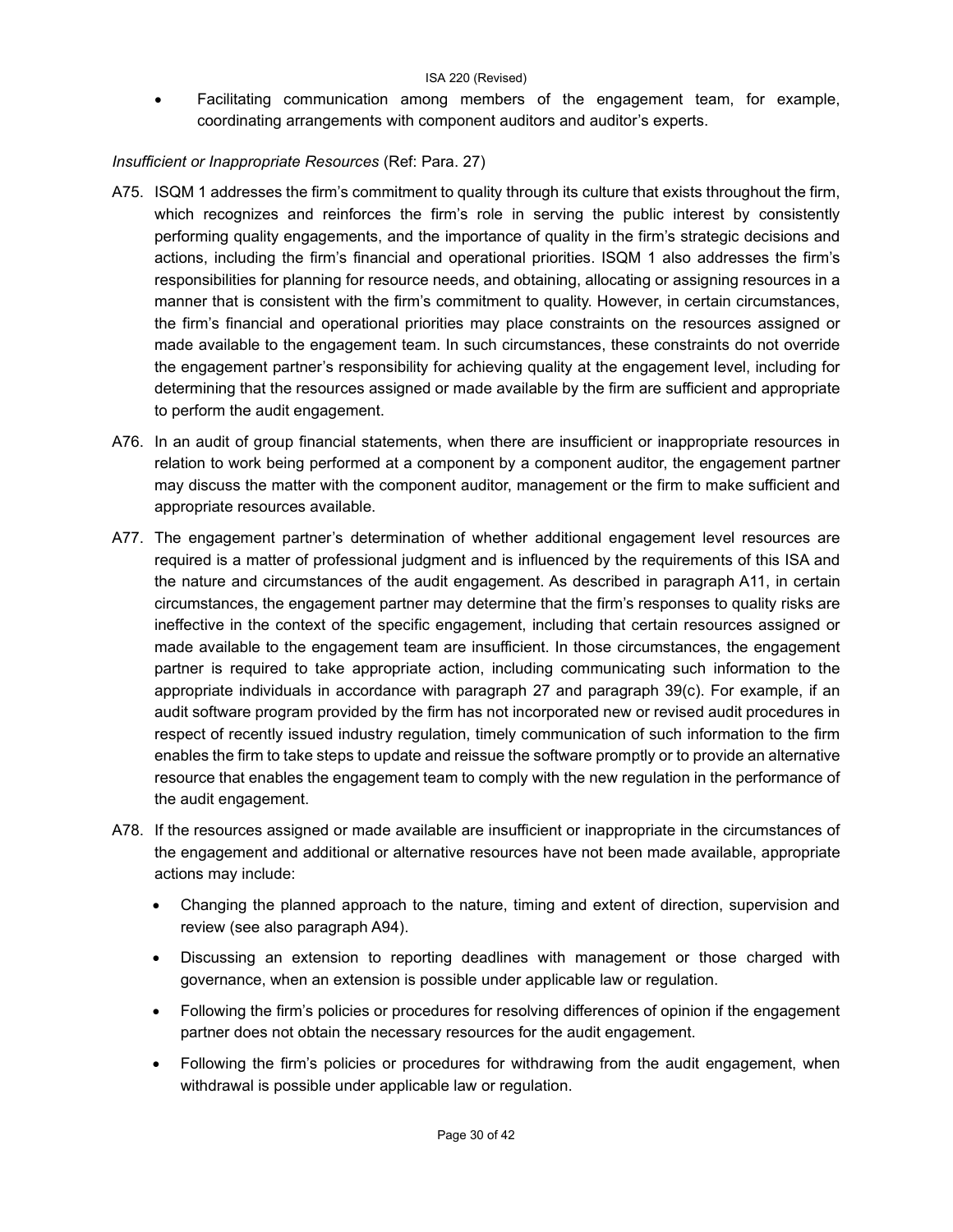## *Considerations Specific to Public Sector Entities* (Ref: Para. 25–28)

A79. In the public sector, specialized skills may be necessary to discharge the terms of the audit mandate in a particular jurisdiction. Such skills may include an understanding of the applicable reporting arrangements, including reporting to the legislature or other governing body or reporting in the public interest. The wider scope of a public sector audit may include, for example, some aspects of performance auditing.

## **Engagement Performance**

## *Scalability* (Ref: Para. 29)

A80. When an audit is not carried out entirely by the engagement partner, or in an audit of an entity whose nature and circumstances are more complex, it may be necessary for the engagement partner to assign direction, supervision, and review to other members of the engagement team. However, as part of the engagement partner's overall responsibility for managing and achieving quality on the audit engagement and to be sufficiently and appropriately involved, the engagement partner is required to determine that the nature, timing and extent of direction, supervision and review is undertaken in accordance with paragraph 30. In such circumstances, personnel or members of the engagement team, including component auditors, may provide information to the engagement partner to enable the engagement partner to make the determination required by paragraph 30.

## *Direction, Supervision and Review* (Ref: Para. 30)

- A81. Under ISQM 1, the firm is required to establish a quality objective that addresses the nature, timing and extent of the direction and supervision of engagement teams and review of their work. ISQM 1 also requires that such direction, supervision and review is planned and performed on the basis that the work performed by less experienced members of the engagement team is directed, supervised and reviewed by more experienced engagement team members.
- A82. Direction and supervision of the engagement team and the review of the work of the engagement team are firm-level responses that are implemented at the engagement level, of which the nature, timing and extent may be further tailored by the engagement partner in managing the quality of the audit engagement. Accordingly, the approach to direction, supervision and review will vary from one engagement to the next, taking into account the nature and circumstances of the engagement. The approach will generally include a combination of addressing the firm's policies or procedures and engagement specific responses.
- A83. The approach to the direction and supervision of the members of the engagement team and the review of their work provides support for the engagement partner in fulfilling the requirements of this ISA, and in concluding that the engagement partner has been sufficiently and appropriately involved throughout the audit engagement in accordance with paragraph 40.
- A84. Ongoing discussion and communication among members of the engagement team allows less experienced engagement team members to raise questions with more experienced engagement team members (including the engagement partner) in a timely manner and enables effective direction, supervision and review in accordance with paragraph 30.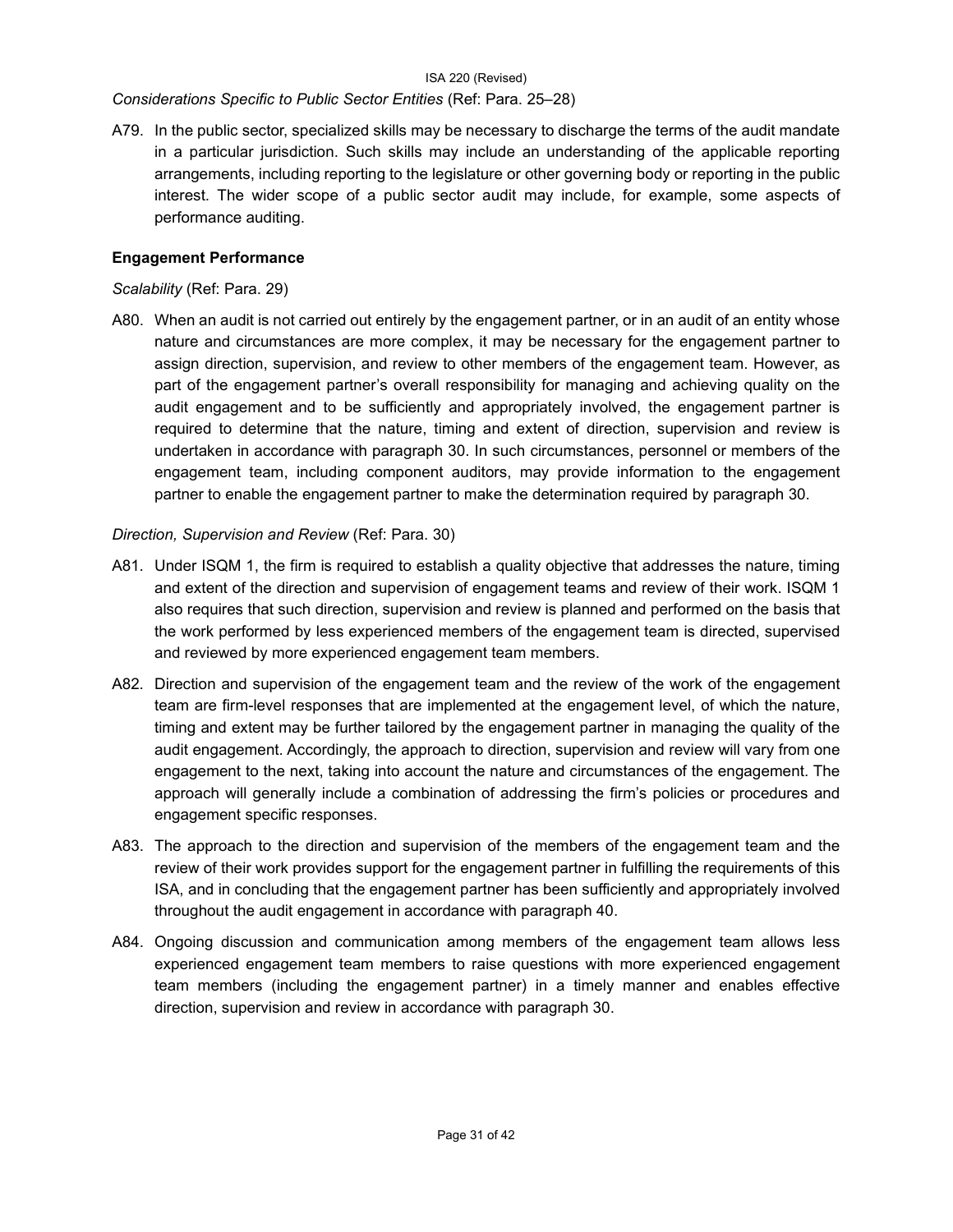## **Direction**

- A85. Direction of the engagement team may involve informing the members of the engagement team of their responsibilities, such as:
	- Contributing to the management and achievement of quality at the engagement level through their personal conduct, communication and actions.
	- Maintaining a questioning mind and being aware of unconscious or conscious auditor biases in exercising professional skepticism when gathering and evaluating audit evidence (see paragraph A35).
	- Fulfilling relevant ethical requirements.
	- The responsibilities of respective partners when more than one partner is involved in the conduct of an audit engagement.
	- The responsibilities of respective engagement team members to perform audit procedures and of more experienced engagement team members to direct, supervise and review the work of less experienced engagement team members.
	- Understanding the objectives of the work to be performed and the detailed instructions regarding the nature, timing and extent of planned audit procedures as set forth in the overall audit strategy and audit plan.
	- Addressing threats to the achievement of quality, and the engagement team's expected response. For example, budget constraints or resource constraints should not result in the engagement team members modifying planned audit procedures or failing to perform planned audit procedures.

## Supervision

- A86. Supervision may include matters such as:
	- Tracking the progress of the audit engagement, which includes monitoring:
		- o The progress against the audit plan;
		- o Whether the objective of work performed has been achieved; and
		- o The ongoing adequacy of assigned resources.
	- Taking appropriate action to address issues arising during the engagement, including for example, reassigning planned audit procedures to more experienced engagement team members when issues are more complex than initially anticipated.
	- Identifying matters for consultation or consideration by more experienced engagement team members during the audit engagement.
	- Providing coaching and on-the-job training to help engagement team members develop skills or competencies.
	- Creating an environment where engagement team members raise concerns without fear of reprisals.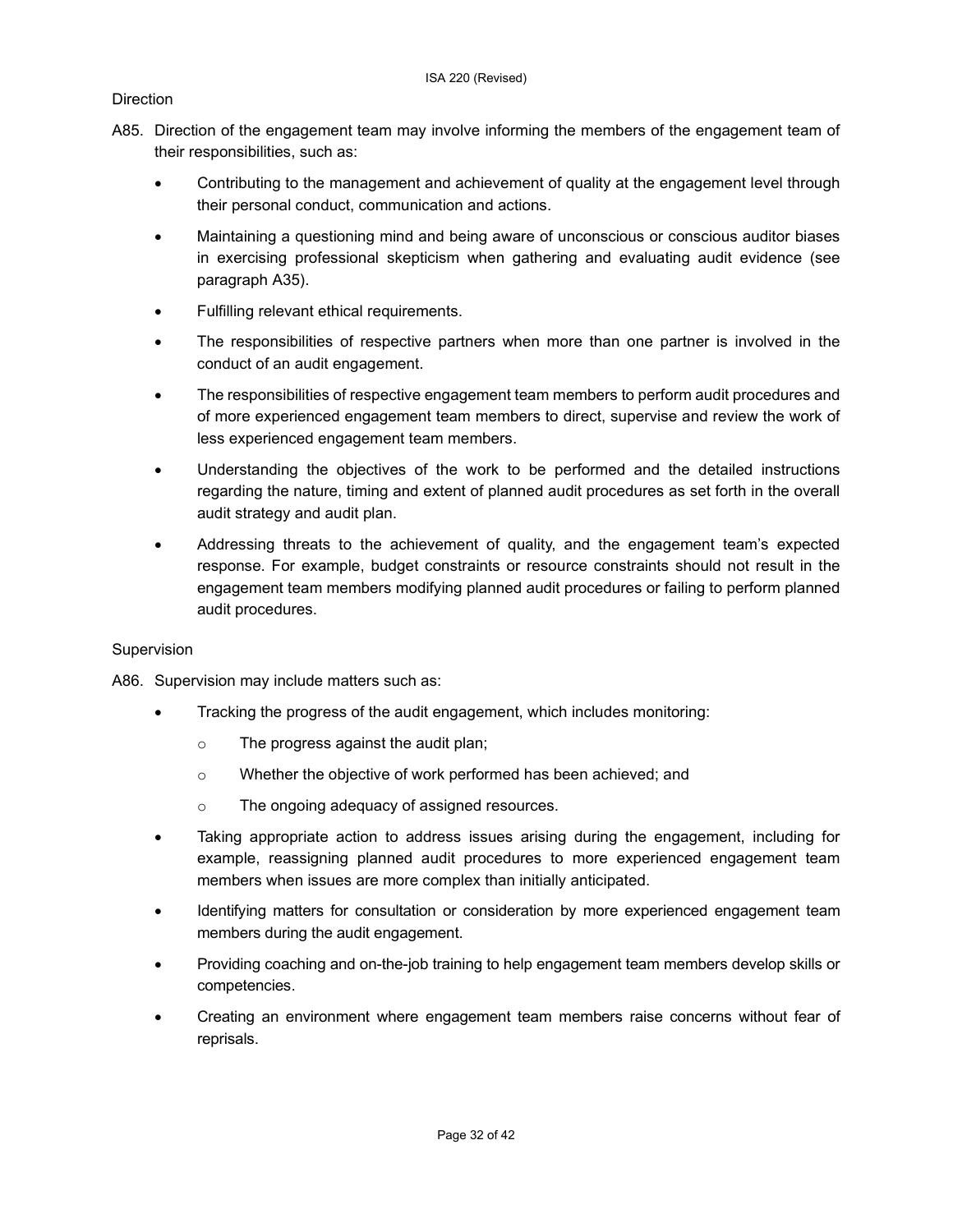## Review

- A87. Review of the engagement team's work provides support for the conclusion that the requirements of this ISA have been addressed.
- A88. Review of the engagement team's work consists of consideration of whether, for example:
	- The work has been performed in accordance with the firm's policies or procedures, professional standards and applicable legal and regulatory requirements;
	- Significant matters have been raised for further consideration;
	- Appropriate consultations have taken place and the resulting conclusions have been documented and implemented;
	- There is a need to revise the nature, timing and extent of work performed;
	- The work performed supports the conclusions reached and is appropriately documented;
	- The evidence obtained is sufficient and appropriate to provide a basis for the auditor's opinion; and
	- The objectives of the audit procedures have been achieved.
- A89. The firm's policies or procedures may contain specific requirements regarding:
	- The nature, timing and extent of review of audit documentation;
	- Different types of review that may be appropriate in different situations (e.g., review of each individual working paper or selected working papers); and
	- Which members of the engagement team are required to perform the different types of review.

The Engagement Partner's Review (Ref: Para. 30–34)

- A90. As required by ISA 230, the engagement partner documents the date and extent of the review.<sup>[39](#page-32-0)</sup>
- A91. Timely review of documentation by the engagement partner at appropriate stages throughout the audit engagement enables significant matters to be resolved to the engagement partner's satisfaction on or before the date of the auditor's report. The engagement partner need not review all audit documentation.
- A92. The engagement partner exercises professional judgment in identifying the areas of significant judgment made by the engagement team. The firm's policies or procedures may specify certain matters that are commonly expected to be significant judgments. Significant judgments in relation to the audit engagement may include matters related to the overall audit strategy and audit plan for undertaking the engagement, the execution of the engagement and the overall conclusions reached by the engagement team, for example:
	- Matters related to planning the engagement, such as matters related to determining materiality.
	- The composition of the engagement team, including:
		- o Personnel using expertise in a specialized area of accounting or auditing;
		- o The use of personnel from service delivery centers.
	- The decision to involve an auditor's expert, including the decision to involve an external expert.

<span id="page-32-0"></span> $39$  ISA 230, paragraph  $9(c)$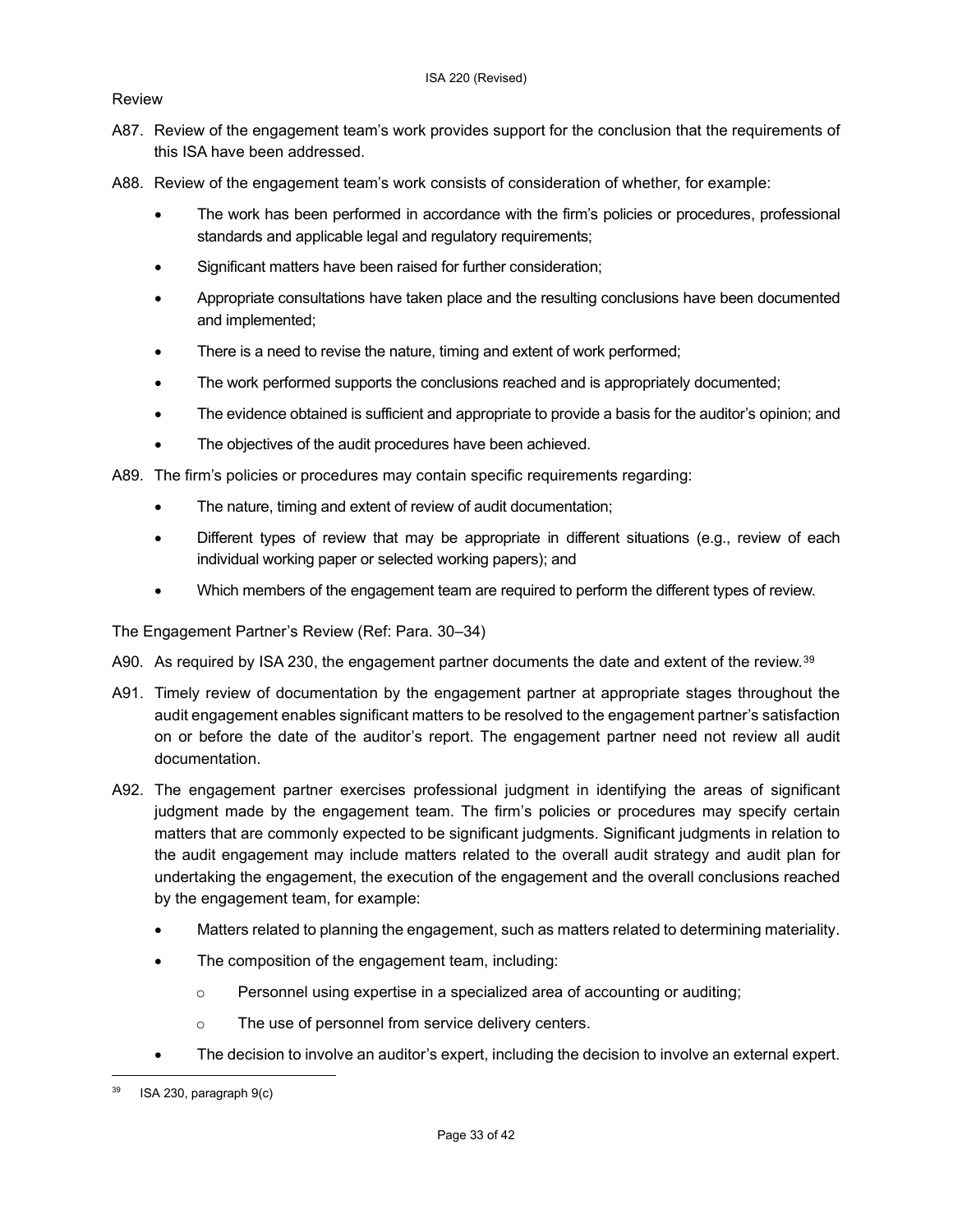- The engagement team's consideration of information obtained in the acceptance and continuance process and proposed responses to that information.
- The engagement team's risk assessment process, including situations where consideration of inherent risk factors and the assessment of inherent risk requires significant judgment by the engagement team.
- The engagement team's consideration of related party relationships and transactions and disclosures.
- Results of the procedures performed by the engagement team on significant areas of the engagement, for example, conclusions in respect of certain accounting estimates, accounting policies or going concern considerations.
- The engagement team's evaluation of the work performed by experts and conclusions drawn therefrom.
- In group audit situations:
	- o The proposed overall group audit strategy and group audit plan;
	- $\circ$  Decisions about the involvement of component auditors, including how to direct and supervise them and review their work, including, for example, when there are areas of higher assessed risk of material misstatement of the financial information of a component; and
	- $\circ$  The evaluation of work performed by component auditors and the conclusions drawn therefrom.
- How matters affecting the overall audit strategy and audit plan have been addressed.
- The significance and disposition of corrected and uncorrected misstatements identified during the engagement.
- The proposed audit opinion and matters to be communicated in the auditor's report, for example, key audit matters, or a "Material Uncertainty Related to Going Concern" paragraph.
- A93. The engagement partner exercises professional judgment in determining other matters to review, for example based on:
	- The nature and circumstances of the audit engagement.
	- Which engagement team member performed the work.
	- Matters relating to recent inspection findings.
	- The requirements of the firm's policies or procedures.

## Nature, Timing and Extent

A94. The nature, timing and extent of the direction, supervision and review are required to be planned and performed in accordance with the firm's policies or procedures, as well as professional standards and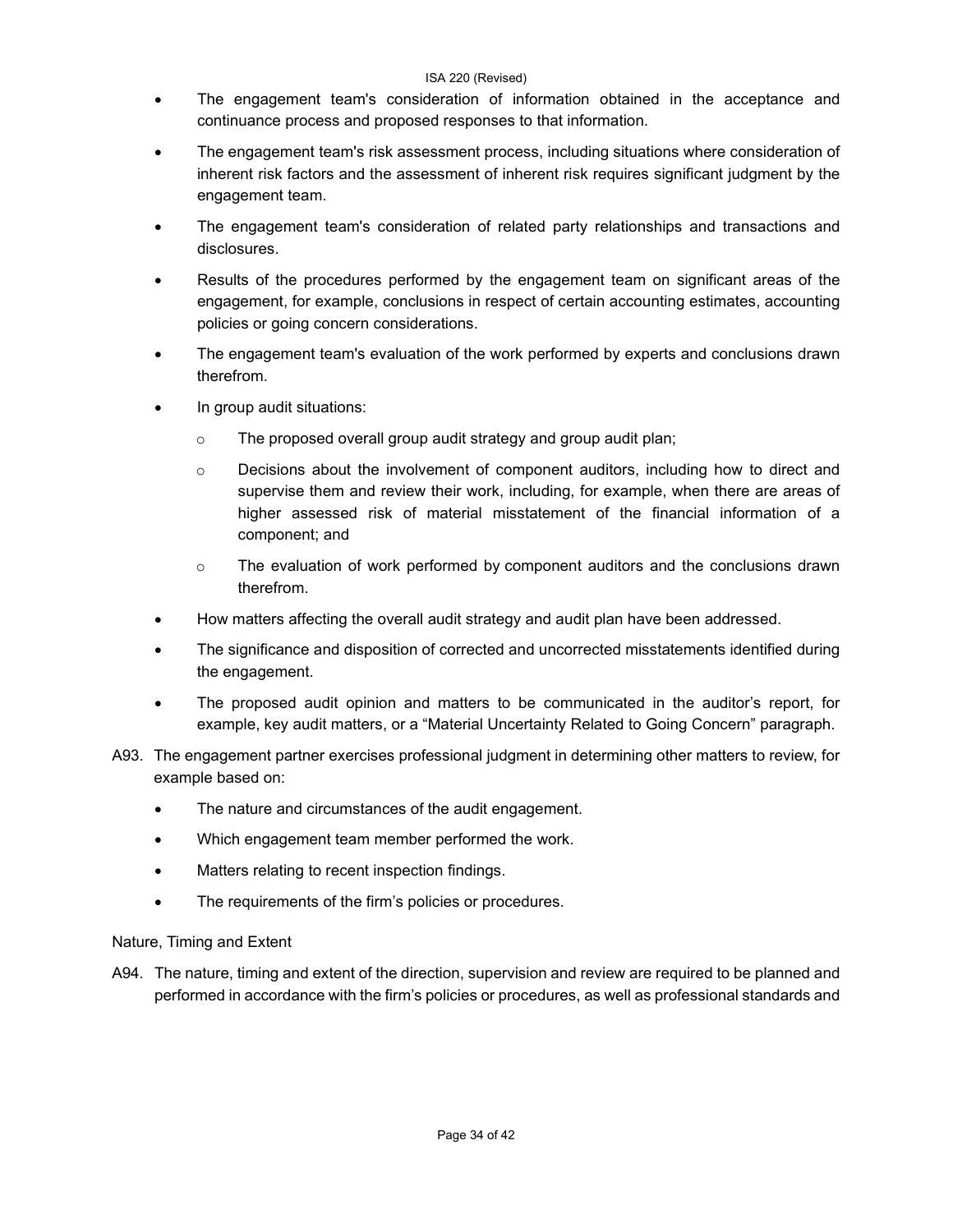applicable legal and regulatory requirements. For example, the firm's policies or procedures may include that:

- Work planned to be performed at an interim date is to be directed, supervised and reviewed at the same time as the performance of the procedures rather than at the end of the period, so that any necessary corrective action can be taken in a timely manner.
- Certain matters are to be reviewed by the engagement partner and the firm may specify the circumstances or engagements in which such matters are expected to be reviewed.

## **Scalability**

A95. The approach to direction, supervision and review may be tailored depending on, for example:

- The engagement team member's previous experience with the entity and the area to be audited. For example, if the work related to the entity's information system is being performed by the same engagement team member who performed the work in the prior period and there are no significant changes to the information system, the extent and frequency of the direction and supervision of the engagement team member may be less and the review of the related working papers may be less detailed.
- The complexity of the audit engagement. For example, if significant events have occurred that make the audit engagement more complex, the extent and frequency of the direction and supervision of the engagement team member may be greater and the review of the related working papers may be more detailed.
- The assessed risks of material misstatement. For example, a higher assessed risk of material misstatement may require a corresponding increase in the extent and frequency of the direction and supervision of engagement team members and a more detailed review of their work.
- The competence and capabilities of the individual engagement team members performing the audit work. For example, less experienced engagement team members may require more detailed instructions and more frequent, or in-person, interactions as the work is performed.
- The manner in which the reviews of the work performed are expected to take place. For example, in some circumstances, remote reviews may not be effective in providing the necessary direction and may need to be supplemented by in-person interactions.
- The structure of the engagement team and the location of engagement team members. For example, direction and supervision of individuals located at service delivery centers and the review of their work may:
	- $\circ$  Be more formalized and structured than when members of the engagement team are all situated in the same location; or
	- $\circ$  Use IT to facilitate the communication between the members of the engagement team.
- A96. Identification of changes in the engagement circumstances may warrant reevaluation of the planned approach to the nature, timing or extent of direction, supervision or review. For example, if the assessed risk of material misstatement at the financial statement level increases because of a complex transaction, the engagement partner may need to change the planned level of review of the work related to the transaction.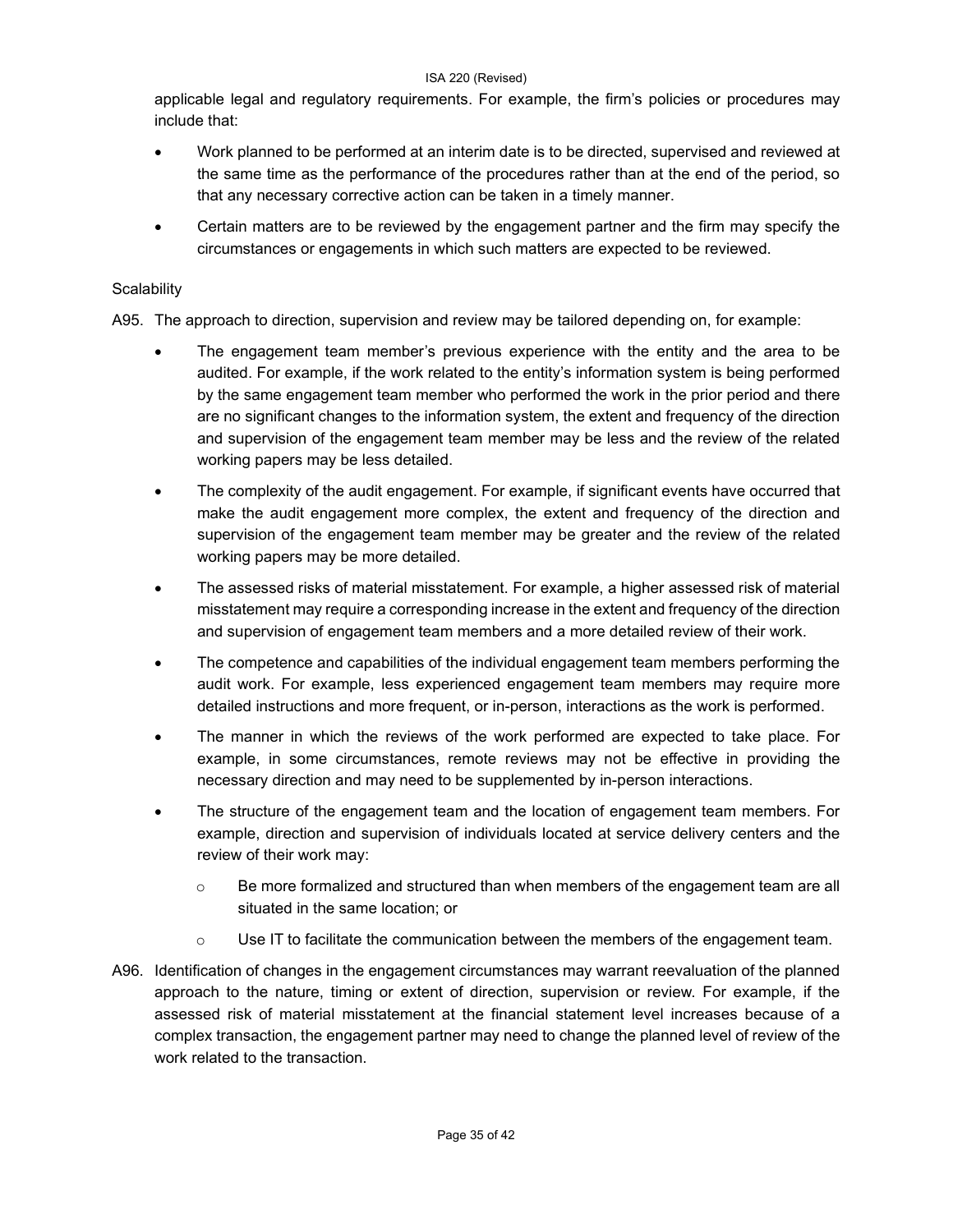A97. In accordance with paragraph 30(b), the engagement partner is required to determine that the approach to direction, supervision and review is responsive to the nature and circumstances of the audit engagement. For example, if a more experienced engagement team member becomes unavailable to participate in the supervision and review of the engagement team, the engagement partner may need to increase the extent of supervision and review of the less experienced engagement team members.

Review of Communications to Management, Those Charged with Governance, or Regulatory Authorities (Ref: Para. 34)

A98. The engagement partner uses professional judgment in determining which written communications to review, taking into account the nature and circumstances of the audit engagement. For example, it may not be necessary for the engagement partner to review communications between the engagement team and management in the ordinary course of the audit.

## *Consultation* (Ref: Para. 35)

- A99. ISQM 1 requires the firm to establish a quality objective that addresses consultation on difficult or contentious matters and how the conclusions agreed are implemented. Consultation may be appropriate or required, for example for:
	- Issues that are complex or unfamiliar (e.g., issues related to an accounting estimate with a high degree of estimation uncertainty);
	- Significant risks;
	- Significant transactions that are outside the normal course of business for the entity, or that otherwise appear to be unusual;
	- Limitations imposed by management; and
	- Non-compliance with laws or regulations.
- A100. Effective consultation on significant technical, ethical and other matters within the firm or, where applicable, outside the firm may be achieved when those consulted:
	- Are given all the relevant facts that will enable them to provide informed advice; and
	- Have appropriate knowledge, seniority and experience.
- A101. It may be appropriate for the engagement team, in the context of the firm's policies or procedures, to consult outside the firm, for example, where the firm lacks appropriate internal resources. The engagement team may take advantage of advisory services provided by firms, professional and regulatory bodies or commercial organizations that provide relevant quality control services.
- A102. The need for consultation outside the engagement team on a difficult or contentious matter may be an indicator that the matter is a key audit matter.<sup>[40](#page-35-0)</sup>

<span id="page-35-0"></span><sup>40</sup> ISA 701, paragraphs 9 and A14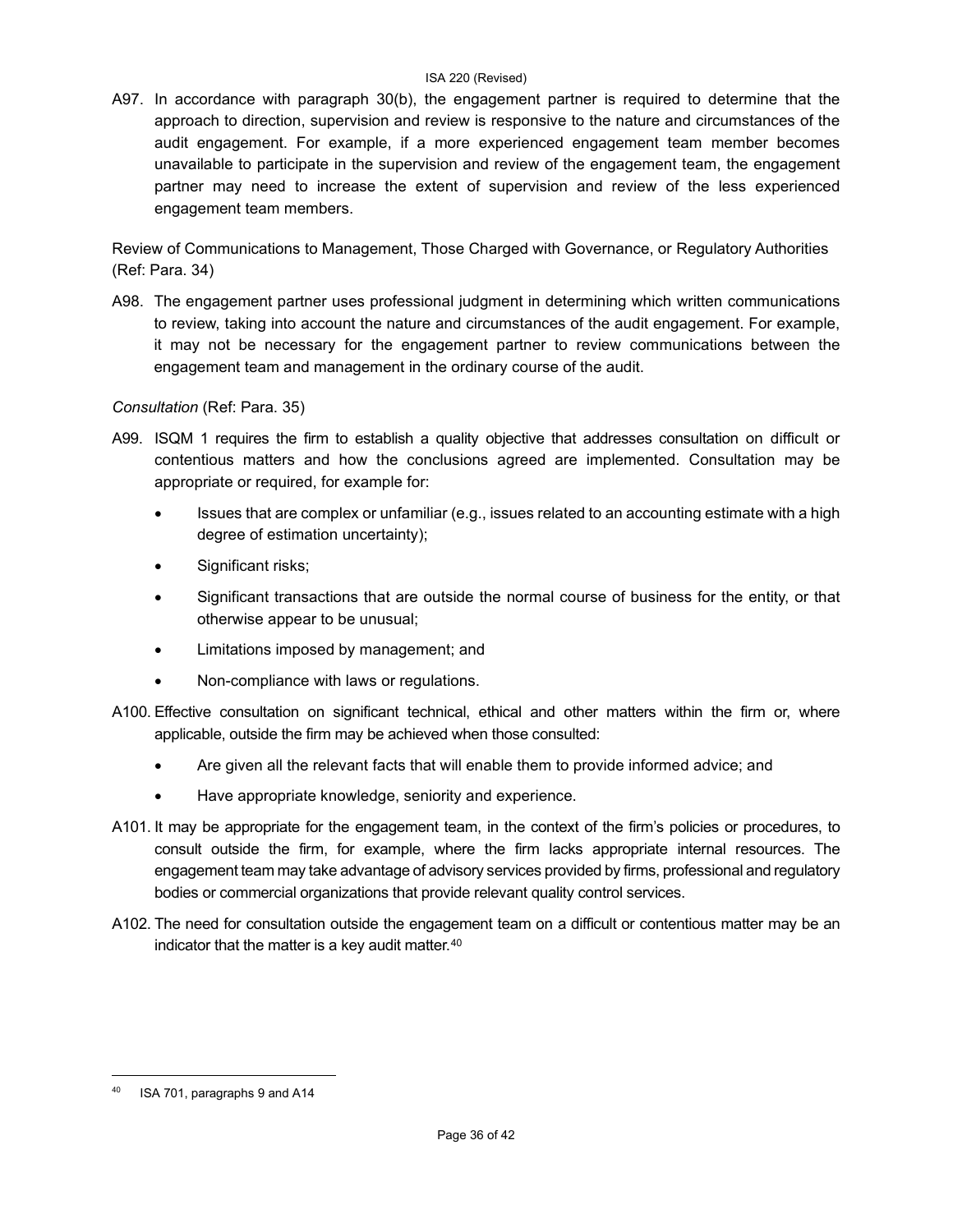## *Engagement Quality Review* (Ref: Para. 36)

A103.ISQM 1 contains requirements that the firm establish policies or procedures addressing engagement quality reviews in accordance with  $ISQM 2<sup>41</sup>$  $ISQM 2<sup>41</sup>$  $ISQM 2<sup>41</sup>$  and requiring an engagement quality review for certain types of engagements.<sup>[42](#page-36-1)</sup> ISQM 2 deals with the appointment and eligibility of the engagement quality reviewer and the engagement quality reviewer's responsibilities relating to performing and documenting an engagement quality review.

Completion of the Engagement Quality Review Before Dating of the Auditor's Report (Ref: Para. 36(d))

- A104. ISA 700 (Revised) requires the auditor's report to be dated no earlier than the date on which the auditor has obtained sufficient appropriate audit evidence on which to base the auditor's opinion on the financial statements.<sup>[43](#page-36-2)</sup> If applicable to the audit engagement, ISQM 2 and this ISA require that the engagement partner be precluded from dating the engagement report until notification has been received from the engagement quality reviewer that the engagement quality review is complete. For example, if the engagement quality reviewer has communicated to the engagement partner concerns about the significant judgments made by the engagement team or that the conclusions reached thereon were not appropriate then the engagement quality review is not complete.<sup>[44](#page-36-3)</sup>
- A105.An engagement quality review that is conducted in a timely manner at appropriate stages during the audit engagement may assist the engagement team in promptly resolving matters raised to the engagement quality reviewer's satisfaction on or before the date of the auditor's report.
- A106. Frequent communications between the engagement team and the engagement quality reviewer throughout the audit engagement may assist in facilitating an effective and timely engagement quality review. In addition to discussing significant matters with the engagement quality reviewer, the engagement partner may assign responsibility for coordinating requests from the engagement quality reviewer to another member of the engagement team.

## *Differences of Opinion* (Ref: Para. 37–38)

- A107. ISQM 1 requires the firm to establish a quality objective that addresses differences of opinion that arise within the engagement team, or between the engagement team and the engagement quality reviewer or individuals performing activities within the firm's system of quality management. ISQM 1 also requires that differences of opinion are brought to the attention of the firm and resolved.
- A108.In some circumstances, the engagement partner may not be satisfied with the resolution of the difference of opinion. In such circumstances, appropriate actions for the engagement partner may include, for example:
	- Seeking legal advice; or
	- Withdrawing from the audit engagement, when withdrawal is possible under applicable law or regulation.

<span id="page-36-0"></span><sup>41</sup> ISQM 2, *Engagement Quality Reviews*

<span id="page-36-1"></span><sup>42</sup> ISQM 1, paragraph 34(f)

<span id="page-36-2"></span><sup>43</sup> ISA 700 (Revised), paragraph 49

<span id="page-36-3"></span><sup>44</sup> ISQM 2, paragraph 26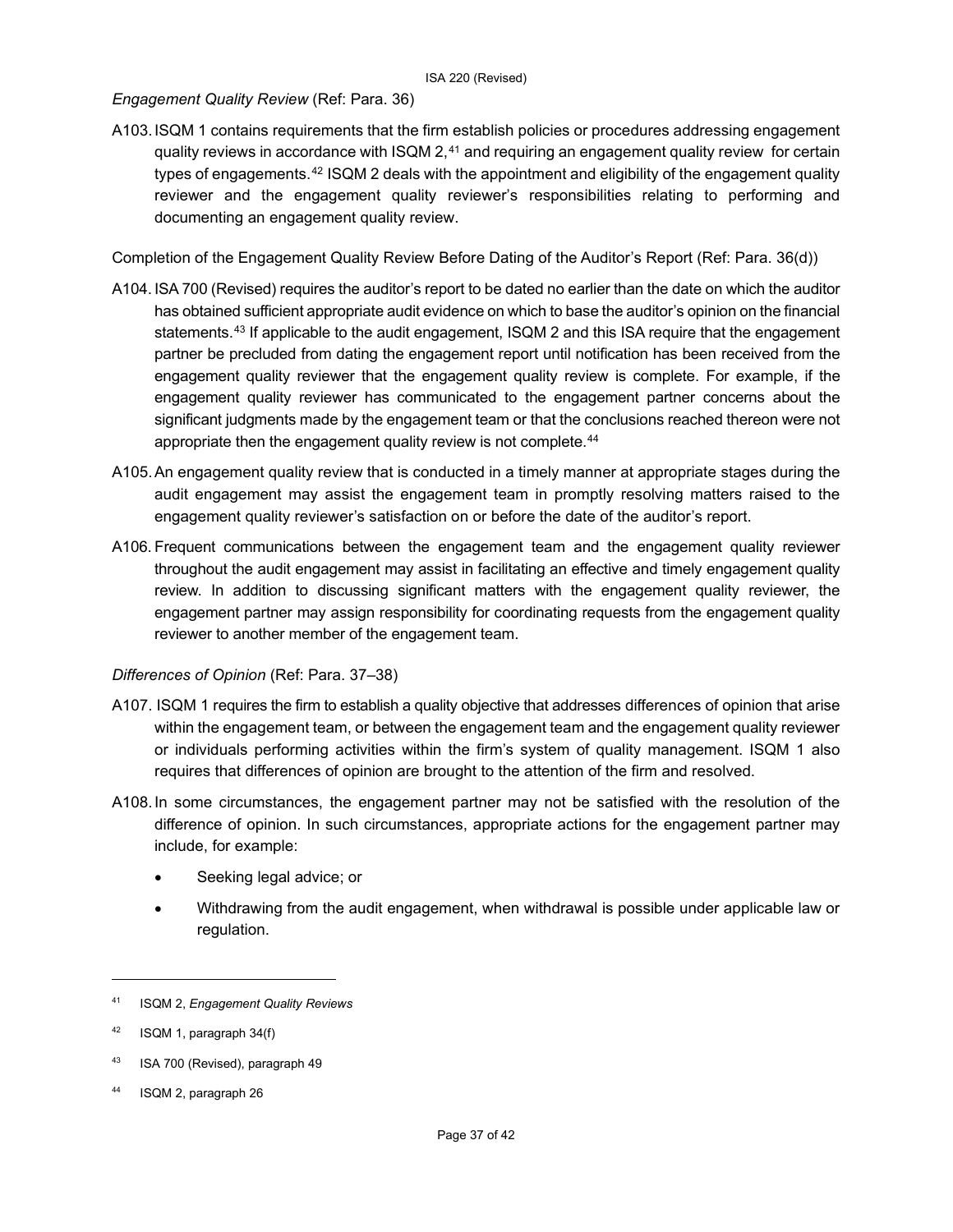## **Monitoring and Remediation** (Ref: Para. 39)

- A109. ISQM 1 sets out requirements for the firm's monitoring and remediation process. ISQM 1 requires the firm to communicate to engagement teams information about the firm's monitoring and remediation process to enable them to take prompt and appropriate action in accordance with their responsibilities.[45](#page-37-0) Further, information provided by members of the engagement team may be used by the firm in the firm's monitoring and remediation process, and exercising professional judgment and professional skepticism while conducting the audit may assist the members of the engagement team in remaining alert for information that may be relevant to that process.
- A110. Information provided by the firm may be relevant to the audit engagement when, for example, it relates to findings on another engagement performed by the engagement partner or other members of the engagement team, findings from the local firm office or inspection results of previous audits of the entity.
- A111. In considering information communicated by the firm through its monitoring and remediation process and how it may affect the audit engagement, the engagement partner may consider the remedial actions designed and implemented by the firm to address identified deficiencies and, to the extent relevant to the nature and circumstances of the engagement, communicate accordingly to the engagement team. The engagement partner may also determine whether additional remedial actions are needed at the engagement level. For example, the engagement partner may determine that:
	- An auditor's expert is needed; or
	- The nature, timing and extent of direction, supervision and review needs to be enhanced in an area of the audit where deficiencies have been identified.

If an identified deficiency does not affect the quality of the audit (e.g., if it relates to a technological resource that the engagement team did not use) then no further action may be needed.

A112. An identified deficiency in the firm's system of quality management does not necessarily indicate that an audit engagement was not performed in accordance with professional standards and applicable legal and regulatory requirements, or that the auditor's report was not appropriate in the circumstances.

## **Taking Overall Responsibility for Managing and Achieving Quality** (Ref: Para. 40)

- A113. ISQM 1 requires the firm to establish a quality objective addressing the engagement team's understanding and fulfillment of their responsibilities in connection with the engagement. ISQM 1 further requires that the quality objective include the overall responsibility of engagement partners for managing and achieving quality on the engagement and being sufficiently and appropriately involved throughout the engagement.
- A114. Relevant considerations in addressing paragraph 40 include determining how the engagement partner has complied with the requirements of this ISA, given the nature and circumstances of the audit engagement and how the audit documentation evidences the engagement partner's involvement throughout the audit engagement, as described in paragraph A118.
- A115. Indicators that the engagement partner may not have been sufficiently and appropriately involved include, for example:

<span id="page-37-0"></span><sup>45</sup> ISQM 1, paragraph 47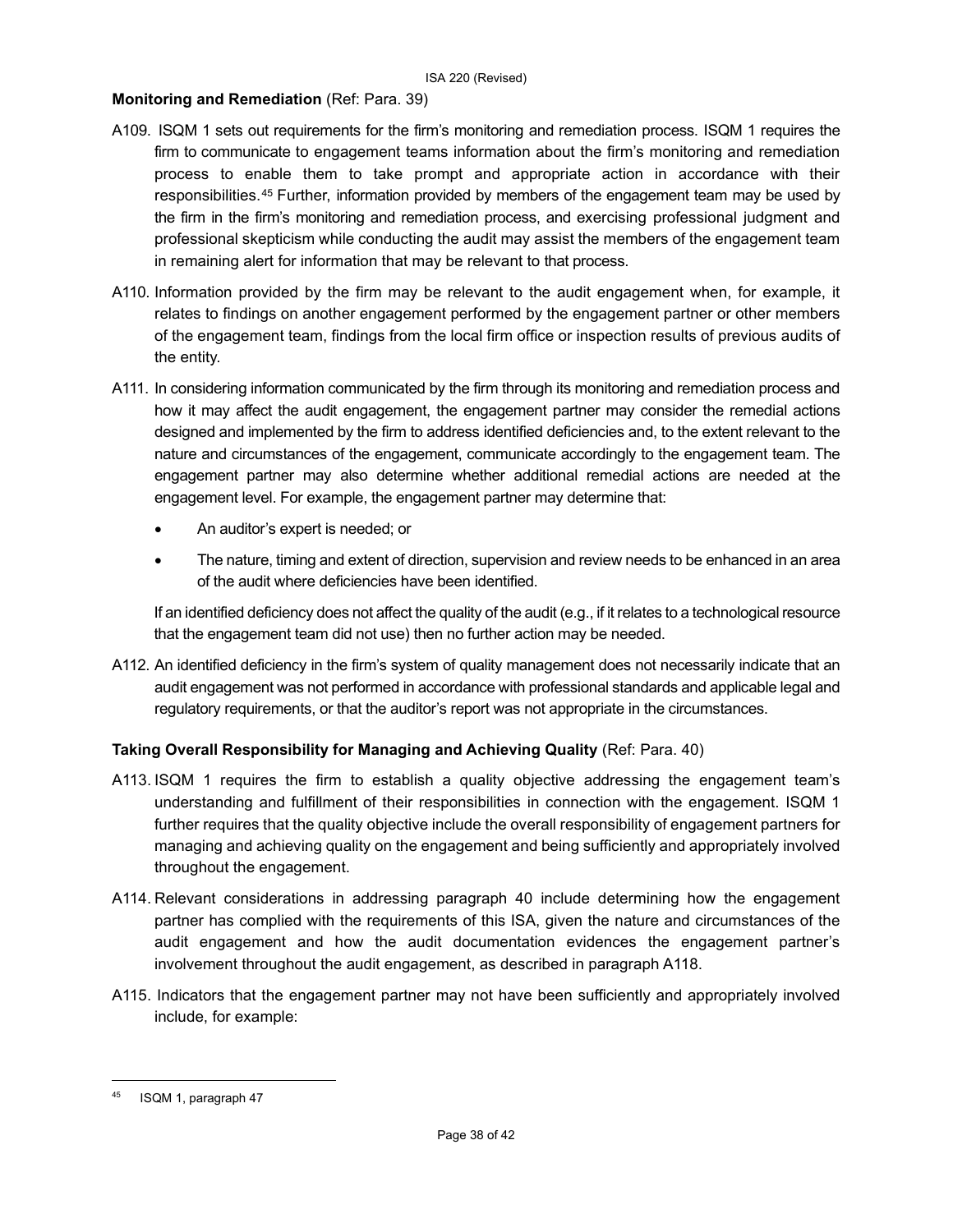- Lack of timely review by the engagement partner of the audit engagement planning, including reviewing the assessment of risks of material misstatement and the design of those responses to those risks.
- Evidence that those to whom tasks, actions or procedures have been assigned were not adequately informed about the nature of their responsibilities and authority, the scope of the work being assigned and the objectives thereof; and were not provided other necessary instructions and relevant information.
- A lack of evidence of the engagement partner's direction and supervision of the other members of the engagement team and the review of their work.
- A116. If the engagement partner's involvement does not provide the basis for determining that the significant judgments made and the conclusions reached are appropriate, the engagement partner will not be able to reach the determination required by paragraph 40. In addition to taking account of firm policies or procedures that may set forth the required actions to be taken in such circumstances, appropriate actions that the engagement partner may take, include, for example:
	- Updating and changing the audit plan;
	- Reevaluating the planned approach to the nature and extent of review and modifying the planned approach to increase the involvement of the engagement partner; or
	- Consulting with personnel assigned operational responsibility for the relevant aspect of the firm's system of quality management.

## **Documentation** (Ref: Para. 41)

- A117. In accordance with ISA 230,<sup>[46](#page-38-0)</sup> audit documentation provides evidence that the audit complies with the ISAs. However, it is neither necessary nor practicable for the auditor to document every matter considered, or professional judgment made, in an audit. Further, it is unnecessary for the auditor to document separately (as in a checklist, for example) compliance with matters for which compliance is demonstrated by documents included within the audit file.
- A118. Documentation of the performance of the requirements of this ISA, including evidencing the involvement of the engagement partner and the engagement partner's determination in accordance with paragraph 40, may be accomplished in different ways depending on the nature and circumstances of the audit engagement. For example:
	- Direction of the engagement team can be documented through signoffs of the audit plan and project management activities;
	- Minutes from formal meetings of the engagement team may provide evidence of the clarity, consistency and effectiveness of the engagement partner's communications and other actions in respect of culture and expected behaviors that demonstrate the firm's commitment to quality;
	- Agendas from discussions between the engagement partner and other members of the engagement team, and where applicable the engagement quality reviewer, and related signoffs and records of the time the engagement partner spent on the engagement, may provide evidence of the engagement partner's involvement throughout the audit engagement and supervision of other members of the engagement team; or

<span id="page-38-0"></span><sup>46</sup> ISA 230, paragraph A7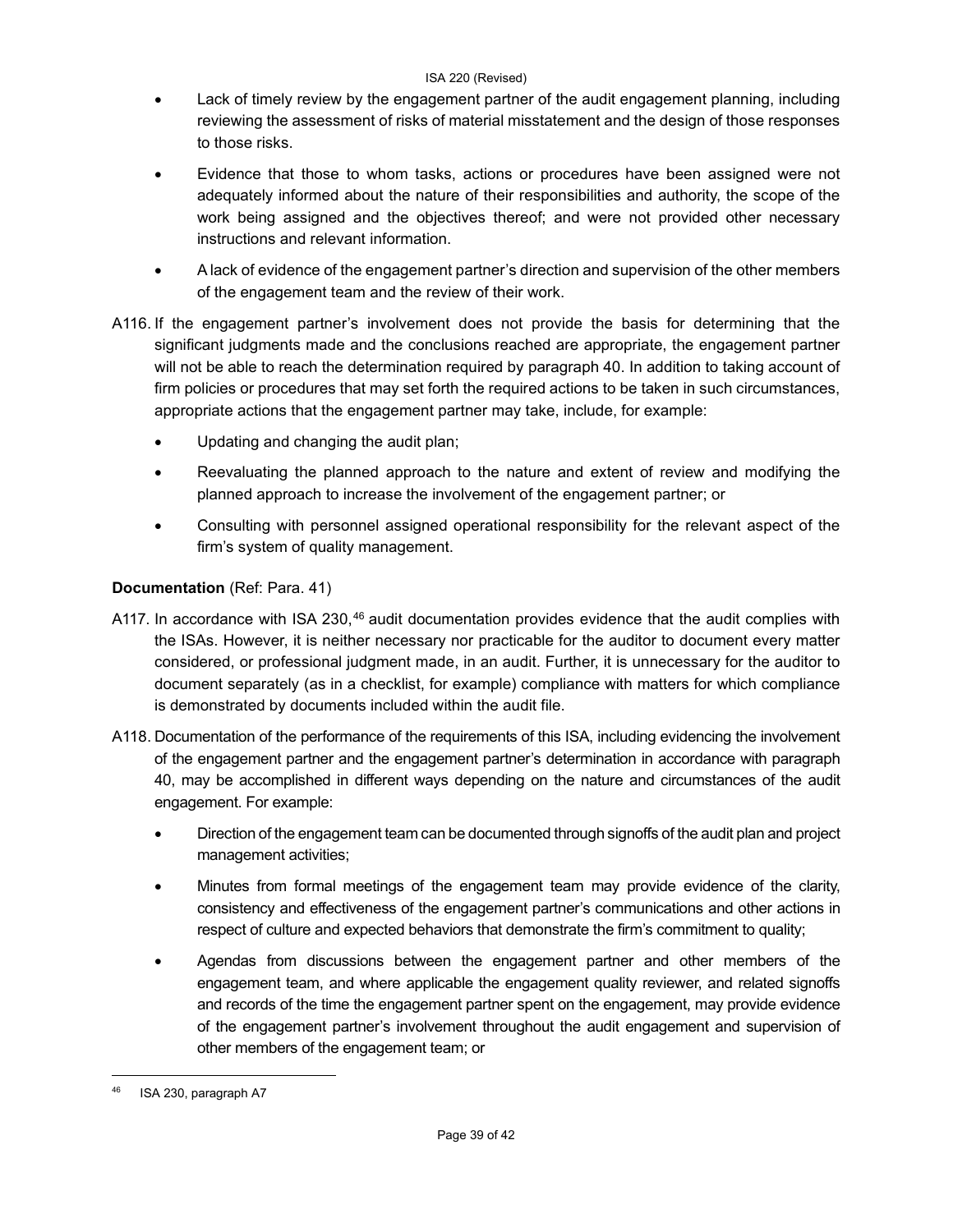- Signoffs by the engagement partner and other members of the engagement team provide evidence that the working papers were reviewed.
- A119. When dealing with circumstances that may pose risks to achieving quality on the audit engagement, the exercise of professional skepticism, and the documentation of the auditor's consideration thereof, may be important. For example, if the engagement partner obtains information that may have caused the firm to decline the engagement (see paragraph 24), the documentation may include explanations of how the engagement team dealt with the circumstance.
- A120. Documentation of consultations with other professionals that involve difficult or contentious matters that is sufficiently complete and detailed contributes to an understanding of:
	- The nature and scope of the issue on which consultation was sought; and
	- The results of the consultation, including any decisions taken, the basis for those decisions and how they were implemented.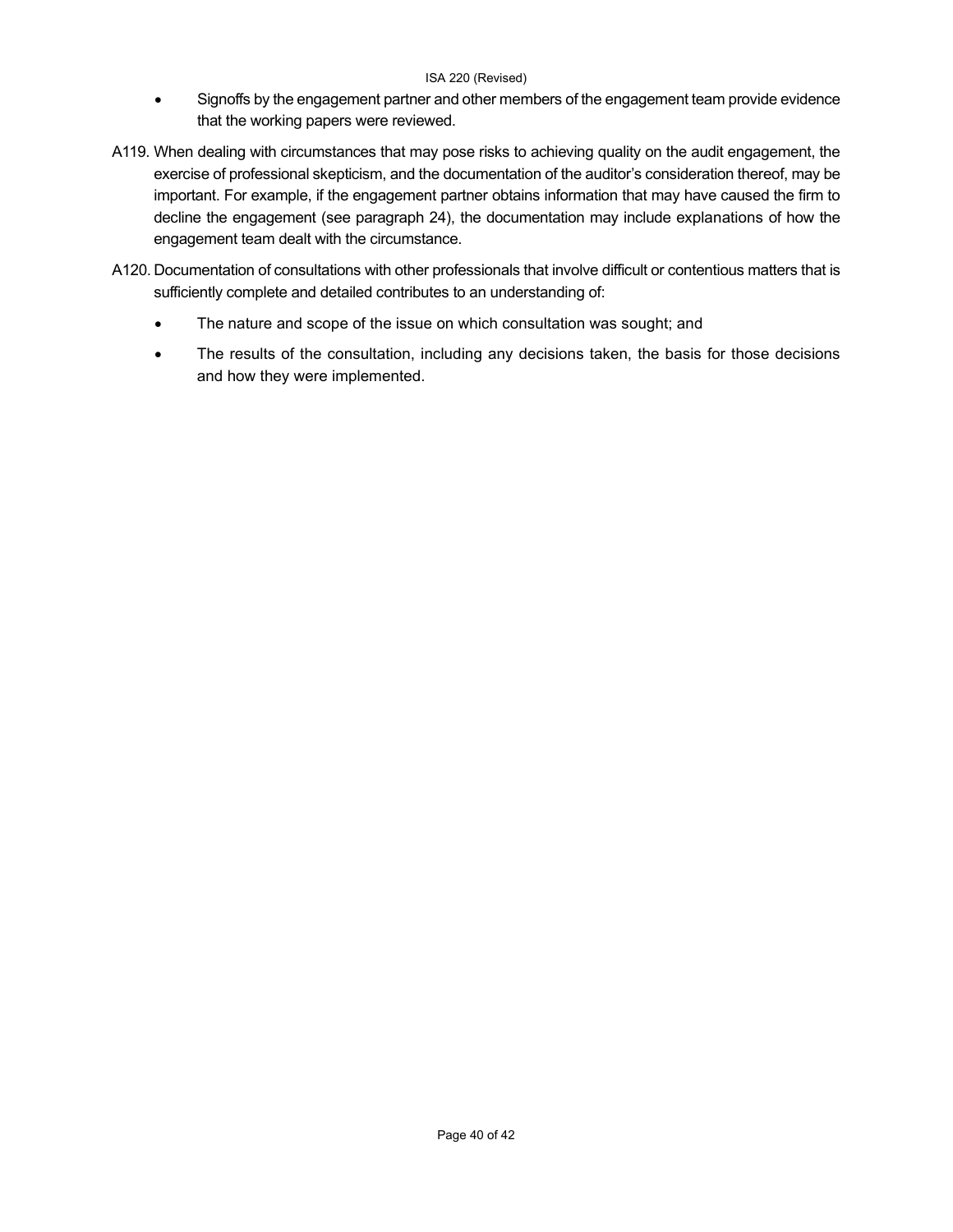<span id="page-40-0"></span>The structures and processes that support the operations of the IAASB are facilitated by the International Federation of Accountants® or IFAC®.

The IAASB and IFAC do not accept responsibility for loss caused to any person who acts or refrains from acting in reliance on the material in this publication, whether such loss is caused by negligence or otherwise.

International Standards on Auditing, International Standards on Assurance Engagements, International Standards on Review Engagements, International Standards on Related Services, International Standards on Quality Control, International Auditing Practice Notes, Exposure Drafts, Consultation Papers, and other IAASB publications are published by, and copyright of, IFAC.

Copyright © 2020 by IFAC. All rights reserved. This publication may be downloaded for personal and noncommercial use (i.e., professional reference or research) from [www.iaasb.org.](http://www.iaasb.org/) Written permission is required to translate, reproduce, store or transmit, or to make other similar uses of, this document.

The 'International Auditing and Assurance Standards Board', 'International Standards on Auditing', 'International Standards on Assurance Engagements', 'International Standards on Review Engagements', 'International Standards on Related Services', 'International Standards on Quality Control', 'International Auditing Practice Notes', 'IAASB', 'ISA', 'ISAE', 'ISRE', 'ISRS', 'ISQC', 'IAPN', and IAASB logo are trademarks of IFAC, or registered trademarks and service marks of IFAC in the US and other countries.

For copyright, trademark, and permissions information, please go to [permissions](http://www.ifac.org/about-ifac/translations-permissions) or contact [permissions@ifac.org.](mailto:permissions@ifac.org)